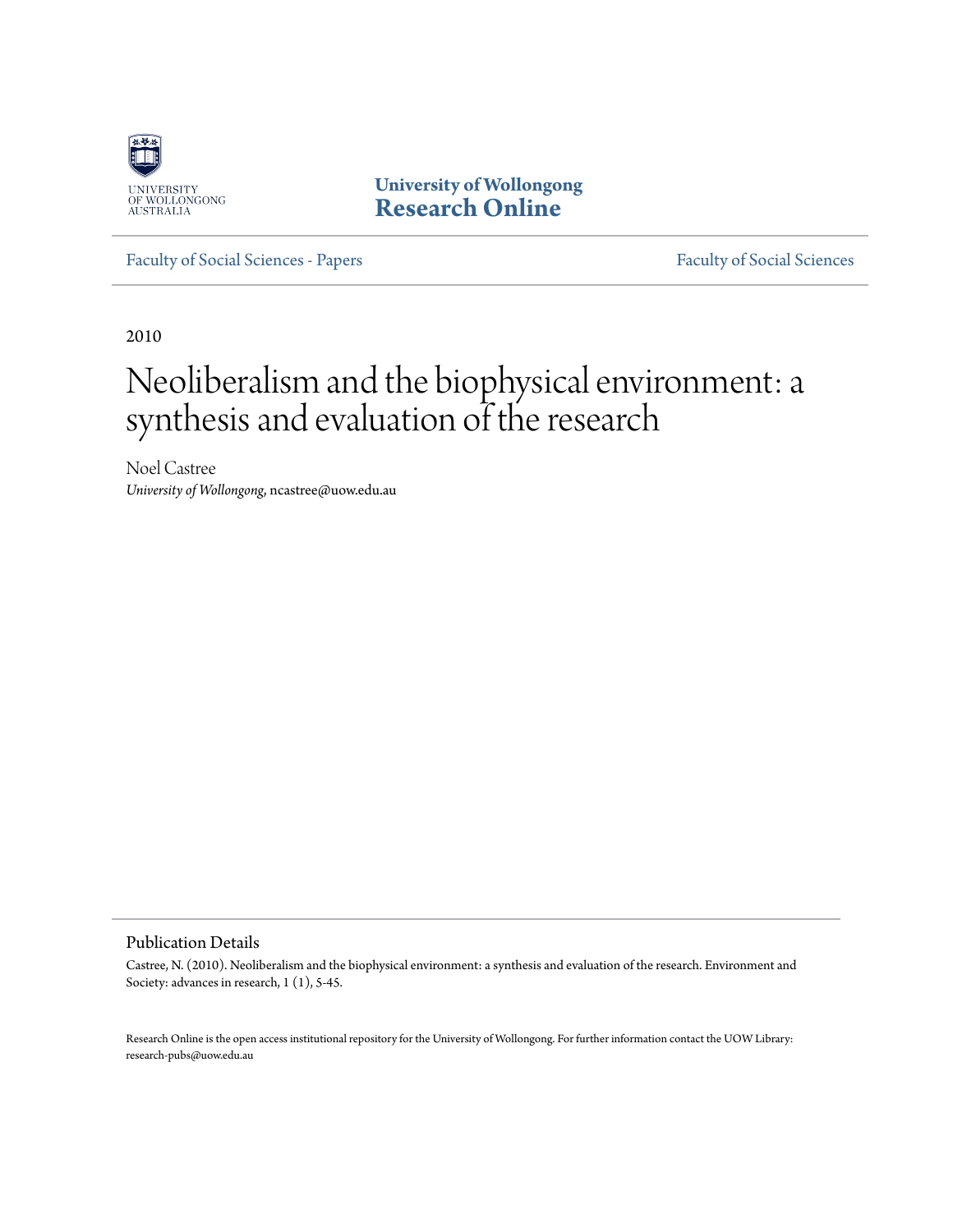## Neoliberalism and the biophysical environment: a synthesis and evaluation of the research

#### **Abstract**

This article both synthesizes and critically evaluates a now large, multi-disciplinary body of published research that examines the neoliberalization of environmental regulation, management, and governance. Since the late 1970s, neoliberal ideas and ideals have gradually made their way into the domain of environmental policy as part of a wider change in the global political economy. While the volume of empirical research is now such that we can draw some conclusions about this policy shift, the fact that the research has evolved piecemeal across so many different disciplines has made identifying points of similarity and difference in the findings more difficult. After clarifying what neoliberalism is and explaining why the term 'neoliberalization' is preferable, the article analyzes the principal components and enumerates the social and environmental effects of this multifaceted process. By offering a comprehensive and probing survey of the salient literature, I hope not only to codify the existing research but also to guide future critical inquiries into neoliberal environmental policy.

#### **Keywords**

environment, research, biophysical, evaluation, neoliberalism, synthesis

#### **Disciplines**

Education | Social and Behavioral Sciences

#### **Publication Details**

Castree, N. (2010). Neoliberalism and the biophysical environment: a synthesis and evaluation of the research. Environment and Society: advances in research, 1 (1), 5-45.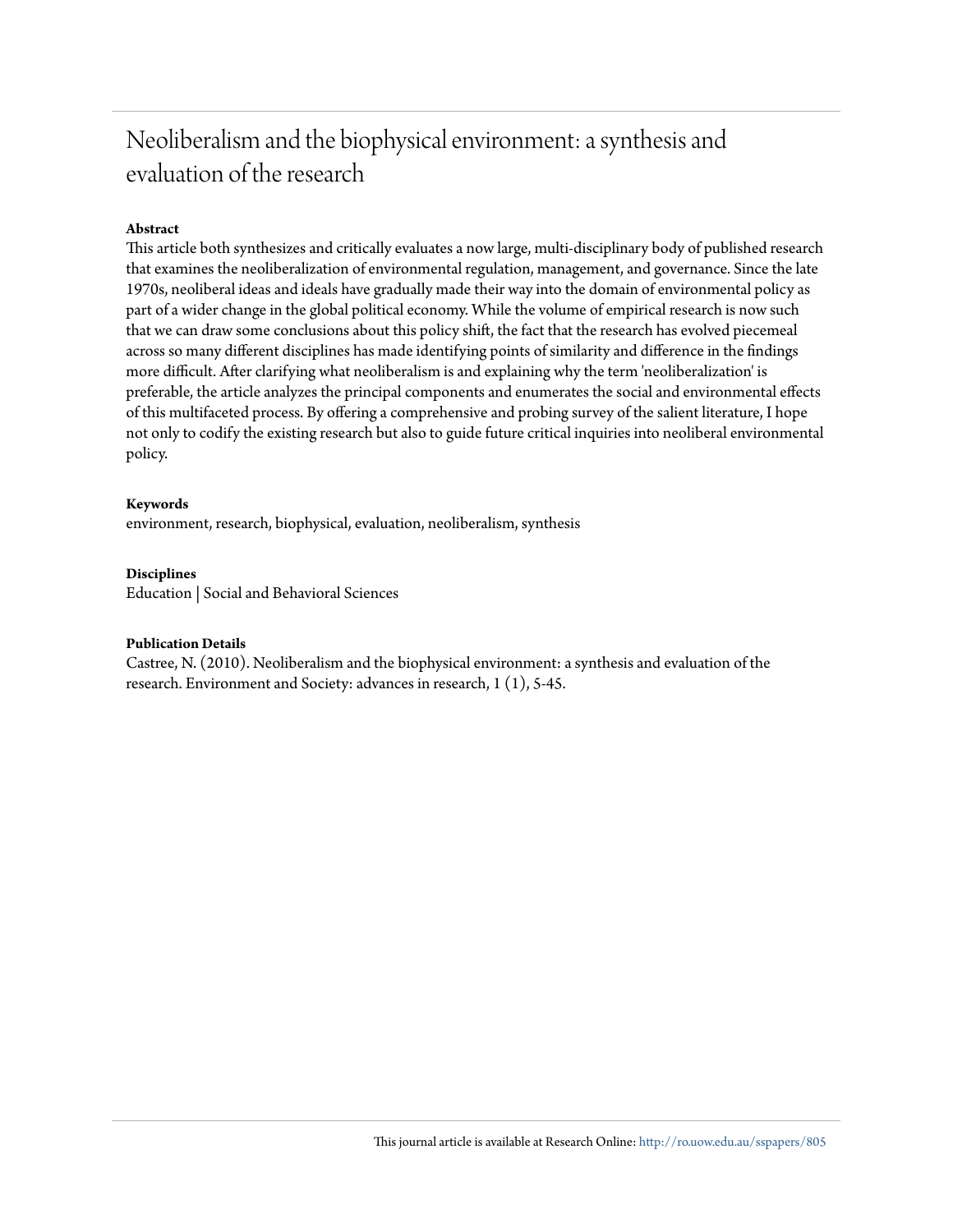## **Neoliberalism and the biophysical environment: a synthesis and evaluation of the research**

<span id="page-2-0"></span>**Abstract**: This essay both synthesises and critically evaluates a now large, multidisciplinary body of published research which examines the 'neoliberalisation' of environmental regulation, management and governance. From the late 1970s, neoliberal ideas and ideals gradually made their way into the domain of environmental policy as part of a wider – though geographically uneven – change in the global political economy. The volume of theoretically-informed empirical research is now such that we can draw some conclusions about the nature and effects of this widespread policy shift. However, because the research is spread across so many different social science disciplines and has evolved piecemeal, identifying points of similarity and difference in the findings is no mean feat. After clarifying what 'neoliberalism' is and suggesting why the process-term 'neoliberalisation' is preferable, the essay proceeds in four stages. First, the neoliberalisation of environmental regulation, management and governance is disaggregated into seven principal components. Second, the various social and environmental effects of this multi-faceted process are enumerated. Third, several 'take home' lessons about both process and effects are identified. Finally, the essay asks some critical questions about the way researchers have interrogated nature's neoliberalisation thus far. By offering a comprehensive and probing survey of the salient literature, I hope not only to codify the existing research but to steer future critical inquiries into neoliberal environmental policy – indeed, into environmental policy of whatever stripe.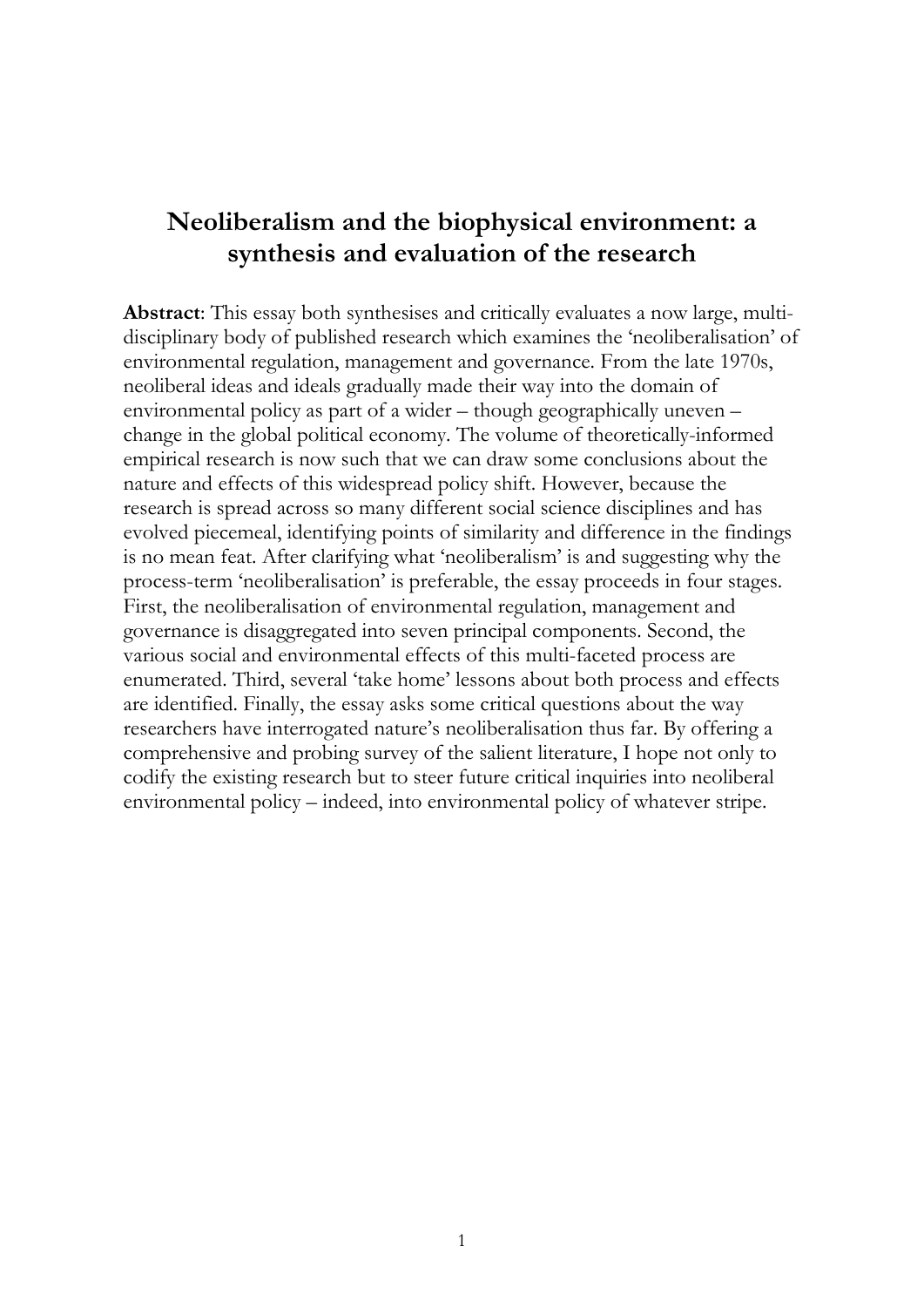## **Neoliberalism and the biophysical environment: a synthesis and evaluation of the research**

Noel Castree, School of Environment and Development, Manchester University, ENGLAND, M13 9PL [noel.castree@man.ac.uk](mailto:noel.castree@man.ac.uk)

## **I. Introduction**

 $\overline{a}$ 

In this essay I will examine the relationship between neoliberalism and the biophysical world. 'Neoliberalism' is very much a critics' term, an oppositional badge as much as an analytical concept. [1](#page-2-0) For those who choose to use it, the word describes a worldview made flesh over the last 30 years at the subnational, national and global scales. Rarely invoked before 2000, it is now part of the *lingua franca* of left-wing social scientists and activists. Researchers in development studies, sociology, area studies, anthropology, labor studies, political science, cultural studies, human geography, philosophy, environmental studies, international relations, education policy studies, and the radical fringes of the economics profession have – over the last decade – sought to define neoliberalism, identify its modes of operation, track its mutations, pin-point its effects, and describe various modes of opposition to it. Where political activists have often used the term for polemical purposes, academic researchers have attempted to mount a rather cooler challenge to neoliberalism on both evidential and moral-political grounds. There have been two main camps, theoretically-speaking: namely, a political economic one (which is broadly neo-Marxist) and a Foucauldian one – with some overlap between the two (e.g. Lockwood & Davidson, [2](#page-3-0)009).<sup>2</sup> Together, their members have produced a now sizeable literature comprising monographs, coauthored books, edited collections and peer review papers like this one. I will survey this literature, focussing on those parts of it where neoliberal environmental use and management has been principal focus of analytical attention. Note that I have only selected publications in which the term 'neoliberalism' is – in my view – *central* to the arguments and research findings presented.<sup>[3](#page-3-1)</sup>

<span id="page-3-2"></span><sup>1</sup>It initially gained popularity in left-wing circles in Latin America, as a reaction to the market-led reform agenda of General Pinochet in Chile.

<span id="page-3-0"></span><sup>2</sup>The latter are sometimes given to calling neoliberalism 'advanced liberalism'. In the former case, Karl Polanyi's economic history is used by some in conjunction with Marx's late political economic writings because of Polanyi's critique of the 'classic liberalism' of the 19<sup>th</sup> and early 20<sup>th</sup> centuries. Others call upon Antonio Gramsci's ideas in order to get a handle on whether and how neoliberal values and practices get embedded in everyday life outside the formal spheres of 'state' and 'economy'. Few authors whose work is reviewed here have used all of Marx, Polanyi and Gramsci together in a substantive way. Typically one or two of these theorists' ideas are used (usually selectively) in any given study. I say more about this in the penultimate section of the paper. Some authors in the political-economy fold have drawn upon other theorists – such as Jean Baudrillard and Jim O'Connor – but, currently, Marx, Polanyi and Gramsci seem to be the favoured ones.

<span id="page-3-1"></span><sup>3</sup>In other words – and for better or worse – I have *not* included publications in which environmental use and management have been analysed in the context of policy changes that some would say are 'neoliberal' – such as 'structural adjustment policy' in the global South in the 1980s and 90s. Unless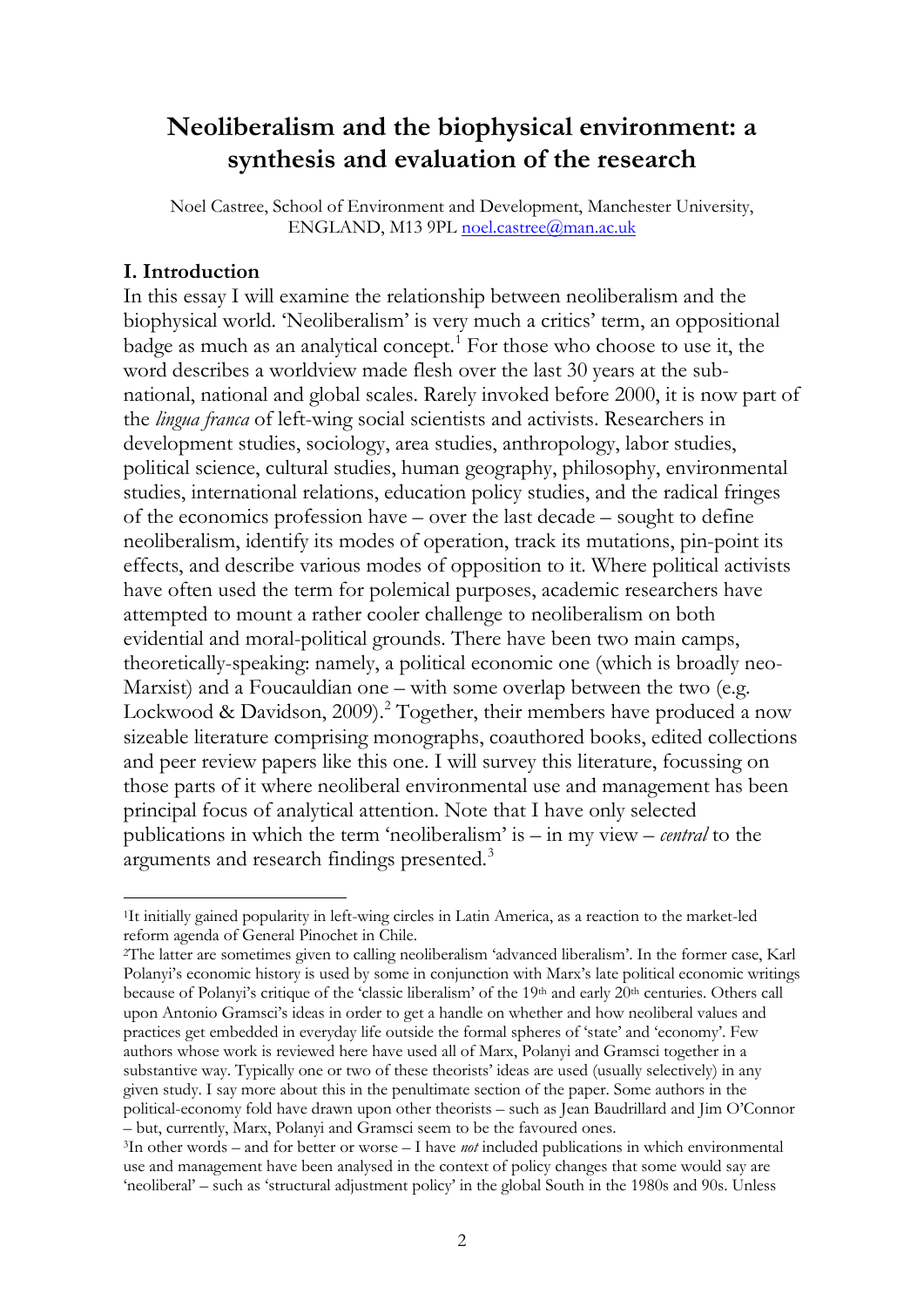The original architects of neoliberal thinking, such as Milton Friedman and Friedrich von Hayek, said little about environmental issues or natural resource management. However, since the mid-1980s, many neoliberal values and principles have steadily made their way into the domain of environmental policy<sup>[4](#page-3-2)</sup> – conceived here in the widest possible sense, to include situations where any element of the biophysical world is a major focus of policy makers' attention at any spatio-temporal scale. Accordingly, a previous trickle of research into neoliberal environmental governance has given way to something of a torrent over the last five years or so. As we'll see, this research comprises predominantly single-site case studies, presented in rich empirical detail. It also cover the full spectrum of environmental and resource policy domains, from water to fisheries to farming and beyond. To date, this research has grown organically in a rather piece-meal fashion, with some elements – though only some – of disciplinary cross-over. [5](#page-4-0) In order to steer its future development, it is useful to take-stock of the insights the research offers to-date and to draw wider lessons – both about neoliberal environmental governance but also, as I will explain, about the way critics' have investigated it so far.

To summarise, this essay will operate at two levels towards two rather different ends. It will parse the insights of numerous studies in order to clarify how neoliberal environmental governance has operated to-date, and with what effects. But secondly, it will also treat the authors of these studies as a loose 'epistemic community' whose worldview and research practices do not simply hold a mirror up to a neoliberal world existing 'out there'. I identify broadly with its members' value-set and normative agendas, but I also believe that this community may want to reflect critically on its own habits of thought and analysis. Having written along these lines for a human geography readership (Castree, 2008a, 2008b), this essay is directed at a wider and more intellectually mixed audience spanning several social science disciplines (as befits the remit of

-

<span id="page-4-1"></span>authors discuss neoliberalism explicitly, I have excluded their publications – even when these publications discuss related matters such as the privatisation of environmental goods and services. 4In part, this reflects the nature of many environmental goods and services: they inevitably impinge upon, or are themselves affected by, ostensibly 'non-environmental' policy domains (such as international trade policy). But it also reflects two other things. First, many environmental goods and services are of great social and economic importance (water and sewerage being prime examples). It is no surprise, therefore, that neoliberal reformers were intent on altering their modes of delivery and governance, for they were hardly marginal to any project of remaking economy, state and society *tout court*. Secondly, a set of worrying environmental problems already evident in the 1960s have subsequently grown in number, diversity and seriousness. Neoliberal policy makers have sought to address these problems in ways consistent with their particular worldview. The terms 'free market environmentalism', 'liberal environmentalism', 'green capitalism', 'ecological modernisation', 'green neoliberalism' and 'ecological capitalism' all capture, with rather different cognitive and normative valences, this explicit problem-solving agenda.

<span id="page-4-0"></span><sup>&</sup>lt;sup>5</sup>For instance, researchers in geography, anthropology and development studies have drawn upon each other's research of late when thinking through new developments in nature conservation. For example, see the recent special issue of the journal *Antipode* (2010).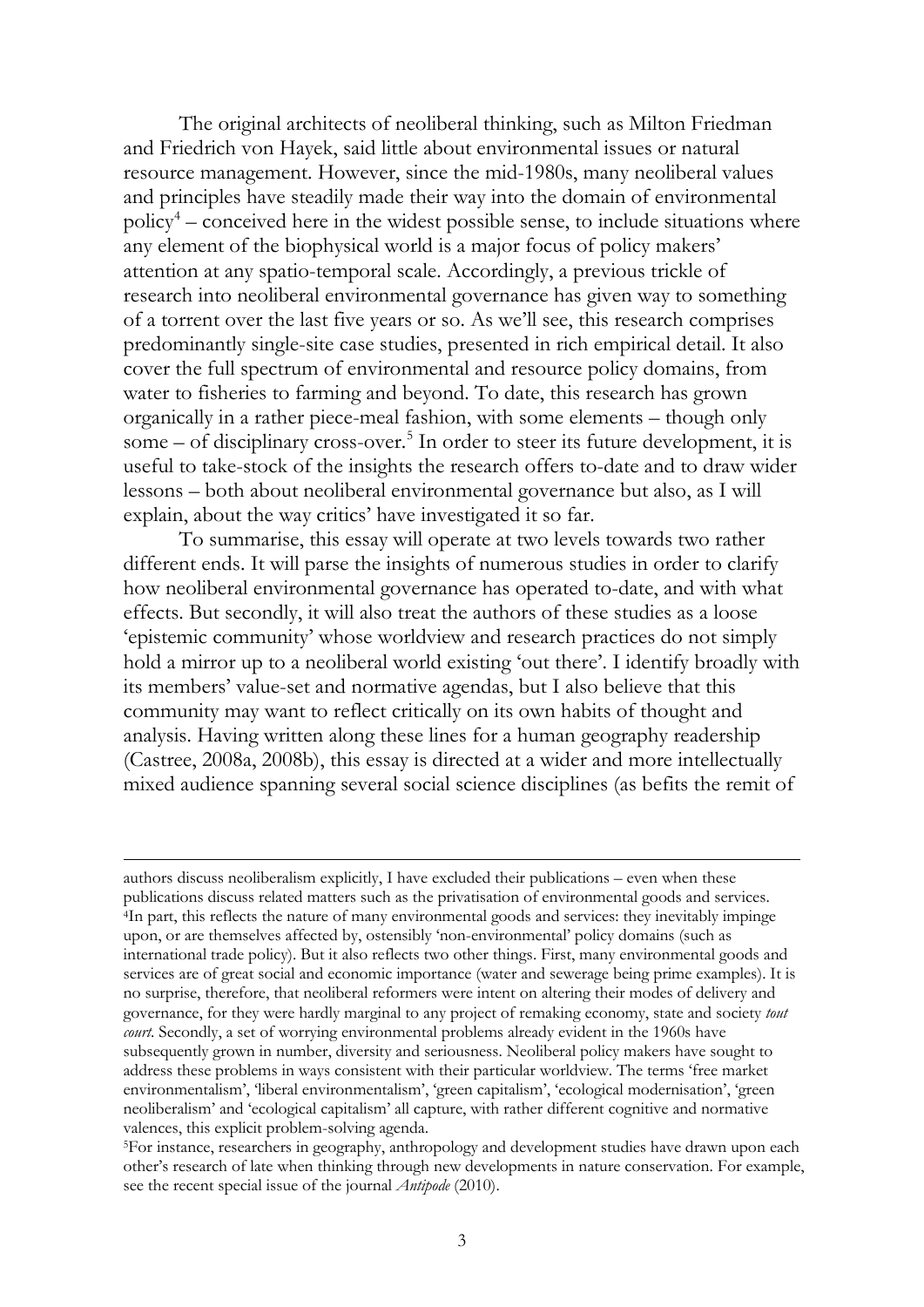this journal). [6](#page-4-1) I hope that those who are new to the subject, but also those familiar with it, will profit similarly from reading this (so I hope) comprehensive review. [7](#page-5-0) As ever with review essays, there is the risk that I am imposing a false order on the literature I survey. I will thus try to be scrupulous about justifying my various 'moves' as I proceed, and I invite readers to assess these moves critically.

The essay is organized as follows. I begin in a rather obvious place by seeking to define and delimit 'neoliberalism'. Here I summarise the insights of critical social scientists who do not themselves study environmental management, but whose writings have influenced those who do. Then I introduce the research literature on nature's neoliberalisation in general terms. This done, the next two sections distil the substantive insights of this largely case-study based literature, focussing on the process of re-regulation and its socio-ecological outcomes respectively. I then further distil these insights into a small set of provisional 'take home' lessons. The final main section presents a sympathetic critique of the literature. In this penultimate part I raise several key questions about the published research bracketed earlier in the essay. A warning: the essay is unusually long and is thus best digested in at least two sittings (starting with this introduction and the next two sections). At the considerable risk of sounding self-indulgent I believe the length is justified: the size of the literature reviewed, plus the scope of my 'take' on it, mean that a shorter survey would sacrifice much detail and many key points – especially for those new to this literature.

Before I get down to business, I should make one final introductory observation. In light of the recent financial crisis and current global economic recession, some have suggested that the 'neoliberal era' has come to an end (or at least the beginning of the end). If true, this suggestion would imply no future for the sort of research surveyed here, and would make this essay very untimely indeed. Needless to say, I reject this suggestion (cf. Brand and Sekler, 2009). Periodising history is notoriously tricky, so too is the identification of temporal

<sup>6</sup>There is also a good review by Himley (2008) in the online journal *Geography Compass*. I have three student-orientated essays on neoliberalism and nature in the same journal (Castree 2010a, b & c). Because I am presuming little prior knowledge of at least some readers, this essay inevitably recapitulates ideas presented in my back-to-back 2008 *EPA* essays. However, knowledgeable readers will, I hope, see the 'value added' in the present essay compared to the two earlier ones – not least my attempt to cast my net wider and encompass work published in several disciplines outside by 'home base' of geography.

<span id="page-5-1"></span><span id="page-5-0"></span><sup>7</sup>Inevitably, I have missed some things, despite my attempt to be thorough. For instance, a recent special issue of the journal *Review of Radical Political Economics* (2010) focussing on water service privatisation, was published as this essay went to press. As stated in note 3 above, absences like this one raise the wider question of how far I should have thrown my net when researching this essay. My rule of thumb was only to read those studies in which the term 'neoliberalism' was used in a morethan-passing way. However, this means that numerous studies focussed on things like 'markets' and 'privatization', yet where neoliberalism receives no mention, were not included in this review. Note that I only reference studies that are published, and have gone through peer review, rather than working papers or conference papers as well.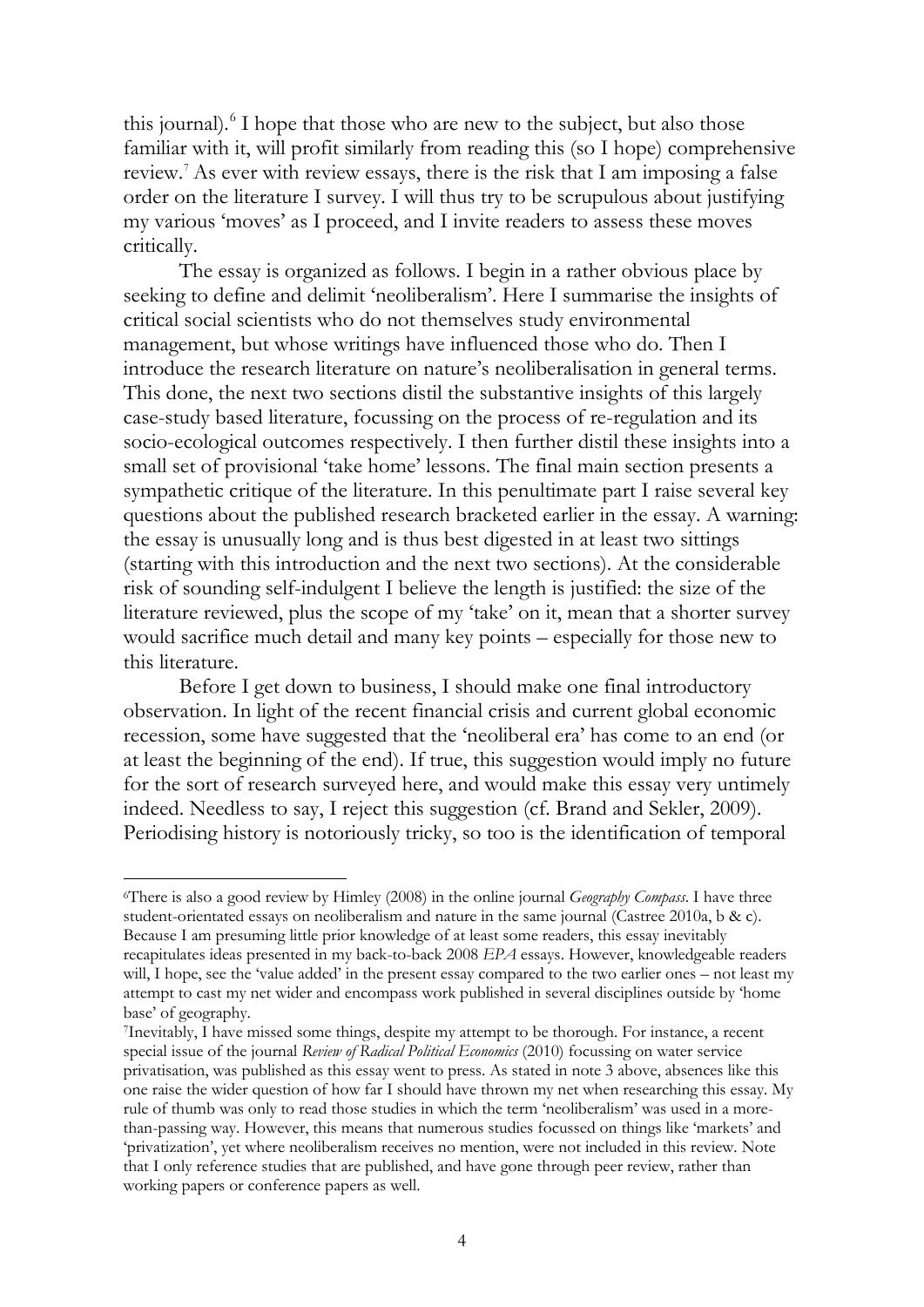'breaks'. As Craig and Cotterell (2007: 510) note, "… the various conjunctural factors bundled together [by analysts] to constitute 'neoliberalism' (and any plausible period shift in it) are quite diverse in nature, so that first of all comparing the relative weight or importance of any them to an overall periodising assessment is analytically fraught". Moreover, even supposing that we *have* been living through an historic period sufficiently homogenous to be called 'neoliberal', experience tells us that there are rarely *punctual* transitions between one putative 'era' and another. The traces of the recent past will inevitably continue to affect both the present and the short-to-medium term future (see Brenner *et al*., 2010). As *New Left Review* editor Susan Watkins notes, "The widely proclaimed end of neo-liberalism looks more and more like the continuation of its agenda by other means" (2010: 14). I doubt, in other words, that the term 'neoliberalism' will disappear from social scientists' (or political activists') vocabulary any time soon. If it does, we will probably be employing new words to capture its meanings and to describe many of its real world objects (Clarke, 2010). Therefore, throughout this essay I will talk of neoliberalism in the present tense, thus presuming that the term and the things it names retain their currency for the time being.<sup>[8](#page-5-1)</sup> The question then becomes not whether we should (still) use the term but how.

## **II. What is 'neoliberalism'?**

## *Conceptual issues*

<span id="page-6-0"></span> $\overline{a}$ 

The research into neoliberal environmental governance is in one sense parasitic on a wider theoretical and empirical literature in which environmental issues are not strongly thematised. This broader literature mostly predates the research being surveyed in this essay, and this antecedence explains why it has proven formative for many who interrogate neoliberal environmental policy. There has, in my view, been a tendency for the latter to borrow definitions and insights from the former rather than to rework and question them. That does not make their work entirely derivative – far from it in fact. As we will see later, the primarily empirical (rather than theoretical) character of recent research into neoliberal environmental governance is its major strength and contribution. Writing as recently as 2006, Jamie Peck – who, with Adam Tickell, Nik Theodore and Neil Brenner has done much to shape social scientific conceptions of 'neoliberalism' – observed that "there remains a paucity of 'grounded' work on the specific and concrete routines, practices, networks, and structures through which the neoliberal project has been constructed and sustained" (p. 731). This is no longer true, and the recently published research into neoliberalism and the environment can take considerable credit for filling the empirical gap that Peck identified. Even so, in conceptual terms much of

<sup>8</sup>I am in good company. There was recently a 3-day workshop at Lund University in Sweden, where many researchers assembled to present research pertaining to the topic 'A Brief Environmental History of Neoliberalism'. Go to [http://www.worldecologyresearch.org](http://www.worldecologyresearch.org/) to download the papers presented at this meeting.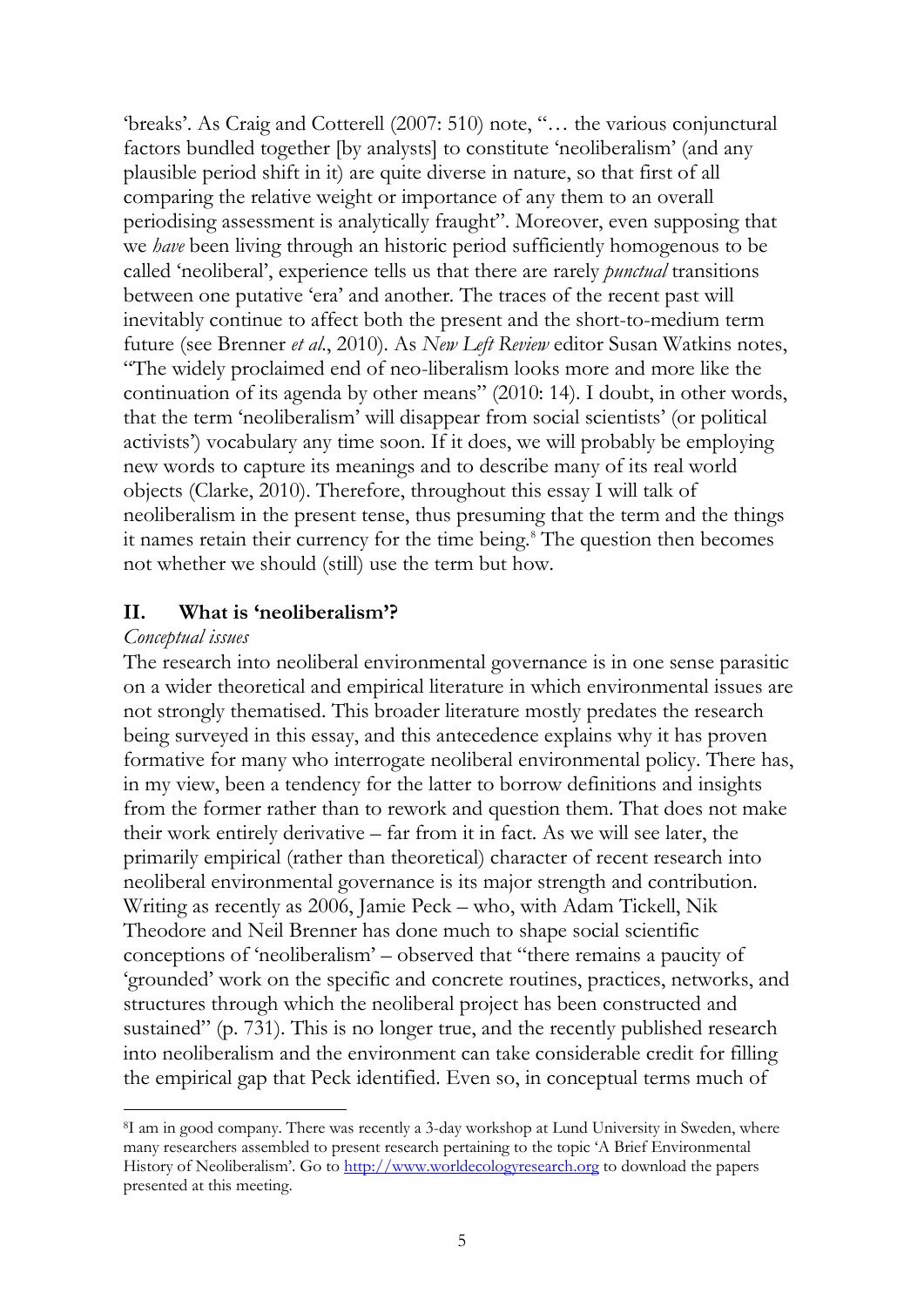this research has tended to work with 'off the peg' definitions of neoliberalism developed by others (such as Peck himself). What is more, these definitions have been used selectively and partially, depending on the case.

Note that I use the term definitions in the plural. The reason that economic sociologist Stephanie Mudge (2008) so recently felt compelled to ask 'What is neoliberalism?' is because of the diversity of meanings and applications in-play. Despite the term's current popularity among a cohort of left-wing social scientists, the more familiar it's become, the less consensus there appears to be about what it means. As James Ferguson observes, "there is [now] huge variation in the way the word 'neoliberalism' is used in contemporary scholarship" (2010: 170). And yet, perhaps curiously, most researchers who use the term typically proceed as if the meaning is clear and maps onto a definite set of values, ideas and/or practices existing in the wider world. There has thus far been little sustained discussion of the term's ambiguities and complexities, but this is now certainly overdue.

So what is going on here? One view is that neoliberalism is an unusually complex word (like 'globalisation' or 'nature') such that it signifies a range of related meanings which themselves can be applied to a plethora of real-world referents. Seen from this perspective, as long as the term's meaning is clear for each context of application there is no especial problem with it signifying several things and having myriad objects of empirical reference – so long as they have strong 'family ties'. Another view is that we should relieve the term of some of its current denotations, not least because we have other well-established words for them – such as privatisation, commodification, the 'free market', 'the Washington Consensus' or structural adjustment. By doing so, we would restrict – and so render more precise – the meaning of those situations or things we still prefer to describe as neoliberal (see Boas and Gans-Morse, 2009). Still another perspective is that we are now beyond the point of no return: so various and confusing are the meanings of 'neoliberalism' that it has become as 'chaotic' a concept as globalization was after a decade of debate and use (circa 1990-2000). For instance, in their recent review, the anthropologists Catherine Kingfisher and Jeff Maskovsky confessed a temptation "to abandon the term altogether" (2008: 123) – and they are not alone (see also Barnett, 2009).

For now, I will adopt the first of these viewpoints (though I will come back to the other two towards the end of this essay). In other words, I will presume that while the term 'neoliberalism' is both polysemic and refers to a plurality of material and discursive things, there are nonetheless a set of fairly stable, circumscribed but also related meanings in use that are applied in a relatively consistent way by academic analysts. In effect, this is the viewpoint adopted by those social scientists investigating neoliberalism and the biophysical world (as we'll see later). Each researcher has defined neoliberalism in a certain recognised manner, and then undertaken an empirical investigation of environmental governance with their particular definition in place. The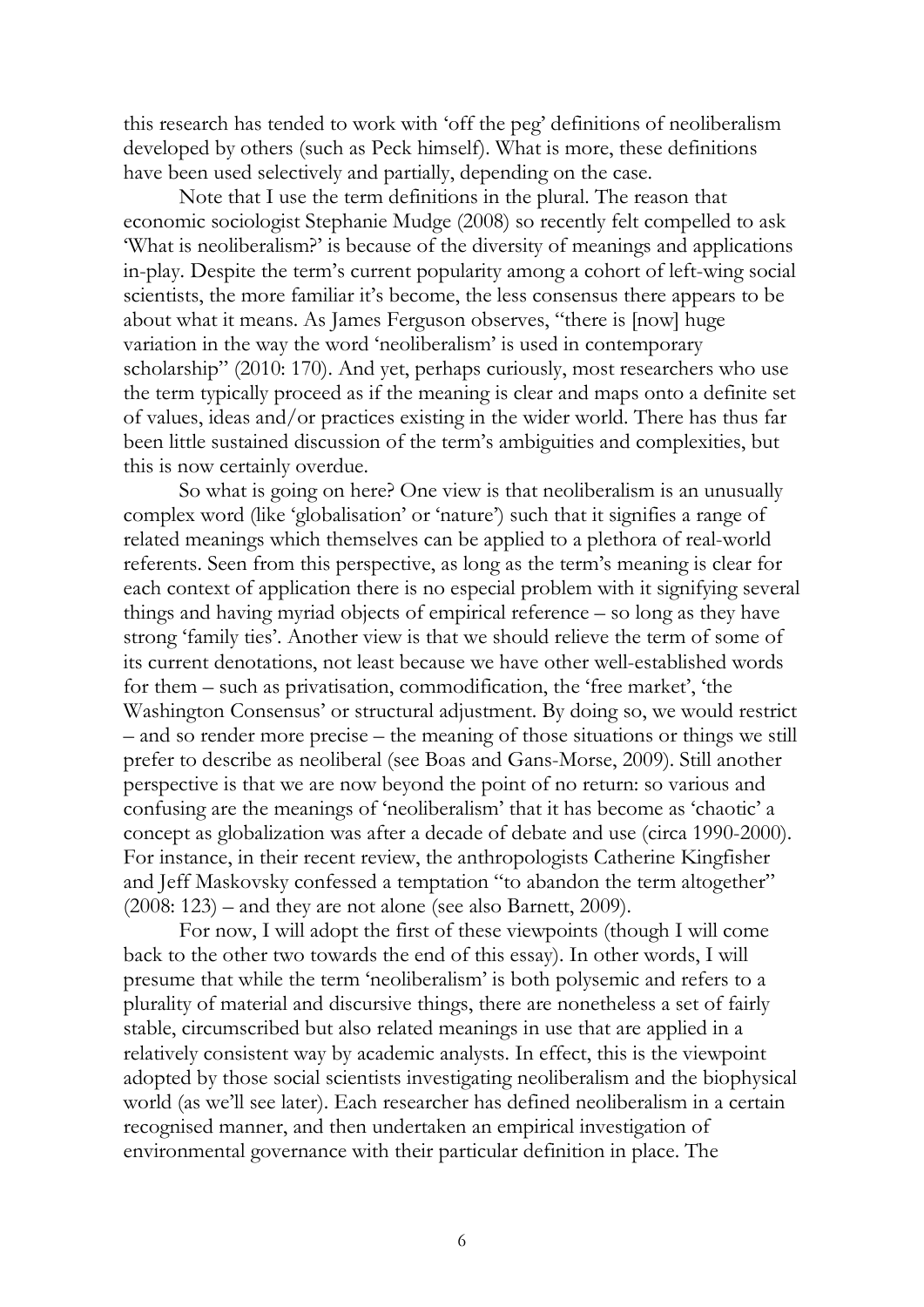assumption is that there is a meaningful similarity (or even relationship) between otherwise different, separate studies.

## *The meanings of neoliberalism*

As some readers will know, the term 'neoliberalism' was coined by a group of economists and legal scholars based in Frieburg between the first and second world wars. Subsequently, it was used quite briefly by those now thought to be neoliberalism's principal intellectuals, the already mentioned von Hayek and Friedman – even though neither man entirely accepted the Frieburg (or 'ordoliberal') model of a state-managed 'market society'. As I intimated above, those individuals and institutions the critics choose to call 'neoliberals' did not/do not use the term as a self-descriptor and rarely ever have. After a smattering of appearances during the 1990s (e.g. Barry, Osborne and Rose, 1996; Fraser, 1993; Gowan, 1995; Tickell and Peck, 1995), these critics started to invoke the term with increasingly frequency from the turn of the millennium. My own reading of the now voluminous academic literature suggests that, for this interdisciplinary epistemic community of social scientists, 'neoliberalism' describes one or more of the following three related things: namely, a *worldview* (i.e. a body of normative principles, goals and aspirations amounting to a philosophy of life, or something close to one); a *policy discourse* (i.e. a set of specific values, norms, ambitions and associated policy proposals professed by those who control, or realistically seek to control, the formal apparatuses of government); and a set of *practical policies* (i.e. concrete regulations and procedures that make both the worldview and the policy discourse flesh in some tangible way). As a short-hand, we can think in terms of the 'three ps': philosophy, program and practice.<sup>[9](#page-6-0)</sup> I will take each of neoliberalism's three aspects in turn.

1. Neoliberalism as worldview (philosophy)

According to Harvey (2007: 24), though von Hayek, Friedman and others of their ilk rarely used the term, their neoliberalism "took the political ideals of individual liberty and freedom as sacrosanct". However, there are many different ways in which to define and engender liberty and freedom.<sup>[10](#page-8-0)</sup> The

<sup>-&</sup>lt;br>9 In all cases a *leit-motif* is more-or-less far reaching *change*, which is why neoliberalism has been commonly described using action-terms like 'project', 'strategy', 'roll-back', 'roll-out' and 'regime change'. It is understood by the critics to pose a definite *challenge* to what has heretofore constituted 'common sense' discourse and practice in the domains of state, economy and society. This strongly performative element leads David Harvey (2007) to regard neoliberalism as a synonym for 'creative destruction' – that signature element of capitalist modernity in all its geographically and historically varied forms.

<span id="page-8-1"></span><span id="page-8-0"></span><sup>10</sup>Modern liberal philosophy is a diverse and complex thing. Not all self-declared 'liberals' could be fairly described as 'neoliberals' in the sense meant by critical social scientists or left-wing political activists. What's more, the neoliberal worldview is rather more radical than that of the Freibergers who originally claimed the term as their own. Indeed, some of the latter considered the likes of von Hayek to be 'palaeo-liberals', a pejorative reference to their aspirations for a world of *laissez-faire* writlarge.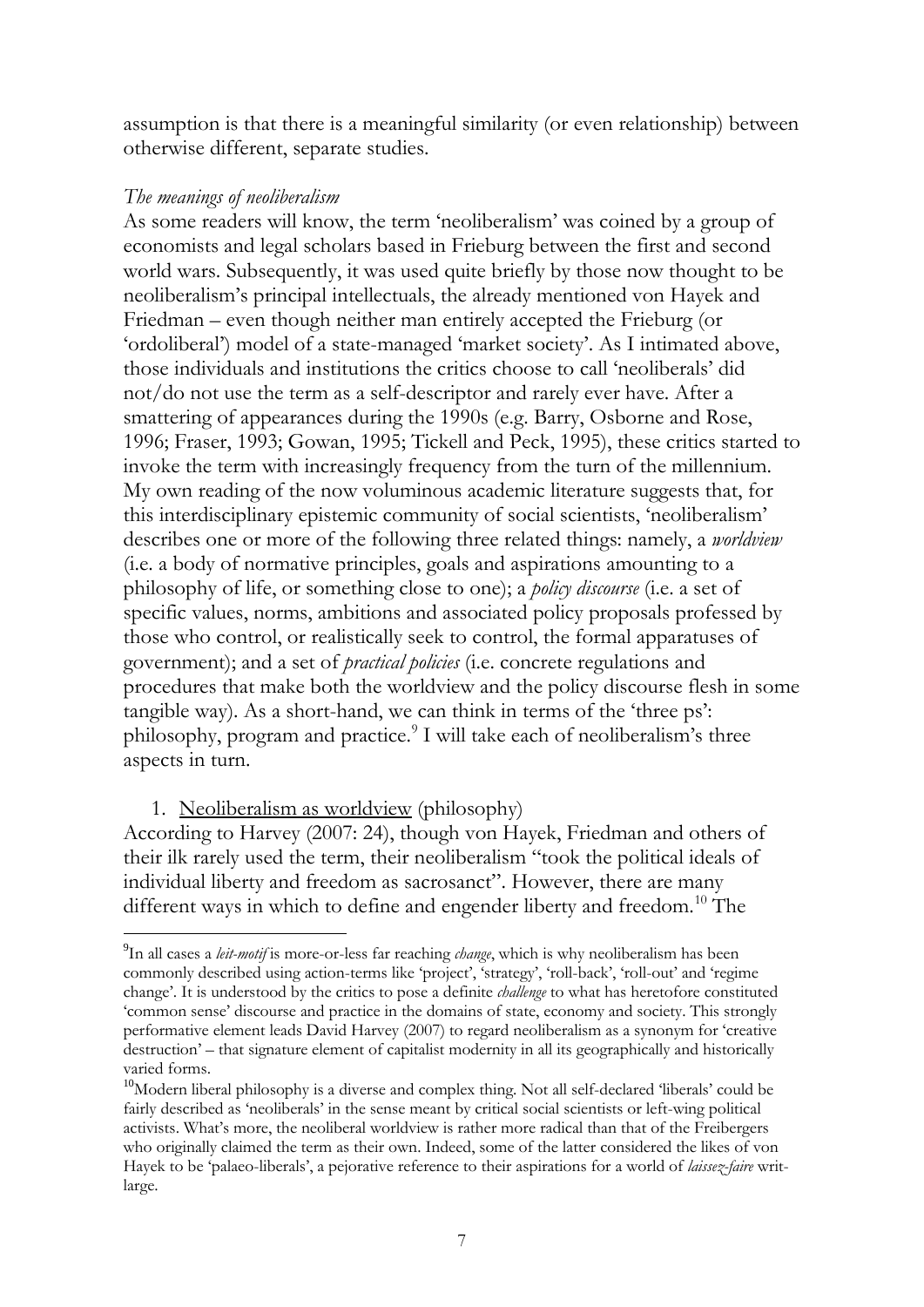neoliberal ideals articulated in books such as *The road to serfdom* (von Hayek, 1944), *The constitution of liberty* (von Hayek, 1960) and *Capitalism and freedom* (Friedman, 1962) accented two things. First, the state's role was to maximise the independence of both real and institutional-juridical individuals: anything less would be anti-liberal, a travesty of 'true freedom'. Governments and bureaucracies, it was argued, should refrain from both imposing collective agendas and otherwise 'interfering' in the lives of people. In this sense, the early neoliberals strongly emphasised not only the *rights* of individuals but their *responsibility* to make their own way in the world. Second, neoliberalism's founding thinkers saw money-mediated markets as the best mechanism for coordinating among the diverse needs and wants of ostensibly free people. This is because markets were seen as highly 'intelligent', as well as 'efficient': price signals, it was claimed, enable disparate providers and users of goods and service to achieve many of their desires, given whatever restraints of resource availability happen to be in place for those involved. Indeed, market competition was seen as bringing the best out of entrepreneurs, while delivering to intermediate- and end-consumers value-for-money. This belief segued into a critique of 'state failure', which is the idea that government bureaucracies are administratively cumbersome and economically wasteful vehicles for service delivery.<sup>[11](#page-8-1)</sup>

The neoliberal worldview, as summarised above, is not – despite appearances – fixated on economic liberty alone, even though it does emphasise it very strongly indeed. Political and civil liberty feature too, in that electoral democracy was the early neoliberals' favoured political system and freedom of expression (within or without the market) also seen as fundamentally important. This wide-ranging doctrine began to take shape during the second world war and its immediate aftermath. It was fashioned in reaction to the totalitarian impulses of fascism and communism, but also presented as an alternative to the new Keynesian welfare-state paradigm – which licensed state intervention in the market and in many aspects of citizens' daily lives. In the former respect neoliberal thinking was at one with the *zeitgeist*, but not in the latter respect. As Peck says of *The road to serfdom*, "the book may have been a best-seller, but it was practically an act of self-immolation for Hayek-the-economist" (2008: 5-6). After all, writing in the same year of its publication, Hayek's contemporary Karl Polanyi declared that "our age will be credited with having seen the end of the

<span id="page-9-0"></span><sup>11</sup>In this latter respect, the neoliberal worldview has frequently been called 'market triumphalist', 'market extremist' or 'free market capitalist'. More than any other institution in modern society, the market is seen as the hand-maiden of liberty and freedom by virtue of Adam Smith's famous 'hidden hand'. This also dovetailed with a belief that markets should, in many cases, substitute for decisions made within the domain of 'politics' currently. In other words, the likes of Friedman argued that the political sphere has, in some senses, become 'bloated' since world war two in many Western democracies. Bloated not just in the administrative-technical sense ('the big state', reliant on too much tax income and borrowing) but in the sense that too many private issues were being made into matters of public concern ('the nanny state', intruding into matters that should rightly be decided by individuals, families or communities).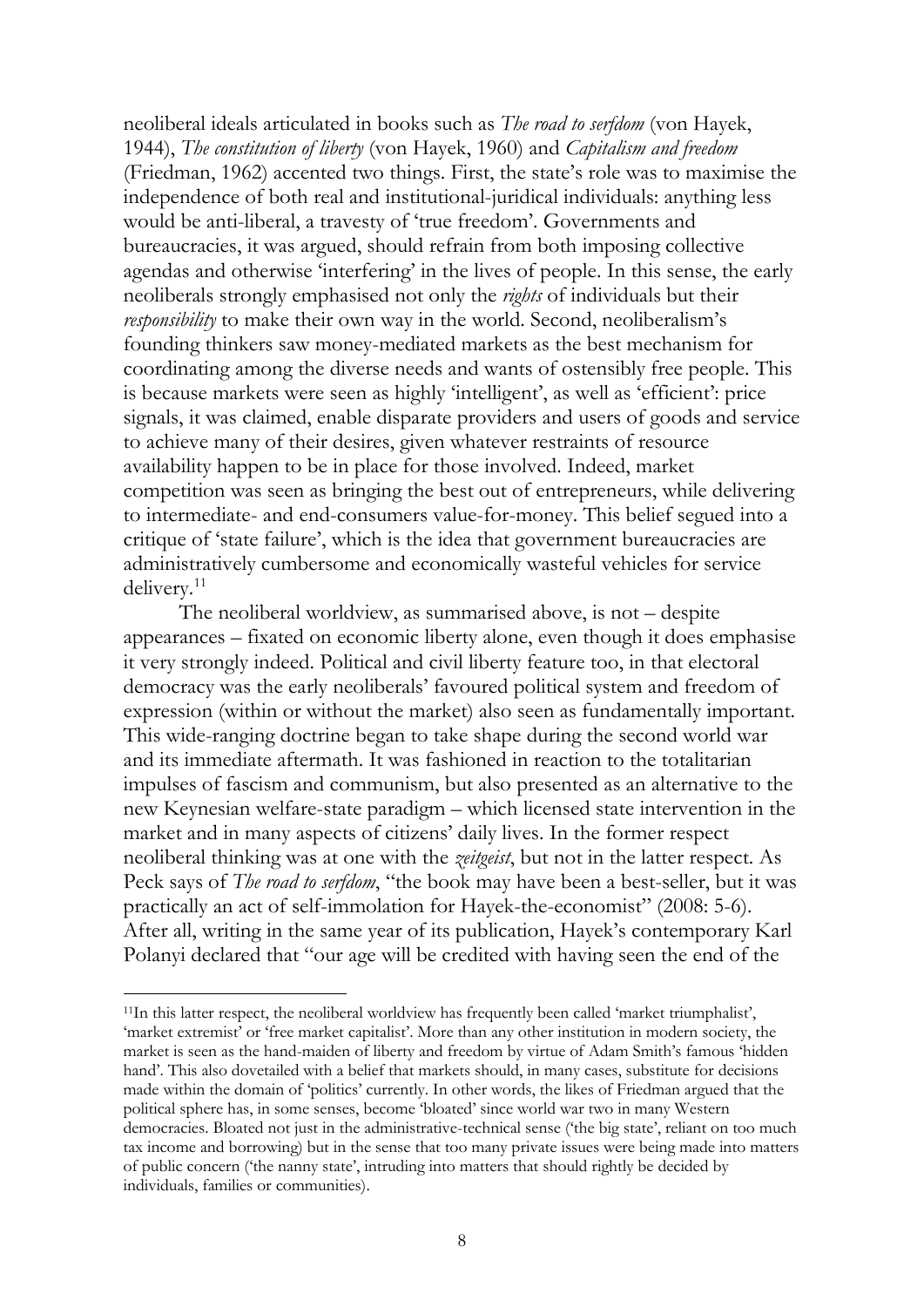self-regulating market" (1944: 142). For this reason, the neoliberal worldview remained well outside the perimeter of cognitive and moral 'common sense' until the economic and political crises of the 1970s.

## 2. Neoliberalism as policy discourse (program)

For over three decades, neoliberal ideas were incubated in a select group of university economics departments, foundations and think tanks. As the excellent histories recounted by Peck (2008) and Mirowski & Plehwe (2008) show so well, the neoliberal 'thought collective' was transnational, comprising groups in Europe and the US and with a good deal of interchange between them – not least because of the efforts of the Mont Pelerin Society (formed by von Hayek in 1947 and based in Chicago). Its eventual success was hardly predictable during the immediate post-1945 period. Lacking political influence and much academic credibility, neoliberal thinkers initially produced a combination of general manifestos and fundamental works of theory, only later turning their attention to policy programs in live settings. In the latter respect, Pinochet's Chile was a key opportunity, as a group of Friedman-trained economists were invited to remake the country's political and moral economy almost overnight (safeguarded by a military dictatorship). It was the first of several opportunities provided by domestic crises of one sort or another, but without the groundwork laid by the prolonged efforts of the Mont Pelerinians these opportunities could not have been exploited. As is well known, New Zealand, the United Kingdom and the United States were the other three countries where some version of the neoliberal worldview was taken seriously by political economic elites by the late 70s. Subsequently, it gained a hearing in many other countries (especially after the late 1980s 'revolutions' in eastern Europe) and also in a range of USdominated global institutions such as the World Bank and International Monetary Fund.

As a policy discourse, the neoliberal worldview is typically understood by critics to include the following seven proposals for significant society-wide change. Note that national governments are the major institutions tasked with delivering these changes – neoliberalism, like all political philosophies and programmes, is necessarily a *state-led project*:

- *Privatisation*: assigning clear, legally enforceable, private property rights to hitherto unowned, state owned or communally owned aspects of the social, cultural and/or natural worlds.<sup>[12](#page-9-0)</sup>
- *Marketisation*: rendering alienable and exchangeable things that might not previously have been subject to a market logic expressed through

<span id="page-10-0"></span><sup>12</sup>In spatio-temporal terms, privatization typically amounts to geographical exclusion and the exclusion of current and future generations from use of, or the benefits of, a given portion of the biophysical world. All privatization are, at one and the same time, acts of inclusion and alienation, creating both entitlements and expulsions.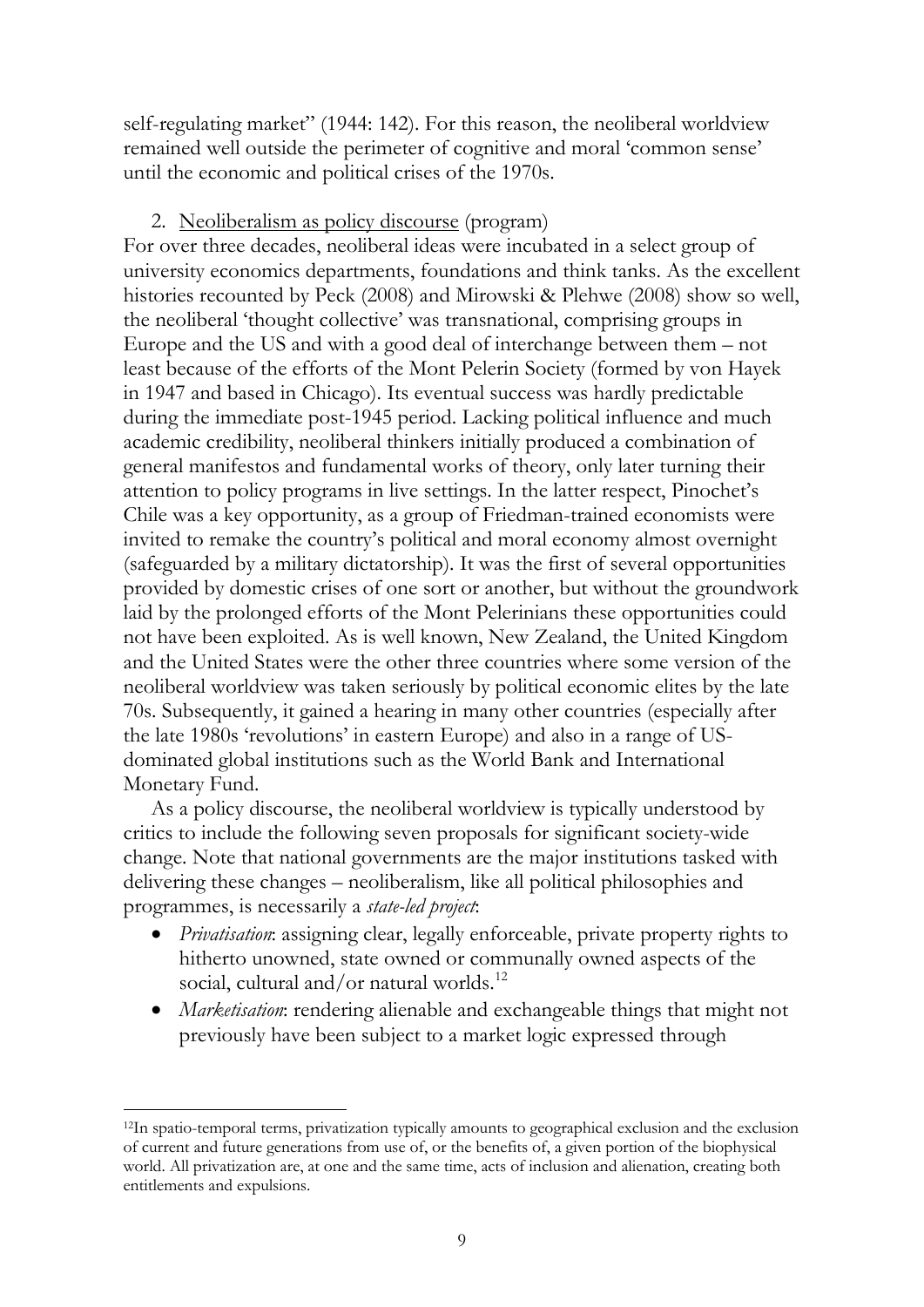commodity transactions within and between nation states measured in monetary terms. [13](#page-10-0)

- *State roll back or* de*regulation*: the withdrawal or diminution of state intervention in certain areas of social, cultural and environmental life in order to enable firms and consumers to exercise 'freedom of choice'; the creation of new quasi-state or state-sanctioned 'non-political' actors to take-on functions that states themselves could otherwise perform in theory or practice; and contracting private or third sector bodies to deliver some state services through a process of competitive tendering or through partnership agreements.
- *Market-friendly reregulation*: a reconfiguration of the state so as to extend the frontiers of privatisation and marketisation. Here, then, the state in its various forms becomes 'market manager' and less of a 'provider' to the citizenry or 'special interests' therein: it intervenes *for* the msrket economy not, as it were, *in* it. This entails fiscal discipline, a focus on supply side investments, entrepreneur- and consumer-friendly tax policies, firmfriendly labour market policies, and measures to enable 'free' movements of money capital and also other less 'fluid' commodities.
- *Use of market proxies in the residual state sector*: making remaining state functions and services more market-like in their operation through the use of measures like internal markets, cost-recovery and budget-capping. This amount to embedding an ethos and the practices of 'commercialisation' into state services. [14](#page-11-0)
- *The strong encouragement of 'flanking mechanisms' in civil society*: state-led measures to promote the growth of (i) robust informal and social economies, and (ii) voluntary, charitable, non-profit and community groups – all preferably well-funded and professionalised. Together these are intended to fill the vacuum created by the absence/diminution of direct state-support in the social and environmental domains. They could be said to comprise a 'shadow state' that is emergent organically once prodded by the state.
- *The creation of 'free', 'self-sufficient' and self-governing individuals and communities*: the cultivation of an ethic among persons, other juridical units, and communities that emphasises less, and ultimately limited, reliance on public services or state agencies for life's necessities. This ethic extends to those operating within the state apparatus itself, as per point 5 above. It equates to a 'responsibilization' of all producers, consumers, citizens,

<span id="page-11-1"></span><sup>13</sup>It's worth noting that, for many commentators, it is the conjunction of privatisation and marketisation that defines 'commodification'. Needless to say, in practice both privatisation and marketisation take a number of concrete forms as befits the particular commodities, firms, consumers and other relevant parties in question.

<span id="page-11-0"></span><sup>14</sup>In the West, the term 'new public management' has become a familiar descriptor for this process, which denotes a management paradigm emphasising value-for-money, budget-capping, cost-recovery and an aversion to deficit spending where possible.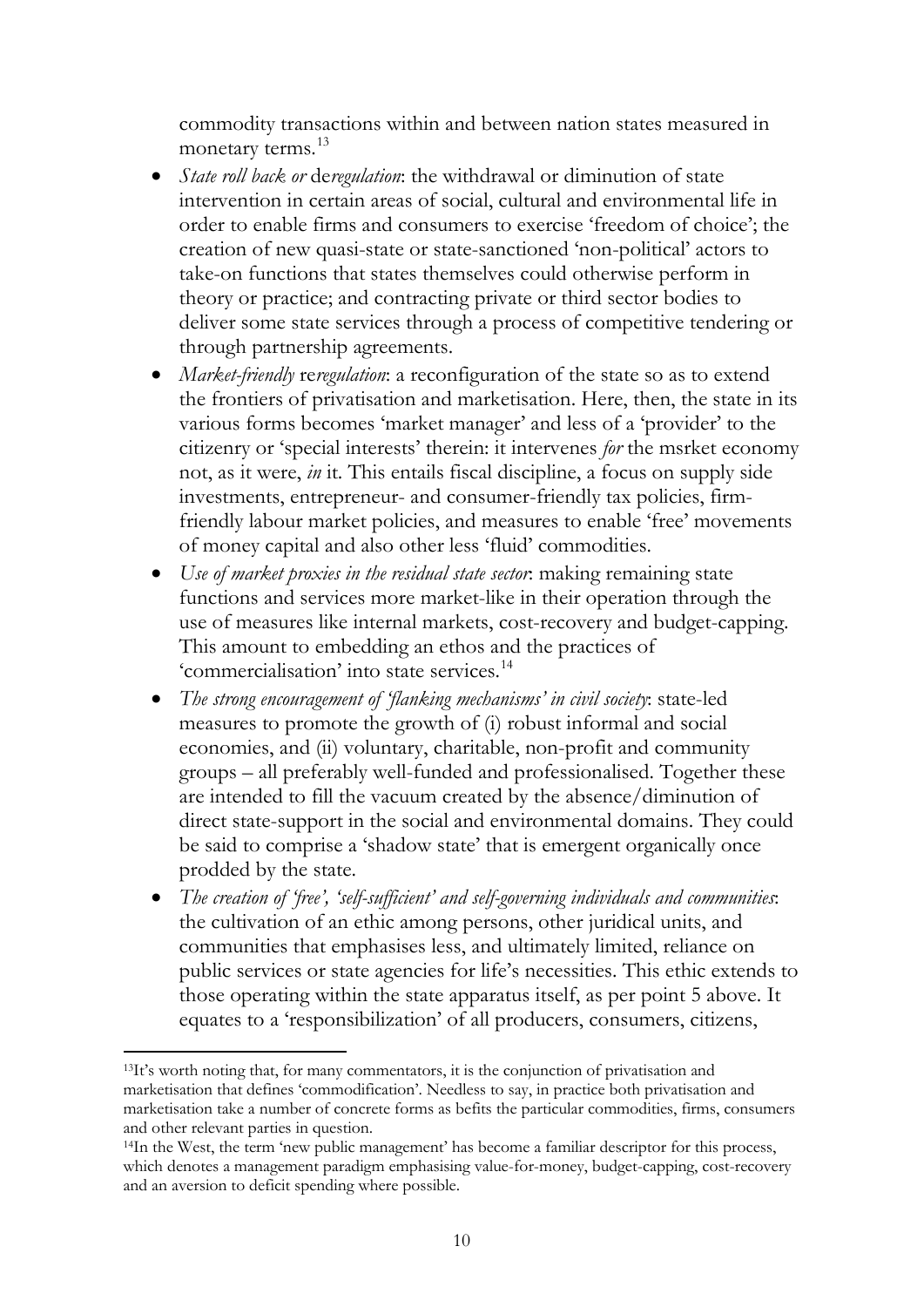families, communities, institutions and spatial units of governance, so too their 'autonomization'. [15](#page-11-1)

Clearly, there is a dialectical relationship between neoliberalism as worldview and as program. To the extent that the program gains traction and exerts influence within any given context, it not only lends legitimacy to the worldview but poses a barrier to its future removal by critics.

3. Neoliberalism as a set of policy measures (practice)

For any program to translate into actual policies its advocates first need to render their worldview legitimate. As Clarke (2004: 34) reminds us, "Politics is both a regime of truth (ruling out the irrational, marginal or unworkable …) and a field in which … some discourses [are allowed] to contend". Because the neoliberal worldview and policy program are so wide ranging and ambitious, it is no surprise that they can be – and have been – translated into a plurality of concrete policy measures. Some common practices have been identified by analysts of neoliberalism-in-action (even if they've frequently been honoured-inthe-breach). To be specific:

- *Macro-economic policies* which place controls on government borrowing, keep inflation low, place constraints on domestic money supply, keep taxation levels low, allow exchange rates to float, and allow interest rates to be market determined (or at least not governmentally determined).
- *Industrial and business policies* that (i) remove selective subsidies, trade barriers, investment barriers and ownership barriers and (ii) incentivise innovation, competition and entrepreneurial risk-taking. In effect, these policies widen and intensify commercial competition.
- *Labour market policies* that remove collectivist 'obstacles' to competition and reward, such as wage controls and trade union membership.
- *Education and training policies* that focus on the supply side and encourage individuals to build their 'human capital', be adaptable and commit to 'lifelong learning'.

<span id="page-12-0"></span> $\overline{a}$ 15What makes this policy discourse 'neo' (new) liberal – when compared with the so-called 'classical liberalism' of Adam Smith – is three things. First, from the 70s it was presented as an explicit critique of post-war 'managed capitalism', be it in parts of the former communist bloc, the Western social democracies or the many 'developmental states' of the global South. Secondly, it takes a fairly dim view of the state, public goods and common resources – except insofar as any of them can aid the cause of individual freedom or liberty. In Colin Crouch's words, "Not only is the state seen as having no … *modus operandi* different from those of market actors, but it is seen to gain by subordinating it activities … to such actors" (2004: 248). Finally, it has travelled far and wide geographically courtesy of various institutions and networks in which US neoliberals have played a highly active role (for more see Peck, 2010).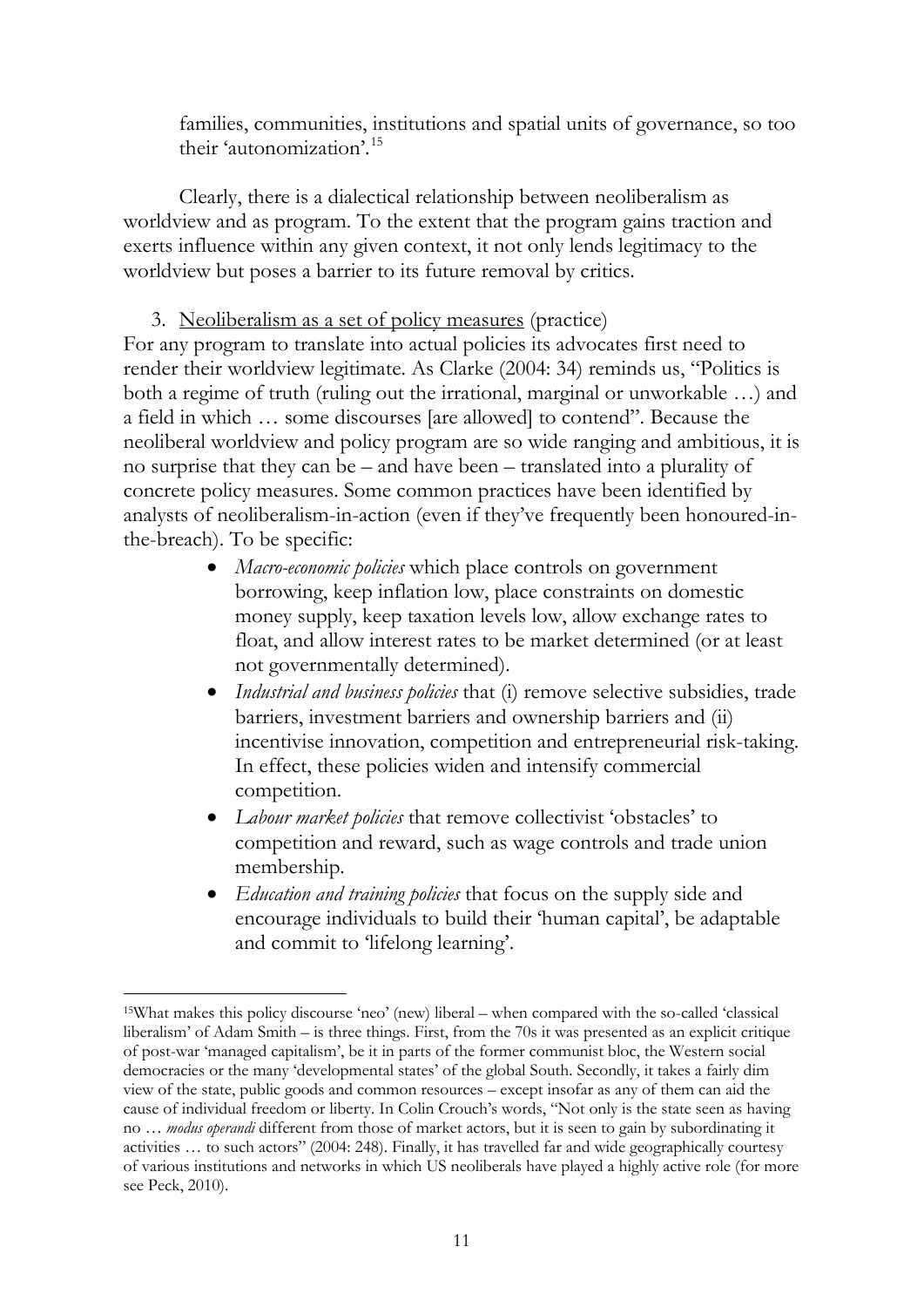- *Managing, monitoring and audit measures* that whether in the private, state and third sectors – focus hard on setting targets, establishing benchmarks, measuring performance, penalising failure, and rewarding success. In the state sector the measures have been inspired, variously, by the approaches known as the 'new public management', 'transactions cost theory', and 'principal agent theory'.
- *Social policies* orientated to 'workfare' not 'welfare', and which offer state support only to the very needy or chronically disadvantaged. This entails a remoralisation of the poor and 'excluded' so as 'responsibilise' them for their livelihoods, their successes and their 'failures'. They are thus exposed to the various risks of life and living without much insurance offered by society or state.
- *Law and order policies* that take an uncompromising approach to rule-breakers, 'troublemakers' and those otherwise causing social disruption and infringing the rights of others.
- *Civil rights policies* that encourage free speech, freedom of information, lifestyle choice, privacy rights, and freedom of assembly – so long as the rule of law is observed.
- *Governance policies* that, in a range of policy areas, democratise and devolve decision-making by empowering a wide range of actors outside the formal sphere of 'government'.[16](#page-12-0) Empowerment is about making decisions and dealing with their consequences, for good or ill.

Note I will deal with environmental and natural resource policies later in the essay. For now, suffice to say that they aim to achieve given ends – such as environmental protection or resource conservation – in 'efficient' and 'competitive' ways by variously privatising, marketizing and de-statizing a range of biophysical goods and ecosystem services.

<span id="page-13-0"></span>Again, it almost goes without saying that neoliberal policies are linked recursively to program and philosophy. For instance, Peck and Tickell (2002) have argued that the 'roll back' policies of a 'hard' neoliberal program have, in countries like Britain and the US, given way to 'roll out' policies that seek to embed core neoliberal principles and values as norms governing everyday life and living. A key point to make here is that a wide range of *different* concrete policy measures – alone and in combination – will 'deliver' *various* of the seven elements of the neoliberal policy programme detailed above. There is no universal or perfect 'one-to-one' mapping of these elements onto discrete policy measures.

<sup>16</sup>However, because many of these actors are unelected, many have regarded neoliberal policies as anti-democratic.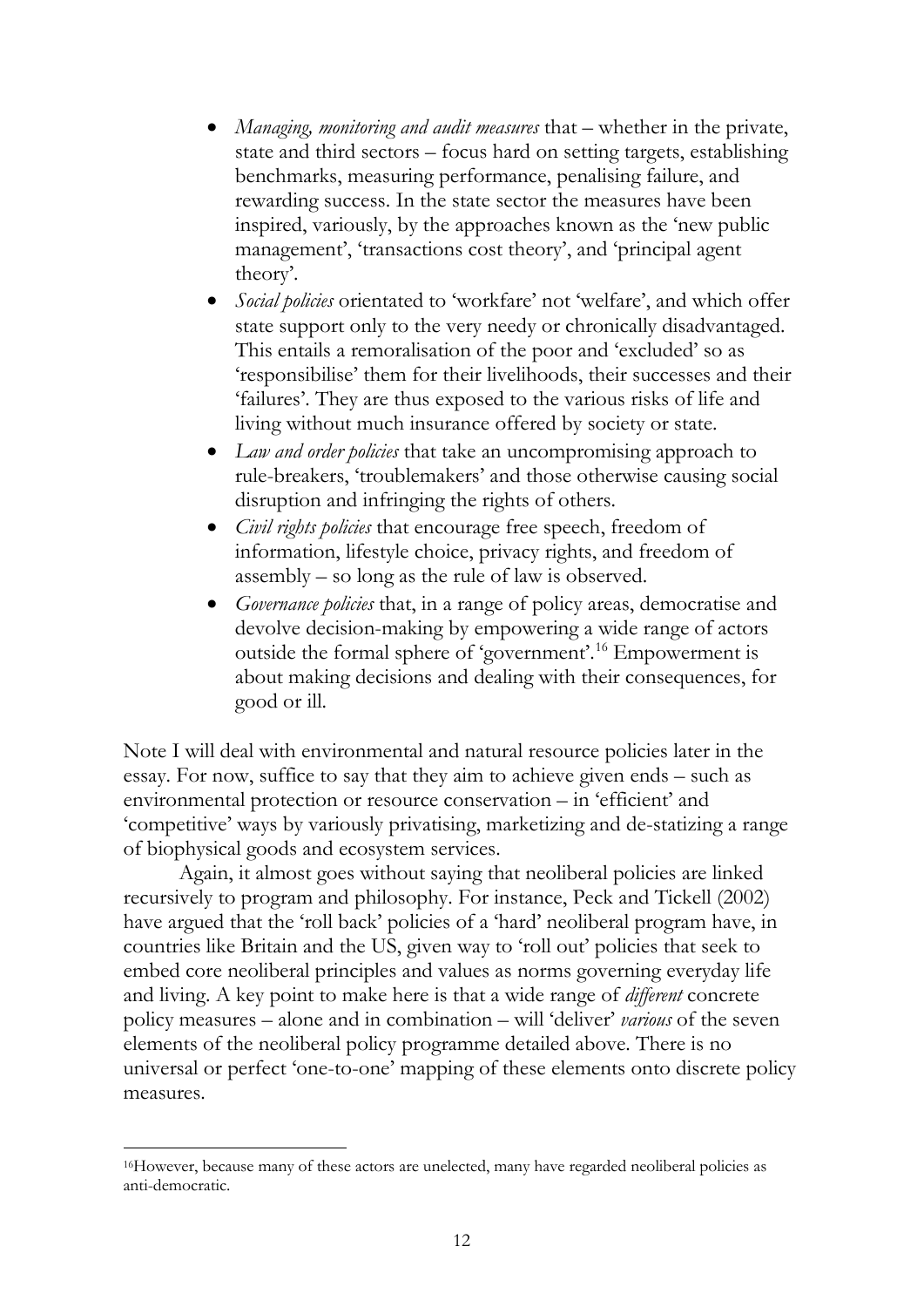#### *Neoliberalism or neoliberalizations?*

This three-part disaggregation of 'neoliberalism' usefully clarifies the term's complex meanings and myriad referents. It may help readers understand better what different researchers are referring to when they describe something as 'neoliberal'. Clearly, one should not elide philosophy, program or policies, even though they are necessarily related. Mudge (*op. cit*.), following sociologist Pierre Bourdieu's concept of different discursive-institutional 'fields', uses a 'horizontal' metaphor to understand the 'three ps'. For her, the worldview is located in the 'intellectual field' (dominated by university economics departments, think tanks and foundations), the program in the 'political field' (political parties, professional politicians and elected leaders), and the policies in the 'bureaucratic field' (civil servants, administrators, managers appointed by elected politicians, nominated firms, sanctioned NGOs and charities, etc). Obviously, the fields greatly overlap and mutually condition one another – but how?

Here, one or two commentators have come unstuck. For instance, in an uncharacteristically ill-judged – and much cited – observation, *New Left Review* editor Perry Anderson once said that "neoliberalism, as a set of principles, rules undivided across the globe […] the most successful ideology in world history" (2000: 7). Similarly, someone otherwise attentive to the uneven development of neoliberalism, has sometimes described it using blanket metaphors: "Neoliberal[ism] … has in effect swept across the world like a vast tidal wave of institutional reform and discursive adjustment […] no place can claim total immunity" (Harvey, *op. cit*. 23). Statements like these paint a picture of 'hegemonic neoliberalism', thus spatialising at the global scale the notion of a supposedly coherent period or era (the oft-used term 'neoliberalism globalization' performs the same function). They imply a one-way, unadulterated relationship between worldview, program and policies, in which a peculiarly homogenous geography of big-N neoliberalism writ-large is imagined – a sort of spreading ink-blot, beginning in the academic field. However, very few empirical analysts of neoliberalism see it in these simplistic terms, which is why the process-term *neoliberalization* has been favoured since it was coined nearly a decade ago by Peck and Tickell (2002). Neoliberalization describes an ongoing, unfinished *process* of proposing, revising, testing, applying and further altering neoliberal ideas and policies. As Neil Brenner and Nik Theodore (2002) have argued, 'actually existing neoliberalism' is not the same as the neoliberal worldview. Indeed, Harvey (2005: 19) regards the latter as *utopian*, the rhetorical cloak used to describe and justify the messy pragmatics of program and policies – it is thus ironic that he inadvertently bolsters the utopian rhetoric by discussing neoliberalism with a big -N.

These arguments suggest that what is called 'neoliberalism' in the singular is, in reality, a *complex historical-geographical formation marked by unevenness and variety as much as by similarity*: that is to say, a set of interconnected local, regional and national neoliberalizations in the plural. Neoliberal ideas may well have 'gone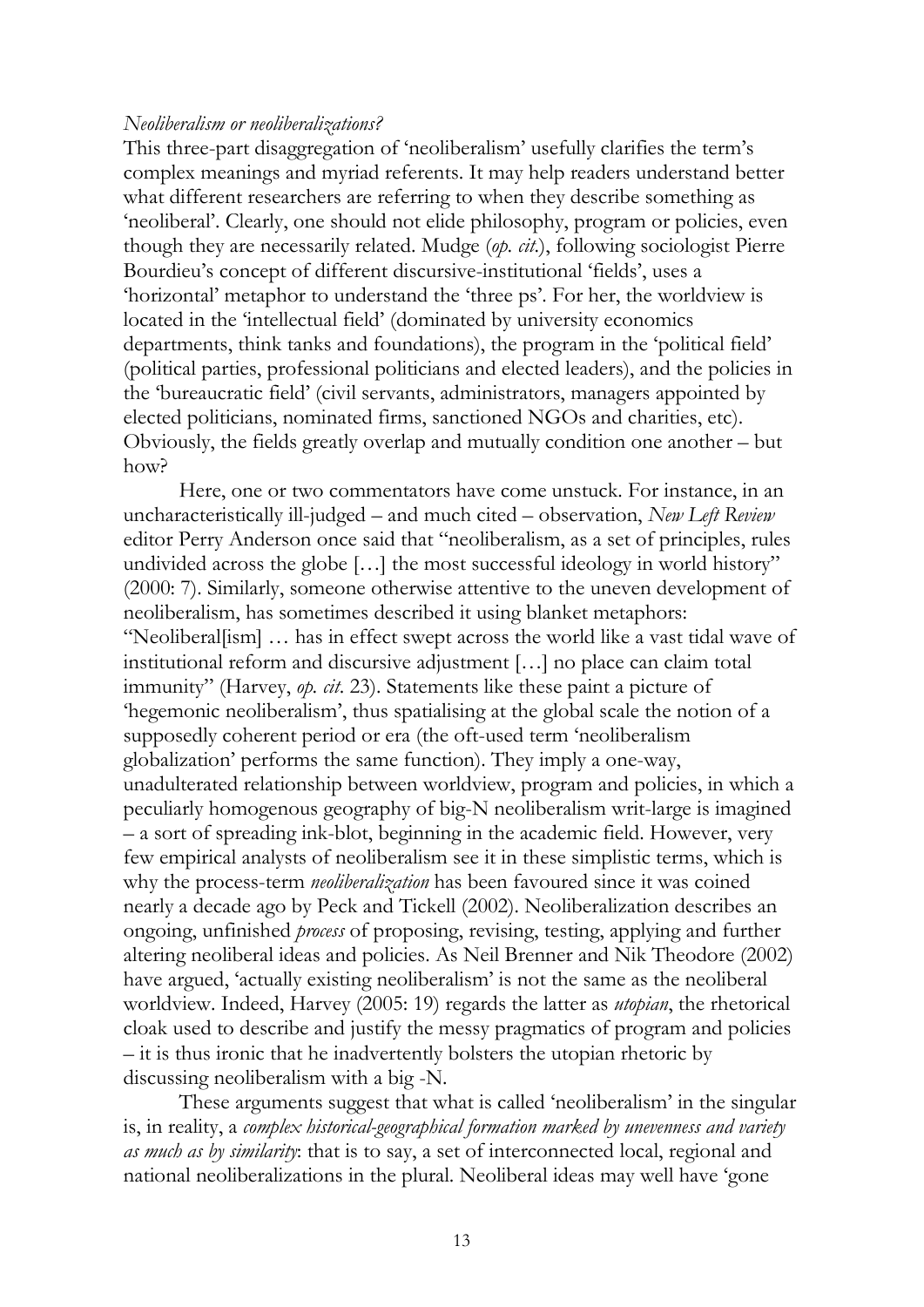global' from the mid-1980s courtesy of the USA and its influence at the World Bank and IMF. But this has not comprised a tidy process of downward and outward diffusion from neoliberalism's North Atlantic heartlands. Instead, there has been path-dependency, contingent couplings, unplanned adaptations, organic mutations and a good deal of social resistance to new liberal policies. Varying combinations of coercion, consent, contestation and compromise describe the spatio-temporal evolution of neoliberal projects in different parts of the world. In some cases their reach is wide and deep, in others not. Peck (2006: 732) summarises well the research agenda that follows from this: "If neoliberalism can only exist in hybrid, in a kind of parasitic relation to the social formations that provide its hosts, then there is … considerable work to do in mapping varieties and transmutations of the project".<sup>[17](#page-13-0)</sup> See Figure 1.

## **III. Neoliberal environments: introducing the topic and the published research**

As already stated, critical social scientists interested in environmental management, natural resource use and related issues came late to the discourse of 'neoliberalism' when compared with most of those whose work I've cited above. Even so, they had been talking about at least some of the same phenomena by way of other terms – such as 'free market environmentalism' (e.g. Eckersley, 1993). Since roughly 2000, they have linked these terms to the concept of neoliberalism or else, for various reasons, bypassed the former and utilised the latter as an analytical framing device in their research.

## *Neoliberal environmental policy: history and declared benefits*

 $\overline{a}$ 

Environmental and natural resource policies that deliver one or more elements of the seven-part neoliberal policy program have been implemented in a wide range of contexts and locations. The question arises: given that neoliberal ideas originally made little or no reference to natural resources or environmental issues, why did they find expression in water, forestry and fisheries management

<span id="page-15-0"></span><sup>17</sup>It's an agenda advocated by several others too (Larner, 2003; Larner 2000; Clarke, 2004; Castree, 2005; Kingfisher and Maskovsky, *op. cit*.; England and Ward, 2007; Leitner *et. al*., 2007). It amounts to tracking the temporal and geographical circulation, modification, hybridisation implementation, revision and (in some cases) abandonment of neoliberal ideas. At its most ambitious, it involves determining the reciprocal links between, and conjoint effects of, neoliberalism as worldview, program and policies in any given case. This would enable us to identify *varieties* of neoliberalism and to understand whether, how and why they have succeeded in their own less-than-homogenous normative terms. It would also oblige us to acknowledge the fact that, in some cases, the mere *presence* of elements of worldview, program or policies does not, in itself, entitle us to conclude that these are *defining* elements. They may, in fact, be less than hegemonic in certain situations since their presence in one or other policy *domain* does not make them definitive of an entire policy *regime*, let alone an entire *social formation*. As things stand, there is no consensus on how one identifies a 'variety' of neoliberalism (see section VI below) – though several economic sociologists and international relations scholars have scarcely hesitated here, as if the complex ontological, epistemological and methodological issues just highlighted were of little consequence. For now, I will also bracket these complexities as I move on – at long last – to discuss nature's neoliberalization.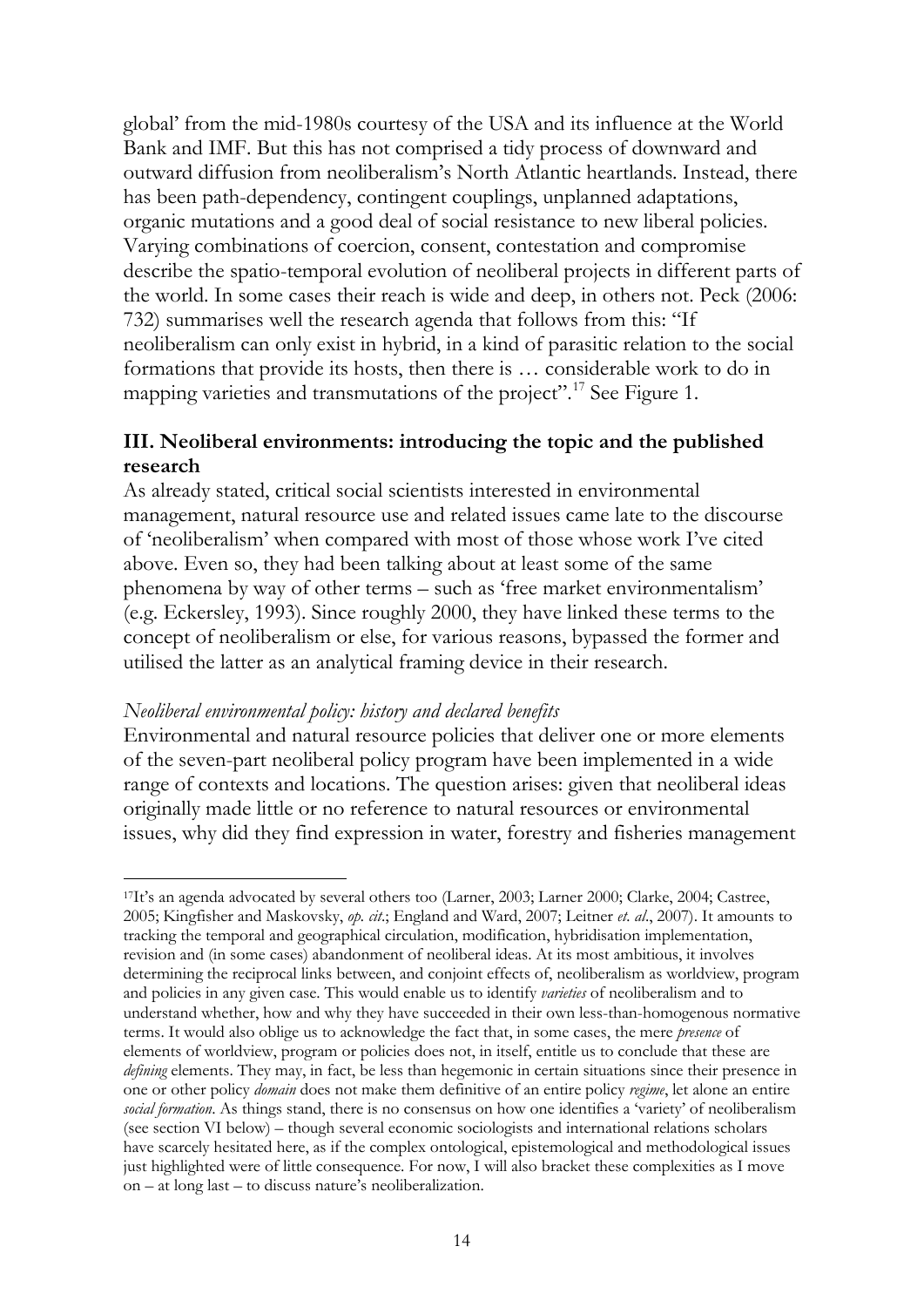(to take just three examples) in many places, regions and countries? The published research literature suggests that there are five answers to this question, even though the complete history has yet to be detailed.

First, Steven Bernstein (2002) points to the entirely contingent coupling of environmentalism and neoliberalism during the 1980s – what David Driesen (2008) calls a 'shotgun wedding'. The global rise of environmental concern through the 1960s and 70s, Bernstein argues, coincided with the success of neoliberalism in the Anglo-American world and, via the World Bank, IMF and World Trade Organisation, at the global level through the 1990s (see also Hartwick and Peet, 2003). Yet post-war environmentalism's origins can, of course, be traced back to the Fordist-Keynesian, pre-neoliberal period, one which ended with widespread talk of an 'environmental crisis'. Second, environmentalism aside, the idea of 'green development' took hold in several global institutions from the late 1980s. The idea was that in the global South there were many 'unpriced' and often unowned biophysical 'assets' that could, if inserted into global markets, create revenue streams able to support much needed socio-economic development. These assets included everything from rare and beautiful animal species to plantation trees or mineral resources traded overseas. Third, in some (but by no means all) domains of environmental management and natural resource policy, neoliberal ideas had already been aired quite separately from the broad manifestos authored by the likes of Friedman and Hayek. For instance, during the 1950s economist H. Scott Gordon had suggested a proto-neoliberal solution to over-fishing in which private property and markets played a major role (Gordon, 1954), while the famous essays authored by Garrett Hardin (1968, 1974) a decade-plus later popularised similar ideas for all 'open access' resources. The term 'neoliberal' was not used by Gordon or Hardin, but their arguments were consistent with the neoliberal worldview. Fourth, because many natural resources (e.g. water and forests) had been managed by state bodies as public services or national assets post-1945, it was inevitable that neoliberal politicians – such as Margaret Thatcher – would seek to manage these resources using the same political-economic rationality utilised in all other areas of economic and social policy. Finally, in the USA a small group of think tanks and foundations worked very hard from the late 1970s to popularise 'green neoliberalism' (Goldman, 2005) as a way of responding to the concerns of the green movement yet without capitulating to 'command and control' solutions. This later had effects on American environmental policy arguments on the world stage. In short, there was no single reason why neoliberal ideas seeped into the arena of environmental policy. It was an uneven process temporally and spatially, and the three 'fields' identified by Mudge (*op. cit*.) were all involved in various ways and to varying degrees.

What's clear, with the benefit of hindsight, is that the growth of environmental and resource economics as an applied field of academic research was very important in codifying an environmental version of neoliberalism as –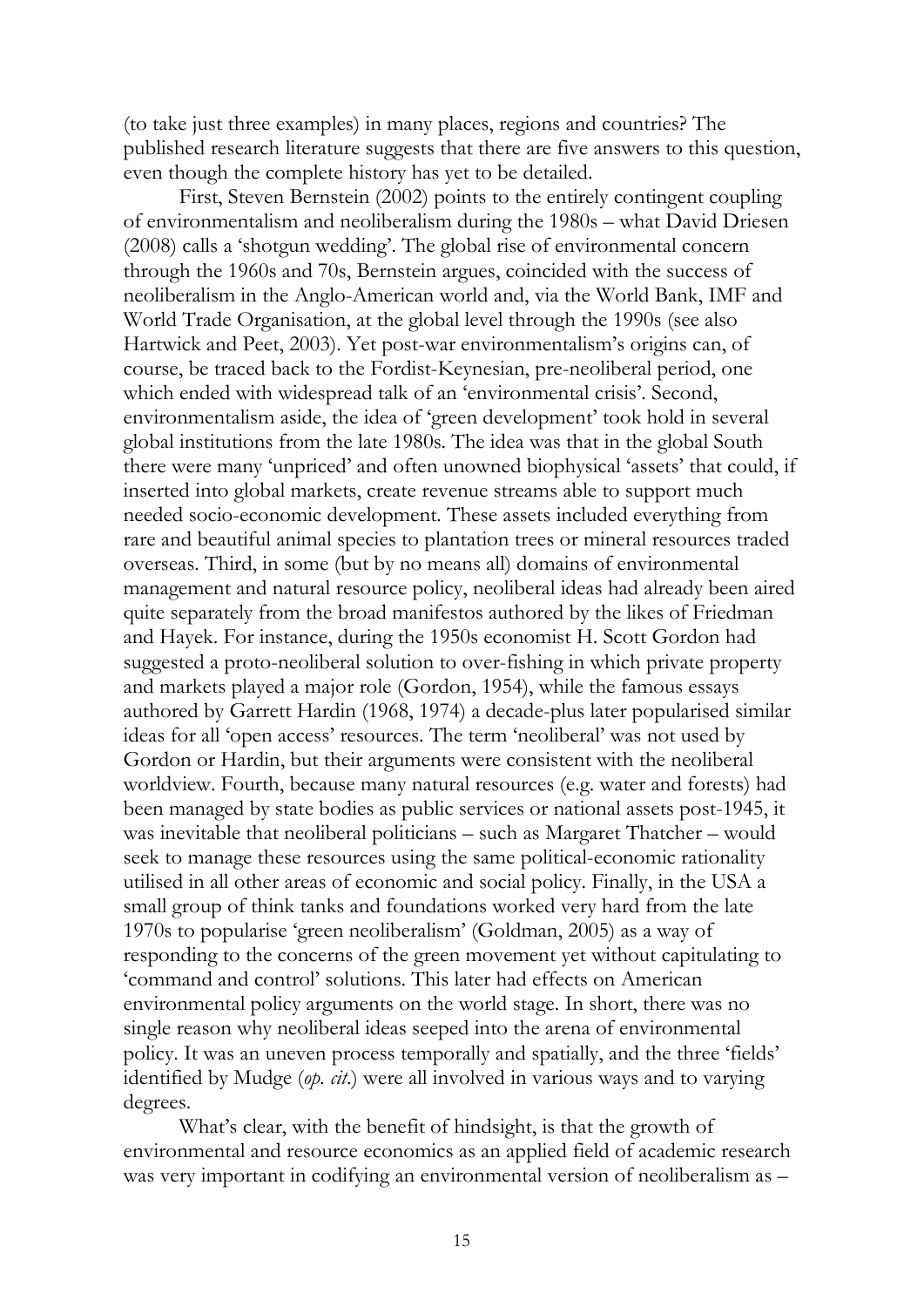variously – a worldview, a policy program and a set of concrete policies. This sub-discipline's prodigious growth in universities (a key part of the 'academic field') from the early 1980s was a reflection of/response to the five developments recounted above, and – in turn – gave neoliberal ideas further impetus in the environmental domain. What is also clear in hindsight is that the international policy networks and epistemic communities that ensured neoliberal ideas 'travelled' in areas like social and labour market policy, were also effective in disseminating 'green neoliberalism' and 'green developmentalism' far and wide. The first United Nations 'Earth Summit' (1992) was a key event in this regard because the now famous Framework Convention on Climate Change and the Biodiversity Convention both embodied neoliberal principles, and they did so at a global level. Yet this is not to say that these principles infused environmental policy everywhere and equally.<sup>[18](#page-15-0)</sup>

The neoliberalisation of environmental management and resource use necessarily occurs against the background of pre-existing political and moral economies. It must also grapple with the biophysical specificities and peculiarities of particular resources, ecosystems and environmental assets. In short, the world is never a *tabula rasa* waiting to be freshly inscribed by omniscient elites. Seen in this light, neoliberalisation must overcome, or at least adapt to, challenges and barriers residing in both the human and non-human domains. In any given case, neoliberal ideas, policies and practices must hybridise – more or less successfully – with what's already there.

The socio-economic and cultural obstacles to nature's neoliberalisation are, in theory at least, more tractable than are the biophysical ones. Though 'nature' – in the sense of the environment in general, and natural resources in particular – is undoubtedly a social construction at one level, it also possesses material properties that any governance regime or policy measure must work with (or around).<sup>[19](#page-17-0)</sup> By contrast, those stakeholders who stand to lose or gain from nature's neoliberalisation in any given case can, in principle, be persuaded about its merits or otherwise obliged to live with it. The various arguments made in favour of neoliberal environmental policies by their various supporters include the following:

<sup>18</sup>We should, before proceeding any further, make an important distinction of both real and analytical consequence (and which has only been implicit thus far in this essay). When considering the 'neoliberalization of nature' we can discuss one or both of the following, depending on how thoroughly we wish our examination to be. First, there are those neoliberal policies that are *not* ostensibly about environmental goods and services, but which have real biophysical impacts nonetheless (such as free trade policies). Then, secondly, there are those neoliberal policies that take environmental phenomena as the explicit *object of attention* (such as water resources policy). In what follows I will be surveying research that focuses on the latter for the most part, meaning that I am – in truth – missing a key section of literature on nature's neoliberalisation. However, to survey this other literature would, at the least, entail doubling the length (and complexity) of this already long essay.

<span id="page-17-1"></span><span id="page-17-0"></span><sup>&</sup>lt;sup>19</sup>These properties are relative rather than absolute  $-$  but real nonetheless. They can, perhaps, be 'ignored' in the short term, but not in the medium- to long-term since inappropriate regulatory measures will – eventually – lead to visible and possibly harmful environmental problems.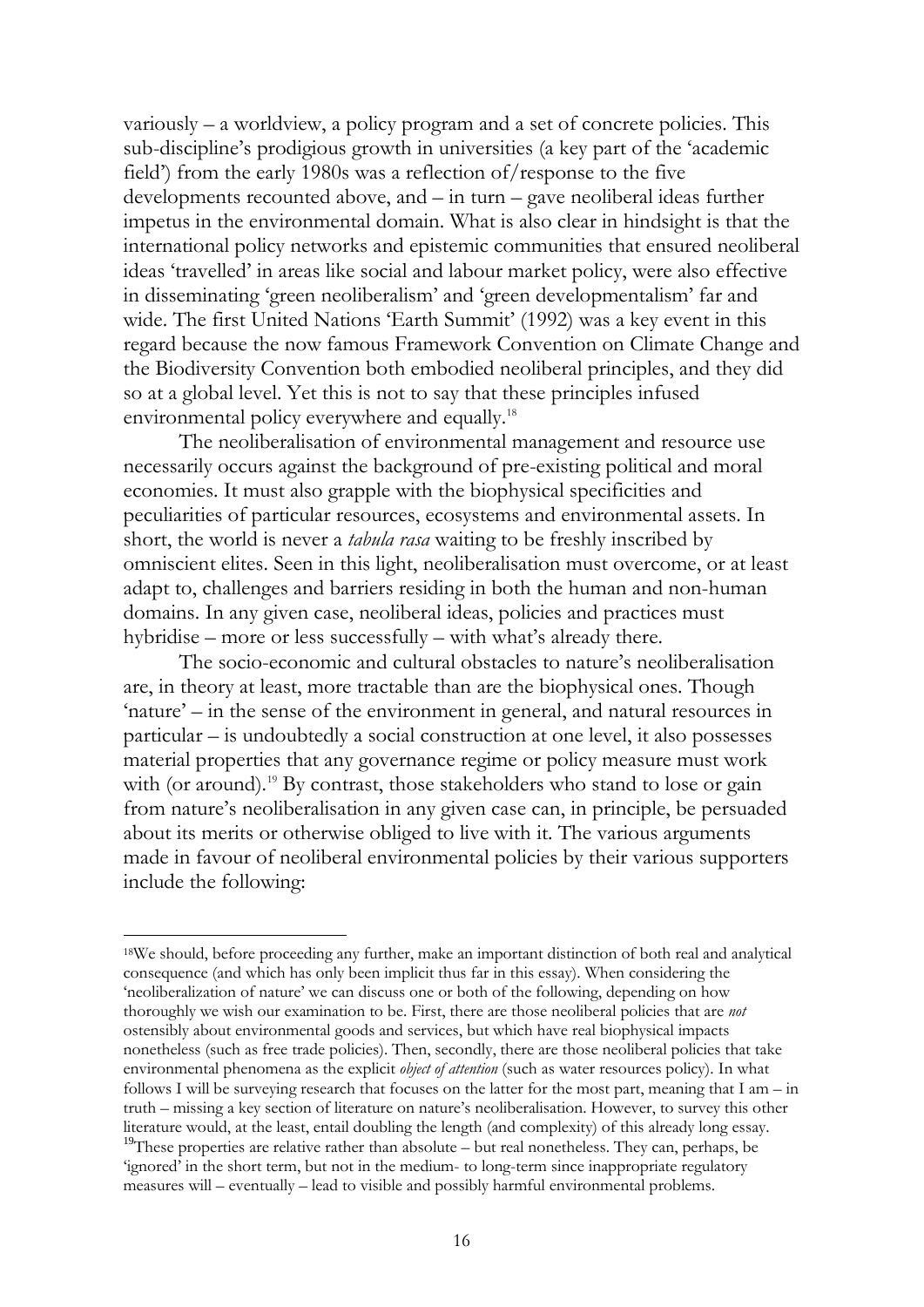- open-access resources can be protected once private property rights and prices are assigned to them – 'commons tragedies' can thus be avoided;
- currently unowned or unpriced portions of the biophysical world can yield a profit for existing or aspiring entrepreneurs – either through conservation/protection/remediation or productive use;
- environmental goods that are not currently valued economically or else subsidised by the state equate – to 'lost income', 'unrealised value', or 'mis'/'under-priced' assets for nature and people;
- the private sector can manage natural resources/environmental services so as to deliver 'value for money' for consumers or citizens relative to state bodies and other non-market actors;
- introducing competition and pricing into the management of the biophysical world can drive-up management standards and environmental outcomes;
- introducing commercial principles into state bodies can make them more efficient managers and deliverers of resources and environmental amenities or services;
- off-loading some state responsibility for the quantity and quality of environmental goods and services to civil society actors is both empowering for them and permits tailored, creative, nonbureaucratic approaches to resource governance;
- empowering consumers, citizens, firms and other juridical units to take responsibility for their environmental impact respects the rights of the 'individual' (real, communal or corporate).

We might synthesise these various arguments, as follows. Depending on the case, neoliberal environmental policy can – so advocates claim – deliver benefits summarised in the acronym GEDDS. This stands for economic *growth* (through privatising and marketising biophysical resources, goods and services); economic *efficiency* (the best environmental outcome per unit cost, where outcomes are described in various management standards and codes); economic and social *development* for marginal or low income communities (as new revenue streams kick-in underpinned by secure property rights in land and other resources); *democracy* (by de-statising responsibility for, and the benefits of, environmental management); and environmental *sustainability* (by making conservation, preservation, restoration and renewable use profitable activities). I realise entirely that this is something of a contrivance on my part because I am grouping arguments made by different advocates operating in different fields of environmental thinking and policy. In any given case, not all five criteria would be relevant. However, to the extent that these arguments are advanced selectively to support the policies analysed by the critics whose work I turn to in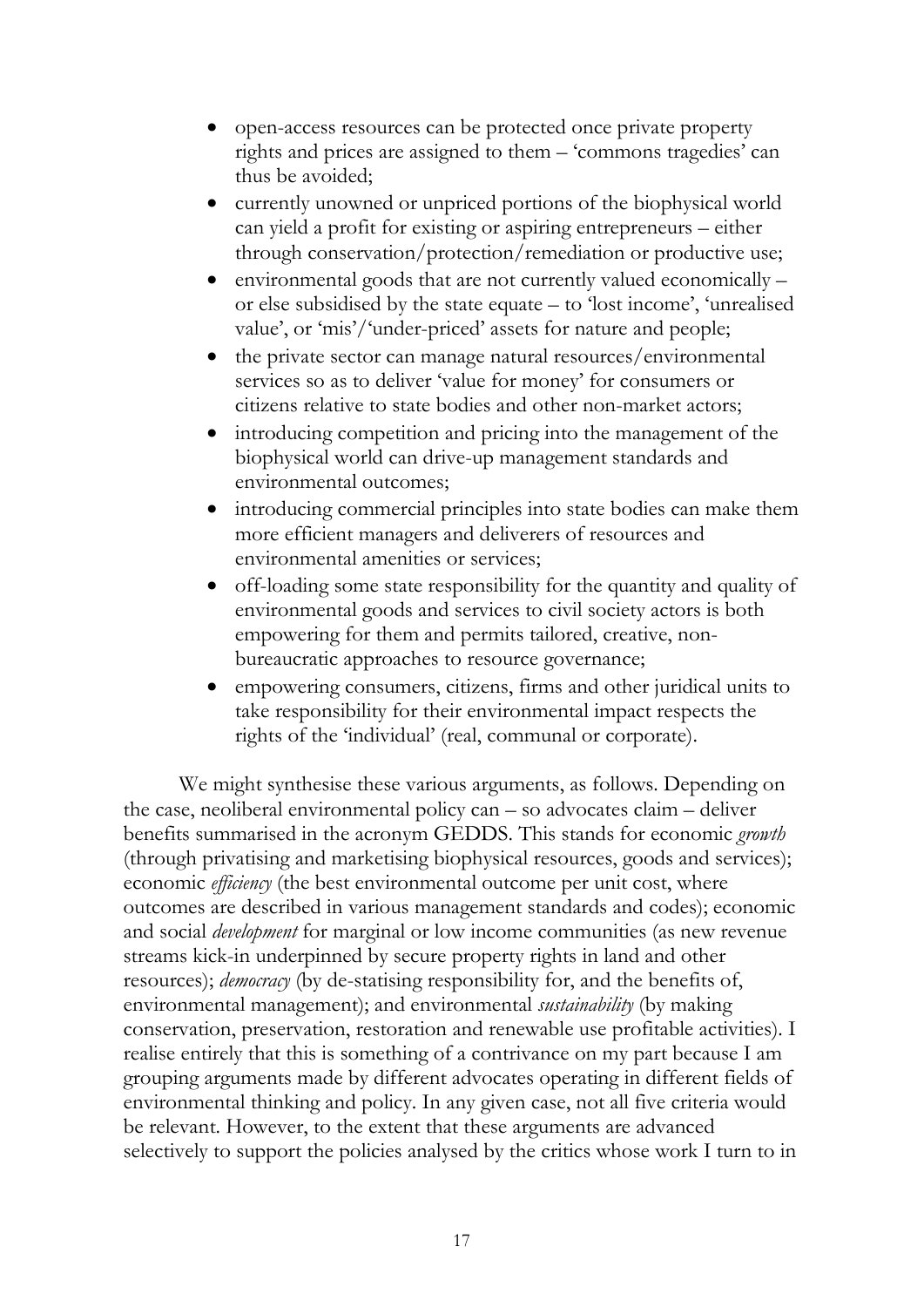the next main section, I think GEDDS is a useful heuristic when seeking to map these various policies' diverse effects (see section V below).

#### *Researching neoliberal environmental policy*

Most analysts of 'neoliberal nature' are not so sanguine about the purported benefits of market-led environmental governance. The first purposeful and collective use of the idea of neoliberalism to investigate environmental questions occurred in 2004 and 2005, when the journals *Geoforum* and *Capitalism, Nature, Socialism* both devoted whole issues to the subject. This led to the edited book *Neoliberal environments* (Heynen *et al*., 2007), inspired special issues of the journals *Antipode* (Mansfield, 2007) and *Conservation and Society* (Igoe and Brockington, 2007), inspired a special section of *Geoforum* (Guthman, 2008a), and triggered a steady stream of empirical studies in several disciplines that use 'neoliberalism' as a framing concept or analytical lens. These studies focus on the full spectrum of environment and natural resource uses, from 'extraction' (e.g. mining or agriculture) to conservation, and from 'green' policies to those in which nature is simply something to be exploited for profit. 'Neoliberal environmental policies' are neither intrinsically 'anti-ecological' nor always hard-wired to the 'sustainability' agenda: it very much depends.

As I said earlier, the signature feature of this recent literature is its commitment to case study research (though some of it is synoptic and general – see, for instance, Guthman [2007], Roberts [2008] and Buscher *et al.* [2011]. For the most part, it comprises in-depth analyses of neoliberal environmental policies in specific places, regions or countries. It is thus, to recall Peck and Tickell's term, interested in various neoliberalisations. What is more, and broadly speaking, it takes a political economic perspective on neoliberalization rather than a Foucauldian one (Higgins & Lockie [2002], Sullivan [2006] and Fletcher [[20](#page-17-1)11] being among the relatively few exceptions).<sup>20</sup> The latter, sometimes called a 'governmentality' approach to neoliberalisation, has inquired into the 'technologies of government' or the 'rationalities of rule' – not just administrative ones, but also those rhetorical and discursive technologies generative of new subject-positions and identities in the wider society. The key point has been that neoliberalism – despite its principles – has involved *more* (or as much) government not less, especially *outside* the formal apparatuses of the state. It is 'rule at a distance' or by 'remote control' because of the way it reformats social norms so as to *create* – rather than simply 'activate' the supposedly latent and intrinsic – capacities of 'individuals' (be they real or corporate). [21](#page-19-0)

<sup>20</sup>Some see the two approaches to neoliberalism as complimentary: see Lockwood and Davidson (2009), for example.

<span id="page-19-1"></span><span id="page-19-0"></span><sup>&</sup>lt;sup>21</sup>I suspect this Foucault-inspired research into neoliberalism and environmental governance will grow in importance, not least because Foucault's lectures on 'biopolitics' were recently translated into English.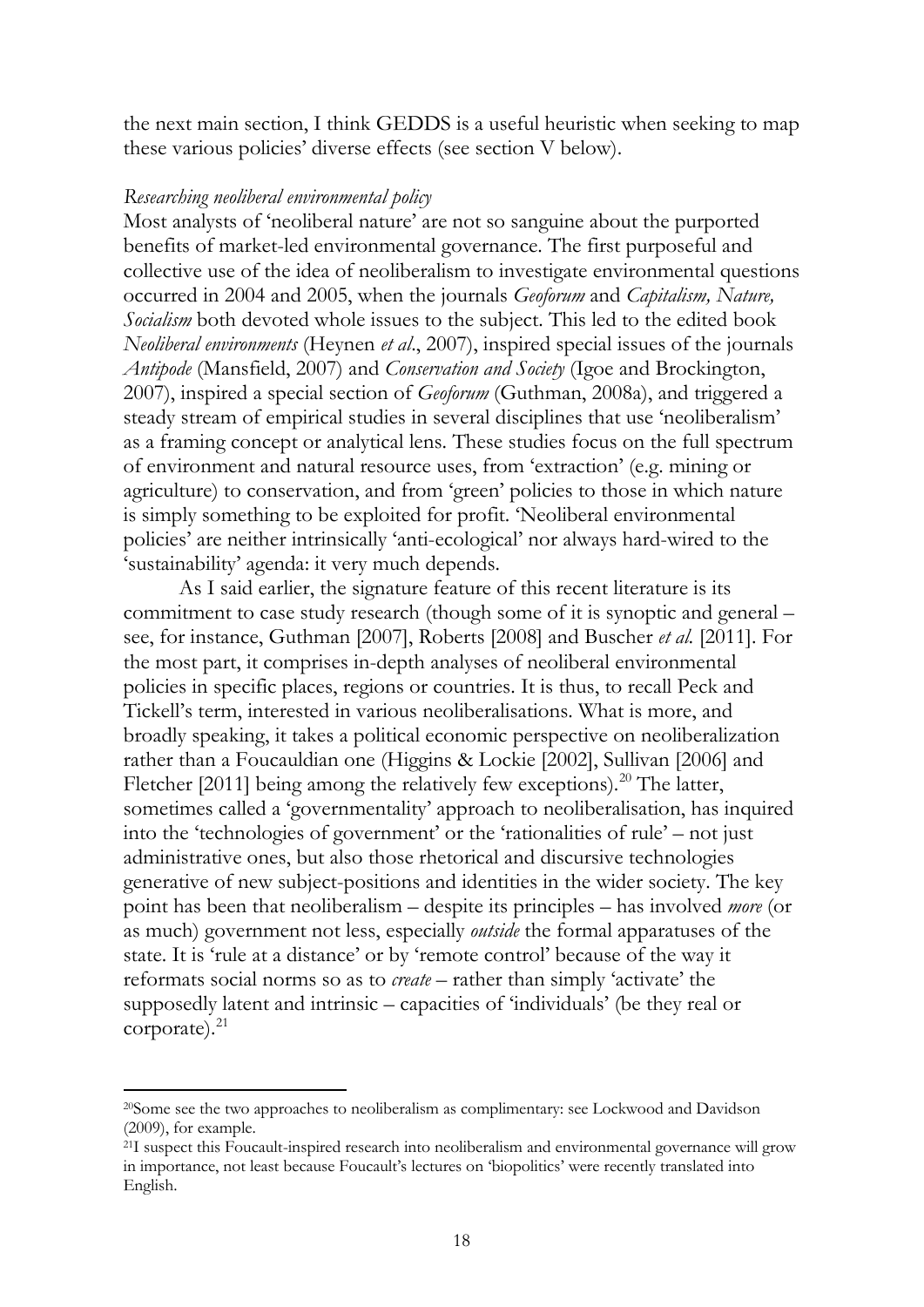Inspired by (neo)Marxist, Polanyian and Gramscian ideas, where some political economic perspectives differ from Foucauldians is in seeing neoliberal statecraft as, variously, (i) a project of class domination hidden behind, or expressed in terms of, the rhetorical worldview; (ii) generative of new social inequalities and injustices, or the intensification of existing ones; and (iii) a farfrom-smooth process that's often generative of social resistance framed in class, community , gender or other terms (which power-elites, within or without the state, then have to manage in some way – what Polanyi termed 'the double movement'). I might add that some of this Marxian-Polanyian-Gramscian work has analysed neoliberalism in light of recent theoretical work on capitalismecology relations in general – work by 'ecoMarxists' such as James O'Connor. A motif of these ecoMarxists, unsurprisingly, is *contradiction*: not just the classic 'first' contradiction internal to capitalism, as identified by Marx (between the 'forces' and 'relations' of production), but also the 'second' contradiction between a growth-orientated capitalism and the finite biophysical world upon which that growth depends. In this light, three questions arise: first, does the 'neoliberalization of nature' constitute a widening or deepening of class-based social power?<sup>22</sup>; second, does neoliberalism simply perpetuate, mitigate or even 'overcome' the 'ecological contradictions' characteristic of capitalism to-date?<sup>[23](#page-20-0)</sup>; third, how successfully have neoliberals managed to frame their policies discursively so as to get 'buy in' by various affected constituencies? When combined, the answers to these questions speak to the organic relationship between issues of social justice and environmental justice.

These theoretical-political commonalities in the research literature notwithstanding, the empirical inquiries are far from easy to parse and synthesise so that a broader understanding of 'neoliberal nature' can be achieved. Why so? First, the published studies are now relatively numerous and scattered across a wide range of journals in a variety of academic fields (including human geography, rural studies, planning, anthropology and agrarian studies). Second, these studies together span a wide range of environmental policy areas (e.g. water resources, forestry, mining and fisheries). Third, while some studies are local-scale, others examine national or international policy measures. Fourthly, the geographical cases selected are highly diverse, and span the developing and developed worlds. Finally, different aspects of neoliberalization have been focussed on in specific studies. For instance, geographer Julie Guthman's excellent research on voluntary food labels combines a focus on one specific policy instrument (devised in the 'policy field') with a wider discussion of how 'neoliberal consumers' are made (an aim of the neoliberal worldview writ-large). This links back to my discussion in section II: the scope of what 'neoliberalism is (or is understood to be) is such that few studies could consider all its elements in one go. For these five reasons, a major

<sup>22</sup>This question has frequently arisen in respect to enclosures of environmental 'commons'.

<span id="page-20-0"></span><sup>23</sup>The theoretical literature authored by ecoMarxists such as James O'Connor, Ted Benton, Elmar Altvater and John Bellamy Foster is undecided on this question.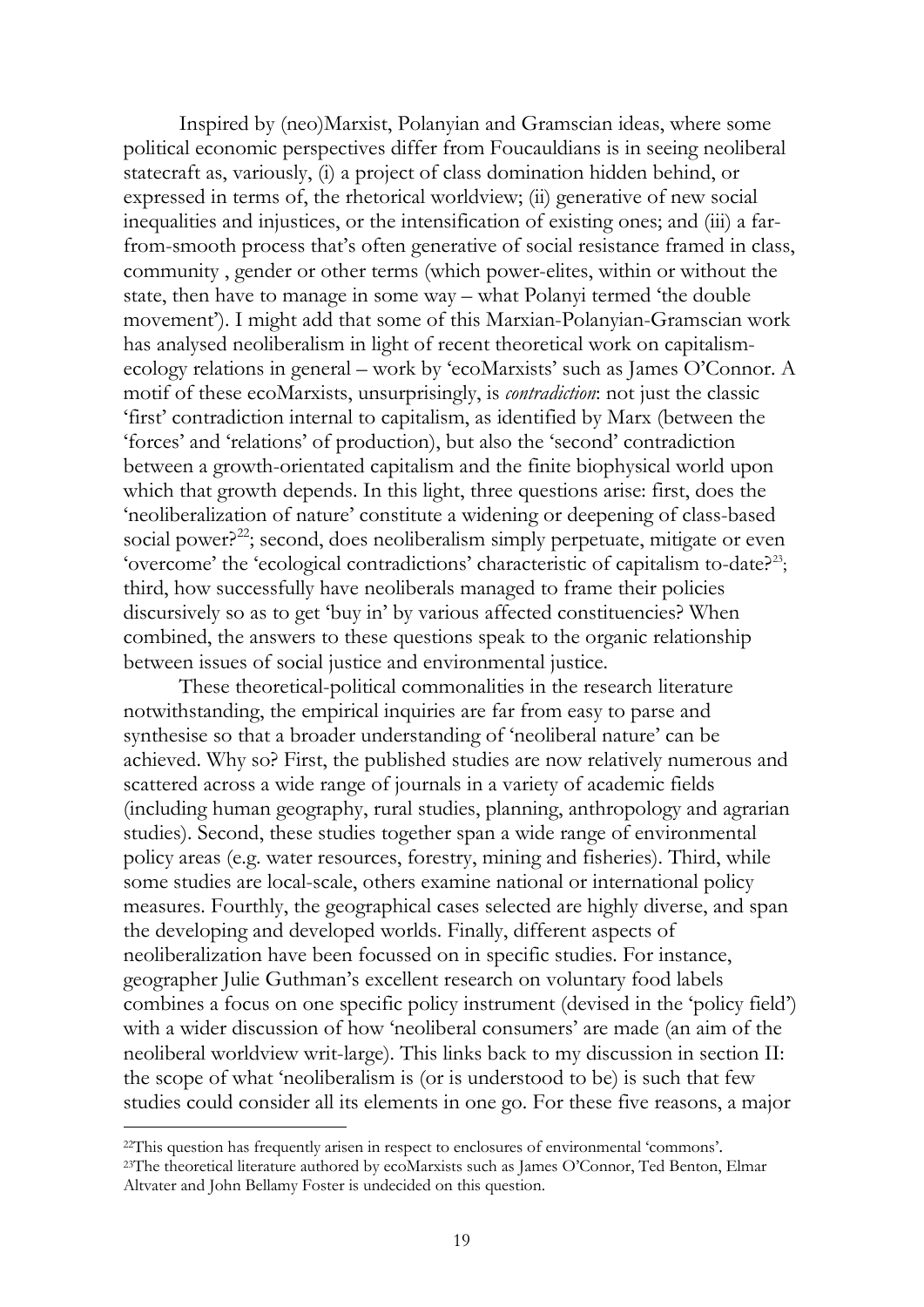effort is required on the part of readers of this literature to detect the proverbial signals in the noise. The empirical studies into neoliberal nature have emerged bit-by-bit, and in many cases are not cross-referenced by their authors to all the relevant published literature. Additionally, these studies have increased greatly in number in a short space of time (e.g. in the last year several publications by Bram Buscher have appeared in a range of journals – see Buscher 2010a, 2010b, and Buscher *et al.* 2011).

In what follows, I will attempt to locate the findings of the separate studies on a broader cognitive map without, I hope, imposing a false sense of order or unity on them. The value of this exercise is, I trust, obvious: if 'neoliberalism' is as widespread and influential as its critics have claimed, we need to examine it holistically and comprehensively – rather than fixate on one or a few cases and examples as if they can tell us the whole story. Yet because the published studies have proceeded according to no common template or method, it is timely to create a greater sense of analytical order when deciphering their potentially disparate results and insights. Inevitably, some of the empirical (and conceptual) richness of the research I describe will be sacrificed in the process of presenting my synopsis.<sup>[24](#page-20-0)</sup>

## **IV. Neoliberalizing nature 1: processes of re-regulation**

I summarised the purported benefits of neoliberal environment policies with reference to the acronym GEDDS. In toto, the arguments made by advocates here can be said to constitute the neoliberal worldview in the environmental domain. In what real life situations have they been translated into practice? I'll address this question systematically, according to the seven-point description of the neoliberal policy program presented earlier. Note that no one author's study speaks to *all* these points, yet when taken together different studies *do* speak to these points as a whole. I will then, in the next section, describe the outcomes of nature's neoliberalisation, organising these according to social and environmental impacts and then the GEDDS template. This, it seems to me, is far more incisive than discussing policy change on a sector-by-sector basis (e.g. agriculture, forestry, fisheries etc.). It also allows us to see how sector-specific reforms are part of a broader transformation of economy, society and environment. Together, specific neoliberalisations of environmental and natural resource use amount to the 'neoliberalisation of nature' as a whole.

## *1. Privatising and propertising nature*

<span id="page-21-0"></span> $\overline{a}$ 

Assigning rights of ownership in, or use of, the biophysical world can occur in three situations: namely, where state bodies relinquish or 'loan' their sovereign rights, where a recognised/established rights regime outside the state realm is

<sup>24</sup>I hope, therefore, that this essay is merely a way-station that will lead many readers on to a close study of the studies referenced in the extensive bibliography.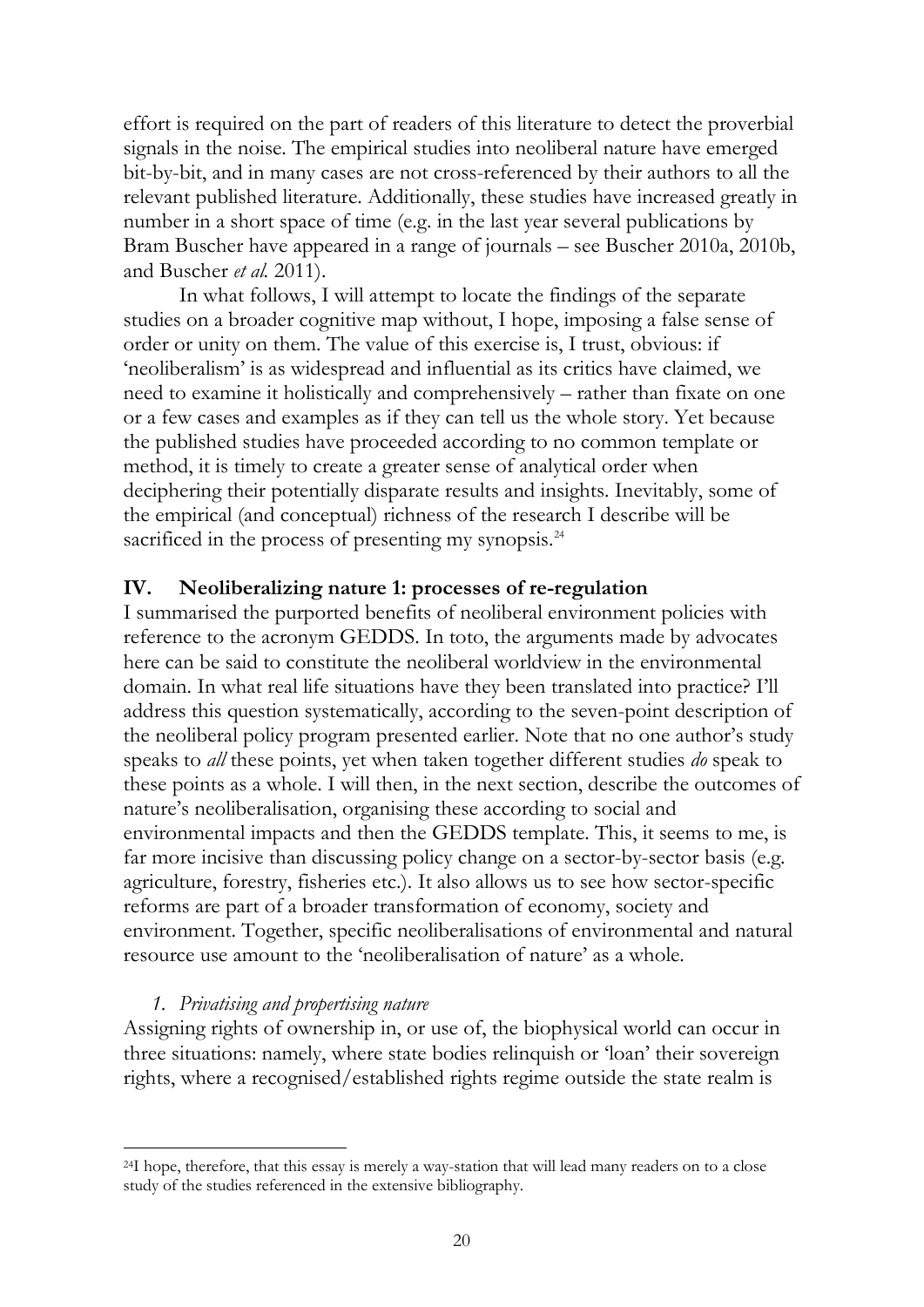fundamentally altered by policy makers, or where no recognised (or enforceable) rights currently exist.

Karen Bakker (2003, 2005) and Loftus & Macdonald (2001) provide examples of the former. Bakker's detailed studies of water and sewerage services in post-1989 England and Wales show how a few large private sector firms took direct control of these countries' hydrological infrastructure. Similarly, Loftus and Macdonald describe President Carlos Menem's 1989 National Administrative Reform Law and focus on the privatisation of water delivery and sewerage services in Buenos Aires through the 1990s. This concentrated water management rights in the hands of one large company, Aguas Argentinas. Studies of the second situation identified above include those by Thomas Perreault (2005, 2006), Diana Davis (2006), Gavin Bridge (2002) and Becky Mansfield (2004a, 2004b, 2007b). Perreault (2005) focuses on the legal enclosure of Bolivia's water resources in the 1990s and gas resources too (Perreault, 2006). In the former case, central state control of the resource was relatively weak prior to privatisation. Davis describes the several laws passed in Morocco in the 1990s pertaining to unfenced, rural farmland and to dryland agriculture. These laws have involved enclosing the environmental commons, creating large parcels of agricultural land, and concentrating ownership in a new set of well capitalised farmer-operators.

Focussing on Guyana, Gavin Bridge (2002) charts the enclosure of land by both small and medium domestic investors, and large overseas investors, together purchasing prospecting and extraction gold mining rights from the national state. After the 1989 liberalization of mining laws, this poor and indebted country saw a fifteen fold increase in the area given over to mining permits or claims by 1994. Gold mining in the country has historically been dominated by small and medium domestic operators. An early 90s amendment to national mining legislation was designed to encourage large overseas investors to enter the Guyanese gold industry. But the amendment was also designed so that overseas interests had to have domestic partners, a way of trying to make external investment pay dividends for certain Guyanese nationals. In contrast to Bridge's land-based study, Mansfield's (2004a, 2004b, 2007b) excellent essays focus on the enclosure of the US portion of a previously open access fishery in the North Pacific Ocean during the 1990s (see also St. Martin's [2007] study of recent New England fisheries and Ibarra *et al*. [2000] on Chilean, Mexican and Peruvian fisheries management). This enclosure has excluded new fishery entrants and, indeed, reduced the number of existing ones.

In respect of the third situation identified above, geographer Scott Prudham (2007) analyses a 2004 Canadian Supreme Court decision to reject a Monsanto patent claim covering genetically modified canola. Prudham focuses on the legal complications attendant on trying to abstract discursively parts of nature from their social and environmental integument in order to present them as putatively 'autonomous inventions' by the likes of Monsanto. This case is linked to ongoing attempts by many other pharmaceutical, biotech and agro-foods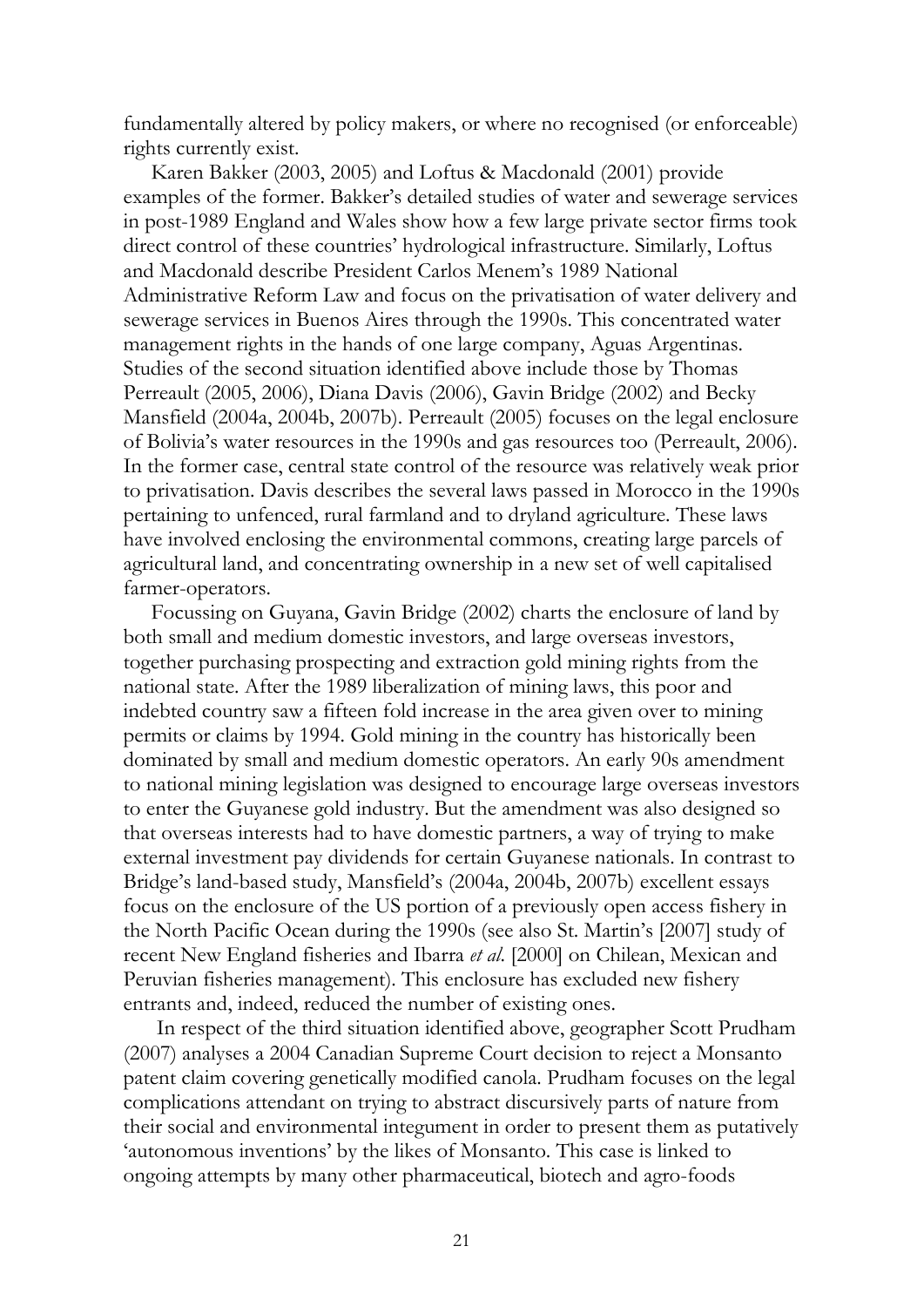companies to privatize previously unowned (and unownable) elements of the biophysical world. Relatedly, there are Morgan Robertson's (2004, 2006, 2007) fascinating studies of the wetland banking and water quality credit markets in the US during the 1990s and the noughties. His essays examine how the right to destroy and create wetlands was invented and institutionalised, so too the right to produce dirty and clean water. In both cases the rights were new, creating a property regime where one did not really exist before. The same applies to the Californian conservation easements investigated by Amy Morris (2008).

#### *2. Marketizing biophysical resources, goods and services*

Rights of ownership or use of nature do not necessitate the marketization of biophysical resources, services or assets (Bakker, 2005). However, for neoliberal policy makers the two are umbilically connected. Once property rights are assigned and legally 'real', the assets owned or accessed should, neoliberals argue, generate a stream of revenue. Therefore, each of the studies cited in the previous three paragraphs necessarily includes mention of marketisation. For instance, Mansfield's research explores how a transferable quota system was introduced which allowed fishermen and other stakeholders (e.g. coastal indigenous peoples in Alaska) to establish a price for the annual right to harvest a given amount of fish. Additional studies in which marketisation is a central theme include the following. Fraser Sugden (2009) reports on the Nepal government's Agricultural Perspective Plan (1996-). This plan aimed to get subsistence farmers in rural areas to commercialise their operations so as to earn exchange values from food sales to domestic and overseas markets. In other words, the plan sought to replace a long-standing peasant way of life with a capitalist one comprised of numerous agrarian entrepreneurs vying for market share. Likewise, Cristobal Kay's (2002) superb analysis of Chile's neoliberal agrarian transformation includes a discussion of 1990s attempts to bring peasant farmers into the country's capitalist economy by trading their produce overseas or domestically. This 'second modernization' of Chilean agriculture is also the focus of Warwick Murray's (2002) wide-ranging study of rural *reconversion*.

A striking case of marketization is presented by James McCarthy (2004), in his analysis of how large firms within the NAFTA region use the investor protections written into this Agreement. Where Robertson and Morris (see previous subsection) both show marketization to be an attempt to mitigate environmental harm, McCarthy tells a different story. In 1993 a US wastedisposal company Metaclad bought, and subsequently developed, an inactive toxic waste dump in the Mexican state of San Luis Potosi. The local government halted Metaclad's activities in 1995 on health and safety grounds. Metaclad subsequently began a proceeding against the Mexican government under Chapter 11 of NAFTA, citing the 'regulatory takings' concept which presumes that investors are entitled to earnings lost through the actions of others. In 2000 a NAFTA tribunal found in favour of Metaclad, ordering Mexico to pay \$16.7 million for outlays and lost revenue. McCarthy calls this the 'primitive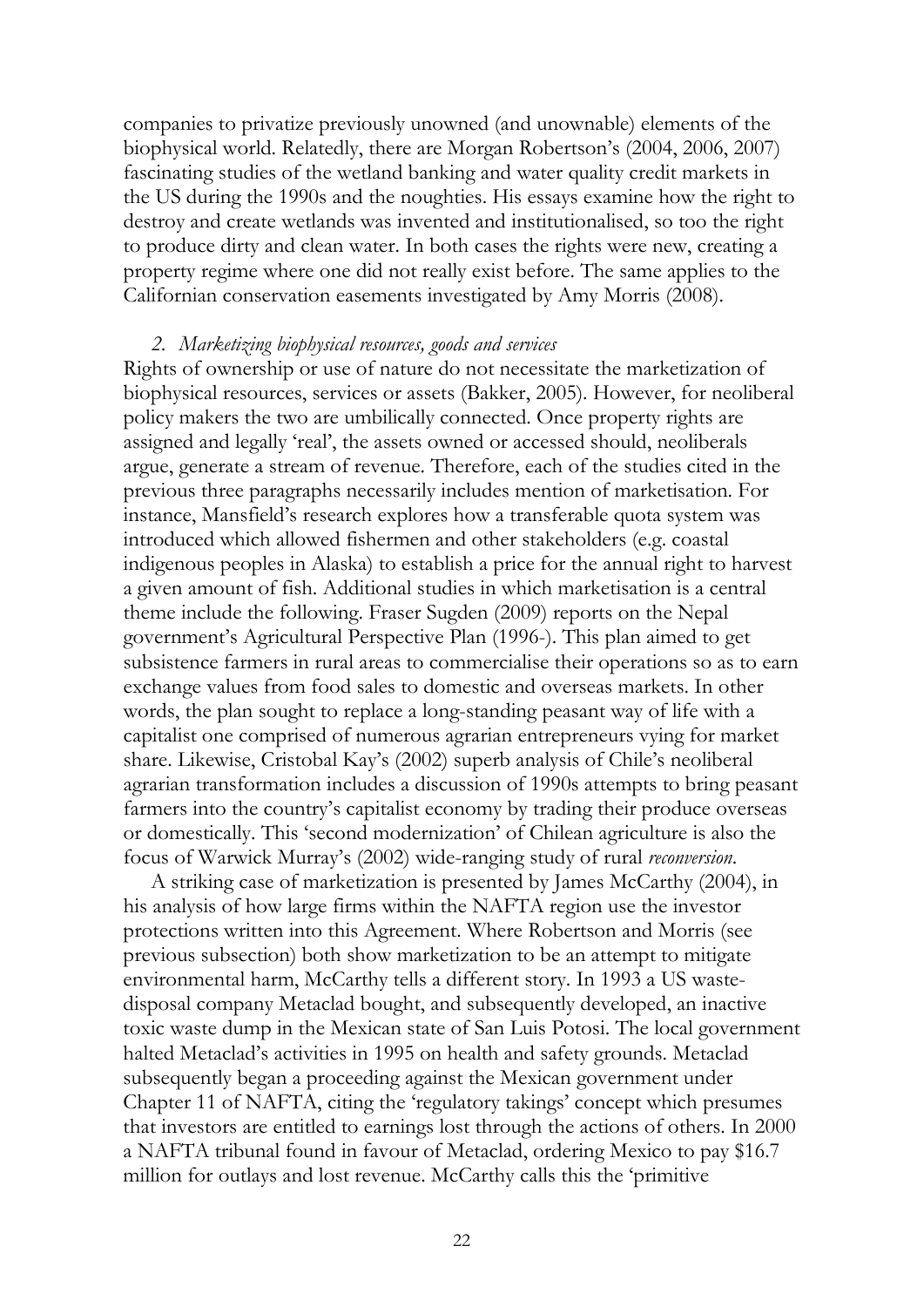accumulation of the conditions of production', because revenues are extracted from the biophysical world not through productive activities but, rather, by seeking compensation for *not* undertaking such activities. The right of firms to make money regardless of the human or environmental cost is taken as sacrosanct here, in McCarthy's view.

#### *3. State roll back or* de*regulation*

Clearly, the withdrawal of state control of (or involvement in) environmental goods, ecological services and natural resources has not been universal over the last 30 years. In many countries such control and involvement has been minimal from the get-go (think of many developing countries), while in others it has been considerable (notably Western capitalist democracies, former communist states, and former 'developmental states' in the global South). Only in these latter cases is 'roll back' a significant and tangible process, often driven by a perceived need of state bodies to save money and reduce public borrowing or taxation. For instance, Harold Perkins (2009) reports on a sharp reduction in local government expenditure on local environmental amenities in the famously 'green city' of Milwaukee through the 90s and noughties (see also Heynen and Perkins, 2005). Also in the USA, Robbins and Luginbuhl (2005) show that in California, Colorado, Nevada, New Mexico, Oklahoma, Oregon, Utah and Washington there has been a transfer of fiscal and management responsibility for wild game from states to (mostly) private landowners, such as farmers – according to their land acreage and the habitats involved. As already mentioned, Bakker (2003, 2005) relates how central government off-loaded responsibility for water supply and sewerage infrastructure in England and Wales post-89. Also in the Anglophone world, Brad Coombes (2003) reports on New Zealand's 1991 Resource Management Act and its effects on habitat husbandry in the Auckland region. After the Act was passed, central government devolved many of its strategic planning powers, in the process weakening the influence of professional planners on land use decision making. In turn, this left the protection of rare or otherwise valuable habitats on privately owned land parcels to a combination of voluntary agreements and market-based instruments. More dramatically, Prudham's (2004) study of a serious water poisoning incident in Walkerton, Ontario, describes the context as being a contracting out of provincial government responsibility for water testing as part of premier Mike Harris's 'common sense' agenda in the 1990s.

Western capitalist democracies aside, Maria Rodriguez (2003) recounts how one of Brazil's post-1945 parastatals – Companhia Vale do Rio Doce (a conglomerate of 50 firms operating in the mining, transportation and forestry sectors) – was sold-off to private investors in 1997. This involved a massive withdrawal of national state authority, though it generated an equally massive infusion of funds into the public purse. Also in South America, Jessica Budds (2004) focuses on the Pinochet government's reversal of previous government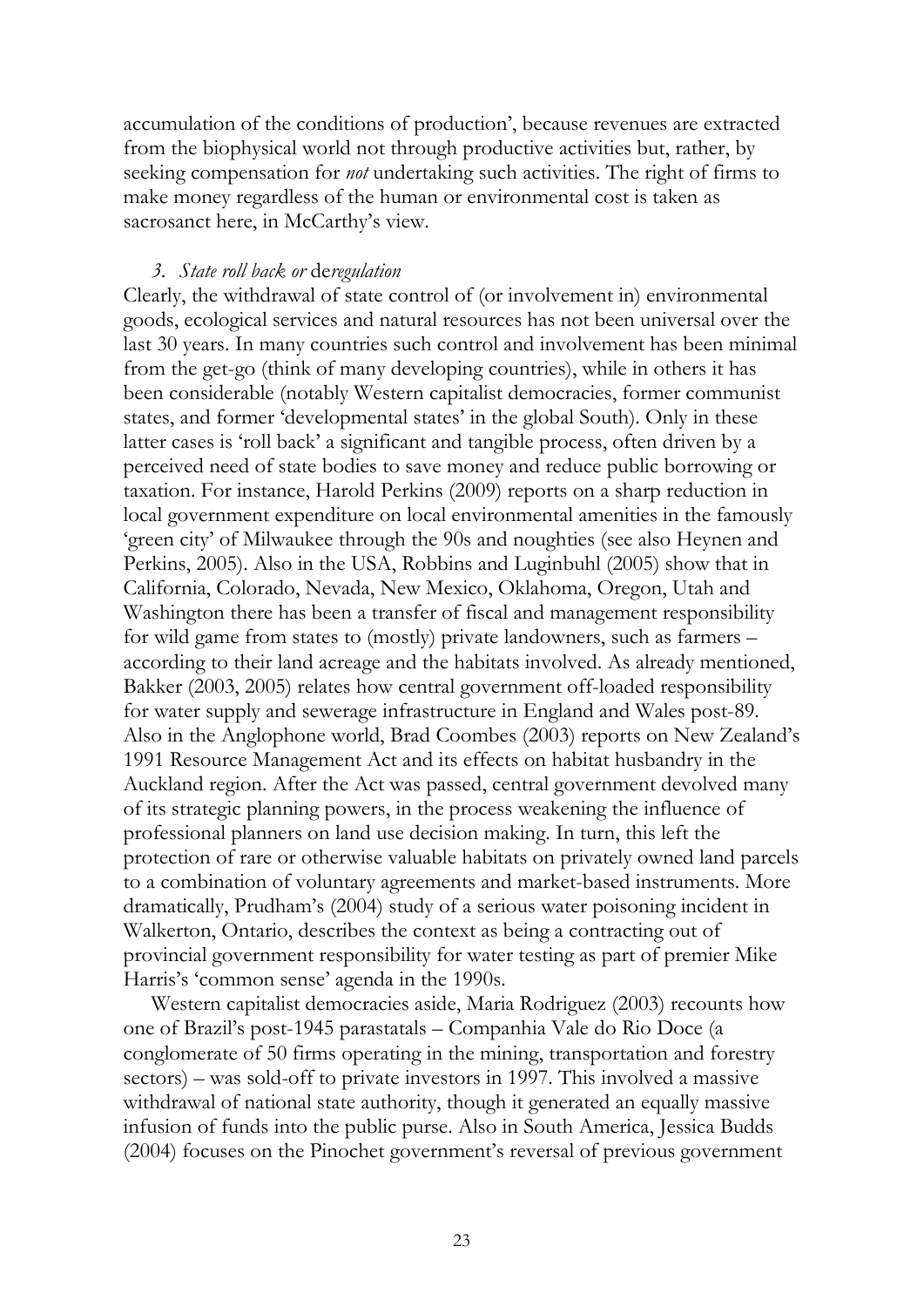policy on water rights and water delivery so that the hydrosocial cycle was destatised.

#### *4. Market-friendly* re*regulation*

The processes of privatisation, marketisation and deregulation do not, of course, mean that national governments somehow play a *minor* role in neoliberalisation. On the contrary, their active involvement is imperative, both as law makers and as direct (or indirect) regulators of actors inhabiting the private and civil society domains. This involvement can redefine market relations across the board and affect all market participants, not least by making new markets altogether (or significantly altering existing ones). Typically, the regulatory environment has shifted from formal, state-centred government to more dispersed, extra-state forms of governance.

Studies of market friendly reregulation by national governments abound. Once again I need to mention Bakker (2003), whose book *An uncooperative commodity* details the extraordinary lengths technocrats operating under elected Conservative governments went to make a market in water supply. Cocklin *et al*. (2006) and Pritchard (2005a, 2005b) relate how post-80s Australian governments lent their full support to free trade policies in the agricultural arena, creating a 'hyper competitive' farming sector oriented to global export markets. This contrasts with the EU, which used the idea of 'multifunctionality' to protect certain of its farmers and rural communities from the negative effects of *laissez faire* (see Dibden *et al*., 2009). Relatedly, Clive Potter (2006) reports on how a globally powerful discourse of free trade in the agricultural sector has heavily conditioned national attempts to exempt some rural spaces from competitive, productivist agriculture – casting a long 'discursive shadow'.

Budds' (2004) already cited study of Chile's 1981 Water Code shows how it created an expanded market in water rights, and thus water itself. Focussing on nearby Peru, Jeffrey Bury (2004, 2005) explains how successive governments opened-up their country's mineral resources to overseas investors through the 1990s (echoing Bridge's study). Levine (2007) describes how Zanzibar's 'Environmental Management and Sustainable Development Act' devolved responsibility for protected areas to private parties. These parties can include local communities, as detailed by Igoe and Croucher (2007) for Tanzania, and by McCarthy (2006) for British Columbia. In her account of Madagascar's turn to ecotourism as a major source of overseas income and way of protecting special or biodiverse sites, Rosaleen Duffy (2008) places emphasis on the wide array of actors who have been invited to neoliberalise access to the island's flora and fauna. These actors cross-cut geographical scales and the public, private and third sectors – together they show how a national government has been influenced by, or actively enrolled, quasi-state institutions (like the World Bank), well-funded environmental NGOs and many others besides. This theme of the state-sanctioned turn away from government to governance is emphasised by Tom Perreault (2005, 2006), in his already mentioned account of the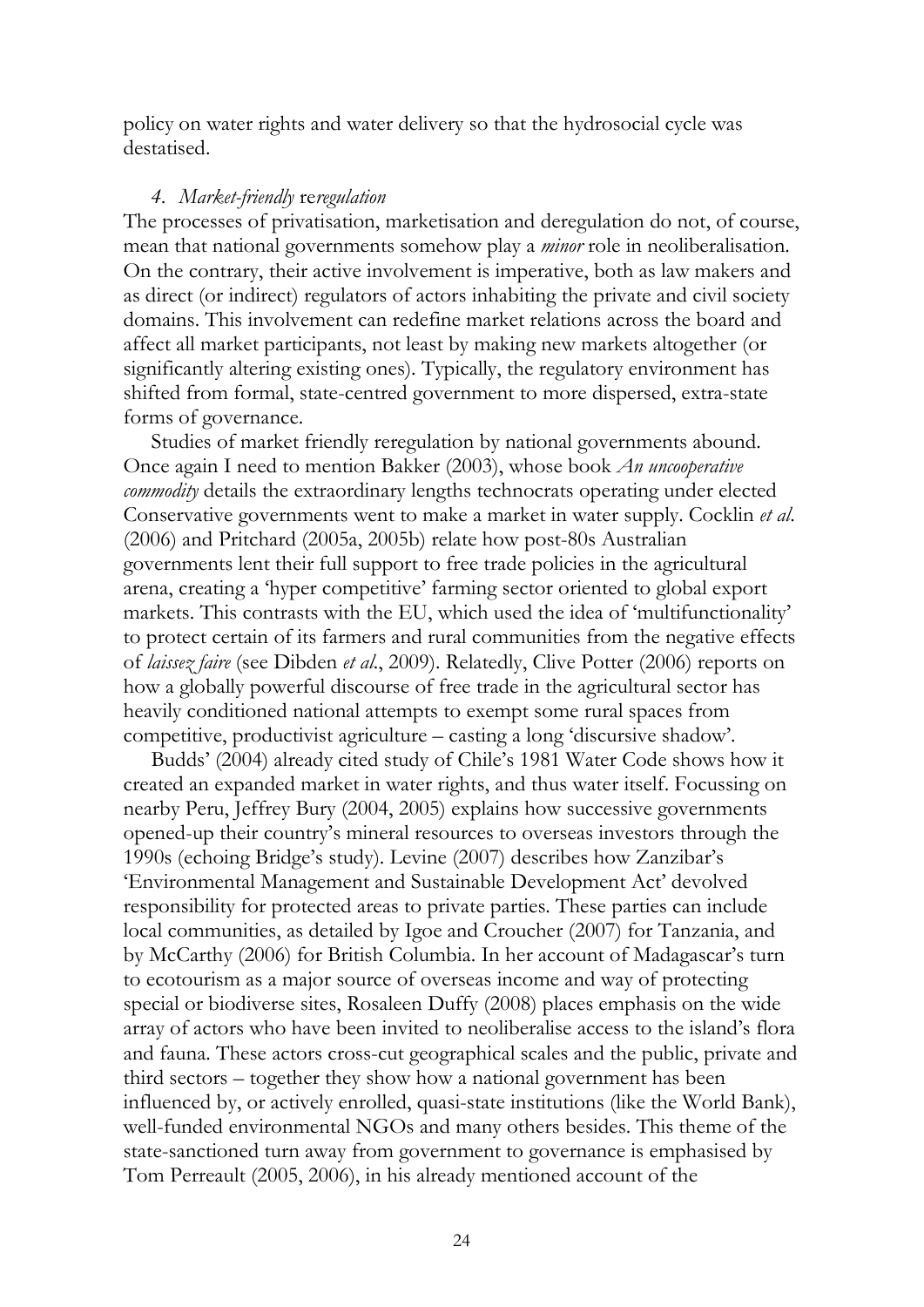privatisation of rights to gas and water resources in 1990s Bolivia. This privatisation entailed a radically altered access regime and a newly centralised regulatory system dominated by national quangos staffed with bureaucrats and technicians. Relatedly, Buscher and Dressler (2007) show that national states in the global South have, since the early 90s, designated more cross-border areas in order to encourage privately (or communally) managed conservation spaces to emerge.

Prudham and Morris (2006) also look at a quango, but in Canada. They scrutinize a national review of GM (genetically-modified) foods regulation by the Canadian Biotechnology Advisory Committee (CBAC) between 1999-04. GM foods have, of course, been heavily criticized on environmental and health grounds by the likes of Greenpeace and Britain's Soil Association. Prudham and Morris show that, from the start, the CBAC – a supposedly impartial expert body advising the Canadian government – was *already* committed to creating a market for GM foods and spent a good deal of its energy trying, subtly, to persuade the Canadian public that this was a good thing. Finally, there's Julie Guthman's (2007) study of voluntary food labelling schemes which connect farmers and shoppers. These schemes, she argues, create an ethical market in socio-environmental 'goods' and 'bads' in place of direct national state regulation of farming and food prices. They thus put a monetary value on morality in competitive markets, thus making exchange values a vehicle for expressing consumer's environmental and social values.

#### *5. Use of market proxies in the residual state sector*

In relation to the non-human world or society, the use of market proxies entails making remaining state-run activities as economically efficient as is possible. 'Efficiency' here means that, whether delivering goods and services to citizens or acting as a regulator, state institutions operate as if they were private sector firms subject to a competitive environment. Where 'artificial' competition cannot be created among state institutions for practical reasons, other measures can be used, like rules insisting on full cost-recovery, balanced budgets and high standards of service provision.

In the biophysical domain, one service area where even many neoliberal states find it difficult to 'let go' relates to 'basic' natural resources like water and oil – resources that are either universally required by all citizens or which have strategic importance for a given country. Laila Smith's (2004) study of water provision in Cape Town in a case-in-point. In an empirically rich essay, Smith shows how the Cape Town government introduced water-demand management (through metering and pricing), the outsourcing of some water services as a cost recovery strategy, and water cut-offs for non-paying citizens. This, she shows, was done in the name of 'economic efficiency' and a market-defined notion of citizens' deserts. Relatedly, Priya Sangameswaran's (2008) study of water resource governance in the Indian state of Maharashtra suggests that an attempt to commercialise a parastatal service provider – Maharashtra Jeevan Pradhikaran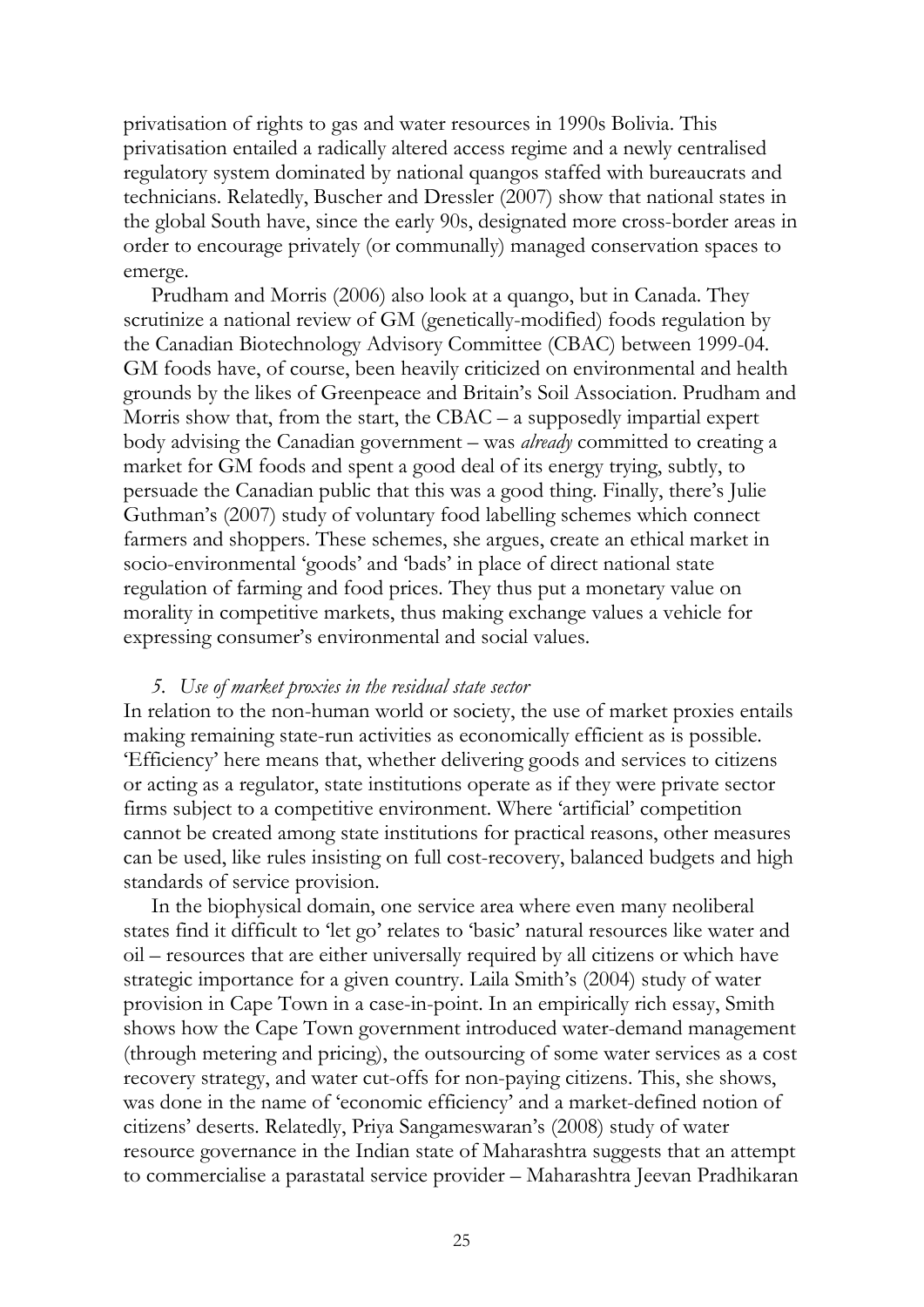(MJP) – are radically altering its *modus operandi*. However, aside from Smith's and Sangameswaran's studies there are currently few others that interrogate nature's neoliberalisation in the residual state sector.

#### 6*. The strong encouragement of 'flanking mechanisms' in civil society*

The 'gaps' left in environmental provision by state bodies can be plugged by various civil society actors. These plugs can occur outside or within the market, depending. The Milwaukee research conducted by Perkins (2009) provides an example of the former, as does Ryan Holifield's study (2004). Perkins recounts how three volunteer organisations stepped into the vacuum created by the Milwaukee municipal government's partial withdrawal from maintenance of public parks and trees. Holifield examines how so-called 'environmental injustice communities' (EICs) were, during the Clinton Presidency, brought into the regulatory practices of America's Environmental Protection Agency (EPA). In neoliberal terms, EICs are those communities suffering the ecological 'externalities' of economic activity: they are victims of 'market failure' (such as toxic waste being dumped nearby without the EJC in question gaining financial compensation or the offending firm/s having to pay the clean-up costs). Holifield shows how, under Clinton, EICs – whose politics over the last 30 years have typically been radical-left, linked as they are with the civil rights movement of the 1960s – were given much more visibility within the EPA's remit to remediate toxic sites. Though EICs are not, Holifield argues, products of neoliberalism, they have been brought within its logics of property and payment by the EPA. This contrasts with a previous situation where EICs were typically ignored by state officials unless they fought hard and loud enough to get their grievances heard. In a recent study of agricultural biosafety in Costa Rica, Thomas Pearson (2009) recounts the appearance of 'informal auditors' in civil society, who check the work of state-sanctioned private auditors. In contrast to Holifield's study, Pearson shows that these auditors were not, in fact, brought forth intentionally through state encouragement. They arose spontaneously because of a lack of trust in the private sector auditors.

As I intimated above when discussing Guthman's (2007) research into voluntary food labels, civil society actors have been increasingly enjoined to take-on a regulatory role outside the state apparatus through the moralisation of certain commodity markets. Paige West (2010) and Heather Lovell *et al*. (2009) examine similar cases where commodity exchange becomes a substitute for state management of environmental and labour conditions. West looks at how Papua New Guinean speciality coffee is marketed to US consumers, whose dollars purport to deliver decent wages and decent environmental conditions on the other side of the world. She shows how marketing's subject-effects – to the extent they exist – individualise consumers and systematically misrepresent coffee producer's lives in neo-colonial, romanticised narratives of peasants and family farmers. Meanwhile, Lovell *et al*. describe the equally contrived ethical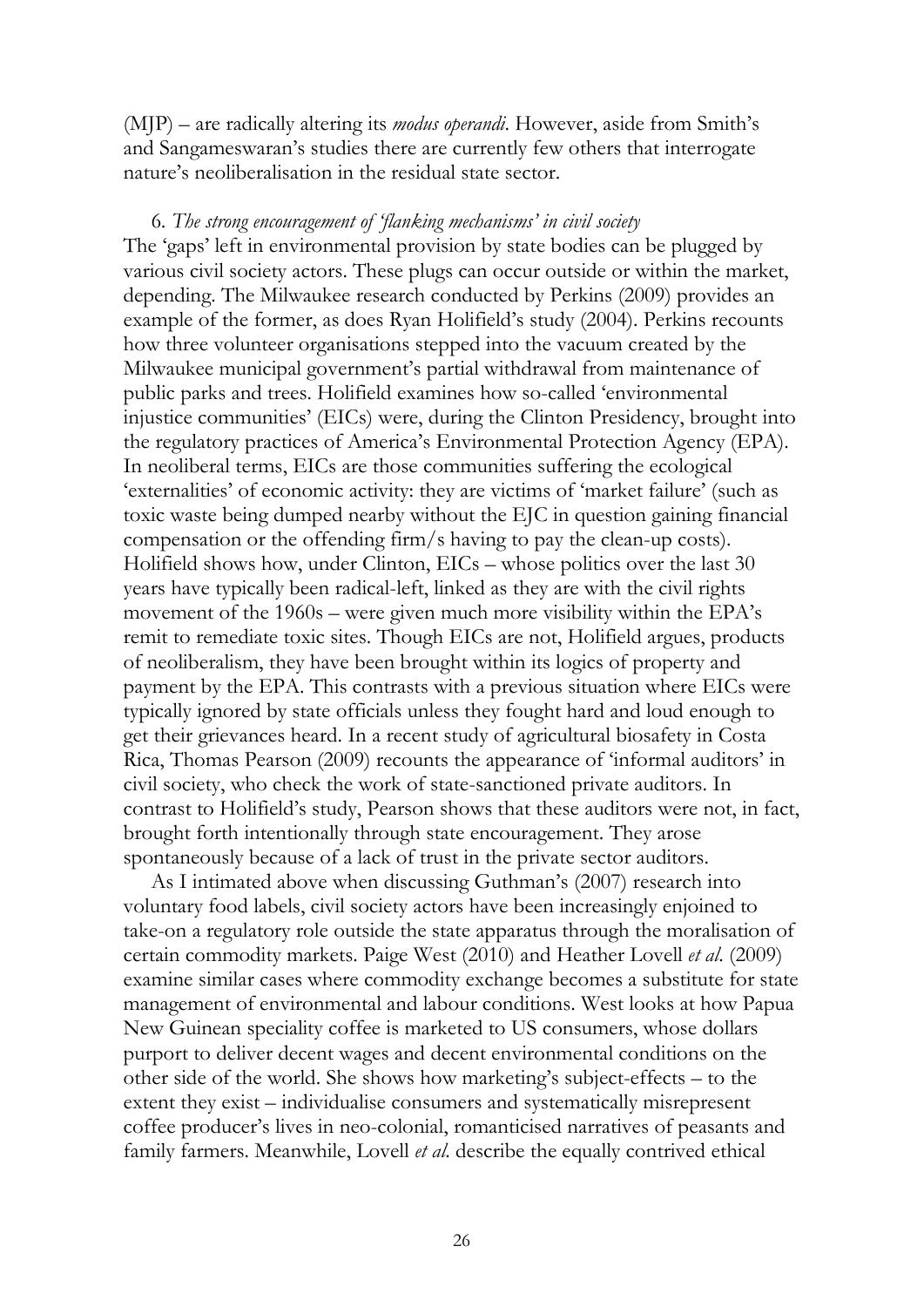narratives-cum-discourses thrown at purchasers of voluntary carbon offsets by offset retailers.

Consumers are, of course, positioned at the end of 'commodity-chains'. But these commodities are often produced, and marketed, according to standards that are prescribed by non-state actors and adhered to voluntarily by certain firms and commercial outfits. Dan Klooster (2010) details the globally widespread adoption of Forest Stewardship Council (FSC) certification standards for wood product emanating from plantation forests. These voluntary schemes have the value – so argue their advocates – of creating global standards without the need for complicated, cross-jurisdictional administration by national regulators.

## 7. *The creation of 'free', 'self-sufficient', self-governing and entrepreneurial individuals and communities*

Most markets involve a wide array of actors, often separated in space and time (the relations between which commodity chain analysts scrutinise). Because all markets are 'embedded', their operation affects diverse other constituencies. We can thus imagine neoliberal discourse having to work in several different arenas so as to suitably 'interpellate' commodity producers, sales and marketing intermediaries, commodity consumers, regulatory actors or other stakeholders affected by nature's neoliberalisation. These various actors may inhabit the same national space; but, then again, they may not.

The already mentioned studies by Sugden (2009), Murray (2002), Kay (2002), and St. Martin (2007) focus squarely on those deriving a livelihood directly from utilising natural resources (e.g. land or fish). Sudgen points to the failure of neoliberal agrarian reform in the Nepali lowlands – existing social identities and relations have not been dislodged discursively or practically. By contrast, though he does not examine identities and subject-positions, Murray's research into agrarian transformation under Chile's Concertacion governments demonstrates how small, medium and larger farmers embraced neoliberal policy – though not always willingly. This, too, is the message of Kay in a similar study of Chilean agriculture. St. Martin examines how a neoliberal fisheries discourse promoted by policy makers articulates with a non-capitalist political and moral economy specific to New England fisheries. It does not, in his view, erase this existing economy, but it does threaten to unsettle it considerably even as fishermen seek to maintain their traditions (see also St. Martin, 2006)

Other commodity producer focussed research worthy of mention here is that by Peter Wilshusen, Wendy Wolford, Becky Mansfield and Gabriela Valdivia. Wilshusen's (2010) field research in southeastern Mexico (Quintana Roo) relates how rural communities have creatively worked with, and around, neoliberal discourses and policies emanating from the national state. These communities, he shows, have accommodated neoliberalisation by blending its favoured subject-positions and rationalities with those of a moral economy based on collectivist ideas of sharing and mutual aid. Wolford's (2007)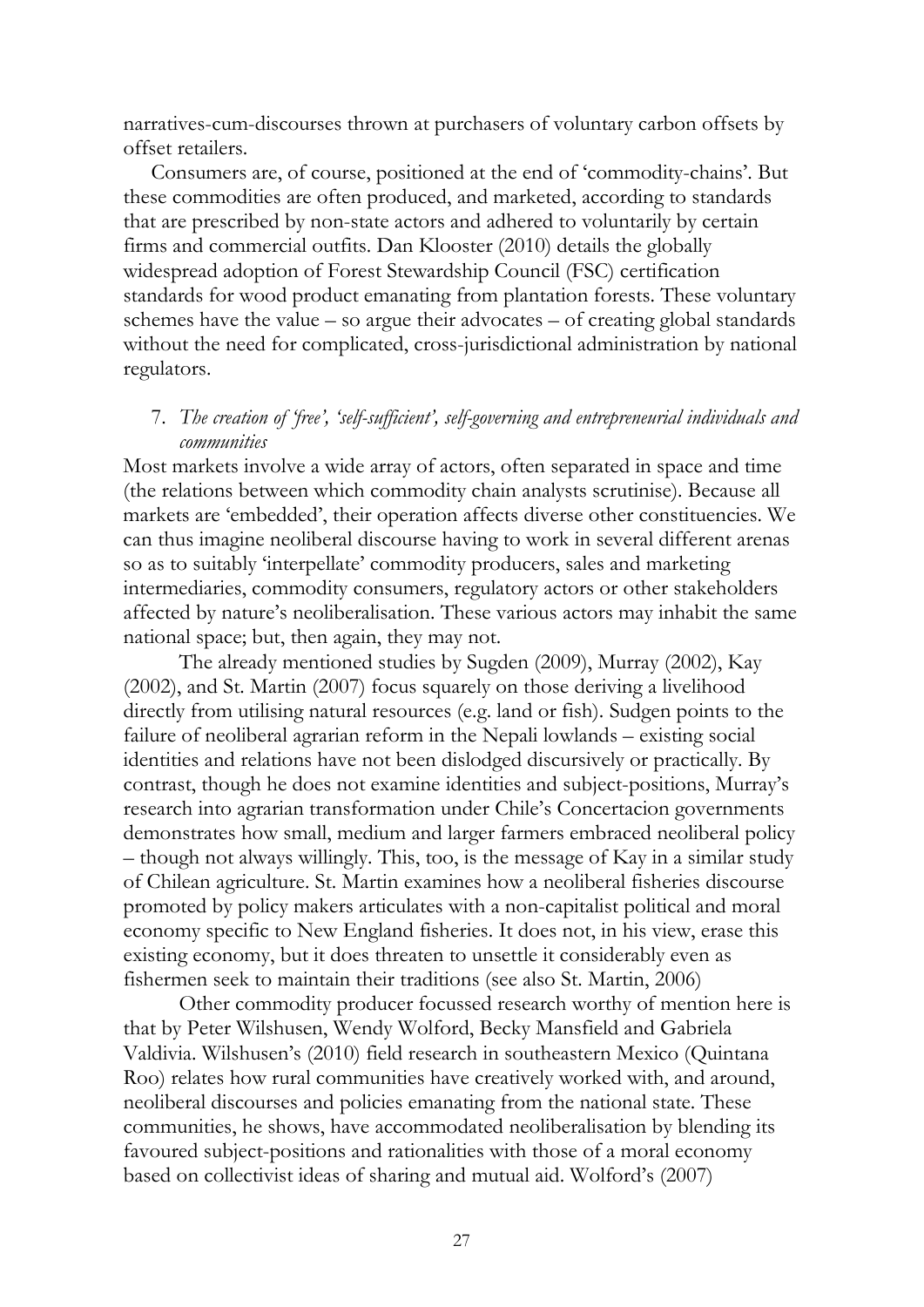investigations of land reform in northeastern Brazil demonstrate how neoliberal discourse has been utilised enthusiastically by members of the populist Movimento dos Trabalhadores Sem Terra. However, the price for their support, she argues, is that many now feel obliged to participate in a competitive, exchange-value based food economy rather than a peasant one. In an essay on Alaskan indigenous peoples' involvement in a transferable quota fisheries scheme, Mansfield (2007b) reports a similar enthusiasm for neoliberalism among an otherwise excluded social group. The rights and revenues enjoyed by First Nations Alaskans, she shows, are consistent with their sense of themselves as distinct community with historical and cultural claims to a share of the fishery, and in need of monies to address poverty and to underpin socio-economic development. Relatedly, Valdivia (2004) examines the way neoliberal reform measures in the Ecuadorian Amazon have affected indigenous people's discourse in respect of land and other resources. She reports a creative, complex engagement with neoliberal principles and ideas, allowing indigenous peoples to adapt their claims and agendas to changing political economic circumstances. Of course, in many cases of nature's neoliberalisation there is little or no need to 'cultivate' suitable producer identities – notably, in those cases where large private corporations are invited to invest in land, water, forests, fisheries and the like in order to make money.

Perreault's (2005, 2006) studies of Bolivia's gas and water wars cross-cut people's identities as citizens and commodity consumers. Though the reasons are very different to those recounted in Sugden's Nepal study, he shows how neoliberal rhetoric failed to prevent serious public protests over the reform of water and sewerage services, and the management of natural gas reserves. By contrast, and as earlier mentioned, in her more consumer-oriented study, West (2010) suggests that neoliberal subjectivity 'works' for speciality coffee sellers in the US but not because consumers really understand (or even care about) the ethical issues or the salient facts. Guthman (2008b), meanwhile, maintains that voluntary labelling schemes for organic food have taken-hold among food activists and many left-wing consumers because they genuinely *appear* to deliver some sort of socio-ecological justice at the production end of the commodity chain. As she explains elsewhere (Guthman, 2008c), this appearance is, in part, made possible by the active interpellation of individuals into the policy norms and moral goals of neoliberal discourse – these norms and goals are, as it were, the only 'realistic' ones on offer.

## **V. Neoliberalizing nature 2: social and environmental effects**

In the previous section I focussed on the multifaceted process of neoliberalizing human engagements with the non-human world. Depending on the study cited, more than one facet of the process has been the focus of analytical attention. Though the precise details vary, I've described these facets under one or more of the seven headings that pertain to neoliberalism as a policy programme. This reveals the sheer *breadth* of projects to neoliberalise environmental use and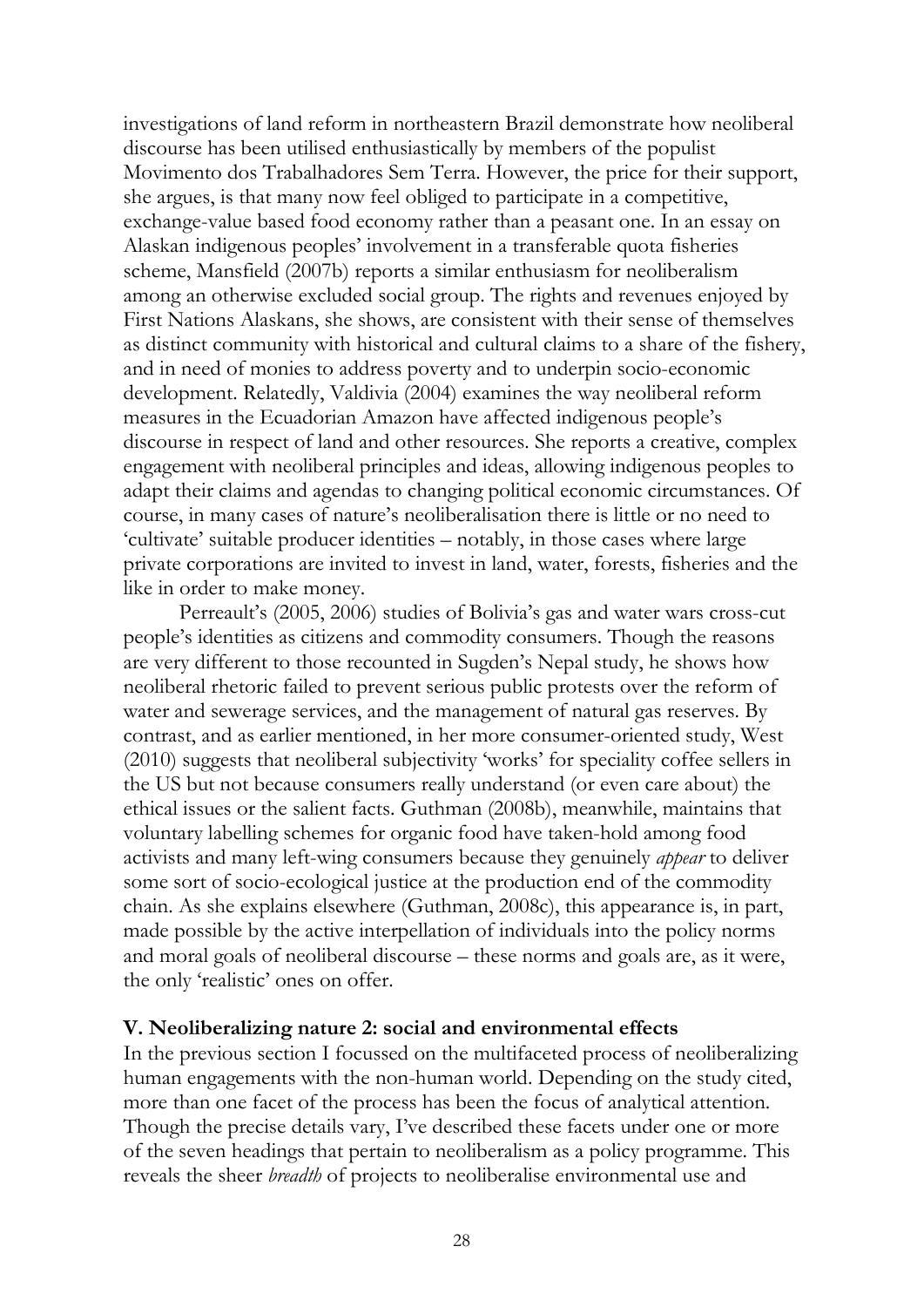resource management. These projects range from the reform of ownership rights to how new forms of subjectivity are engendered among resource users. So far so good. But what have been the *effects* of nature's neoliberalisation in various times and places, according to the published research we have so far? In posing this question, the answer to which I've only hinted at in the previous section, I am well aware that separating 'process' from 'outcome' is artificial, ontologically-speaking, since arguably the latter is part of the former (not some sort of stable end-point). Even so, the distinction has a heuristic value in that it describes the (albeit eventually changeable) outcomes of process at a given moment in time. Indeed, several published studies have focussed specifically on these outcomes, as we'll see below. I will further distinguish between the social and environmental effects of policy measures (though, again, in reality they are intertwined). Needless to say, in the detail the precise socio-environmental effects of neoliberal policies vary according to their particular type and the spatio-temporal scale we are interested in. It almost goes without saying too that all effects are *relative* – relative to who (or what) is affected, in what way, and to what degree. $25$ 

Rather than summarise the findings of all the relevant studies, I will mention some indicative ones and simply tabulate the many others that I could mention if I had more space (see Table 1). Several contributions highlight problems of ordinary people's exclusion from, or reduced access to, environments and resources upon which their livelihoods or well-being depends. For instance, consider Davis's (2006) already mentioned research in Morocco and Sugden's research in Nepal. Davis shows how peasant pastoralists were alienated from grazing territory in the name of large-scale, irrigated dryland farming by private landholders. Sugden, meanwhile, shows that agricultural reform has done little to release the very poorest farmers from disadvantageous feudal and rentier relationships. Budd's (2004) research in Chile reveals large scale farmers gaining greater access to rural water than do peasant cultivators, subsequent to neoliberal water reform. In her Virgin Islands study of conservation policy, Crystal Fortwangler (2007) points to the increased real estate prices outside the conservation zone, making land ownership more difficult for local people. Lisa Grandia (2007) reports on the exclusion of Guatemalan peasants from land given over to new commercial tree farms. Meanwhile, Igoe and Croucher (2007) make a similar observation about rural Tanzanians adjacent to a new wildlife management zone. Finally – to take one more example – Laila Smith's (2004) Cape Town research shows the socially regressive effects of water pricing under a new cost-recovery regime in the late 1990s. Economic equity has, she shows, been prioritised over social equity.

<span id="page-30-0"></span><sup>&</sup>lt;sup>25</sup>This invites complex and differentiated judgements about how 'effects' are to be registered and evaluated. It would be facile to suppose that all the effects of nature's neoliberalisation registered in the published research can somehow be 'totted up' into some sort of aggregate 'score-card', even though my Table 2 gives the impression that this is a permissible practice. For more on this see Castree (2008b, section 4).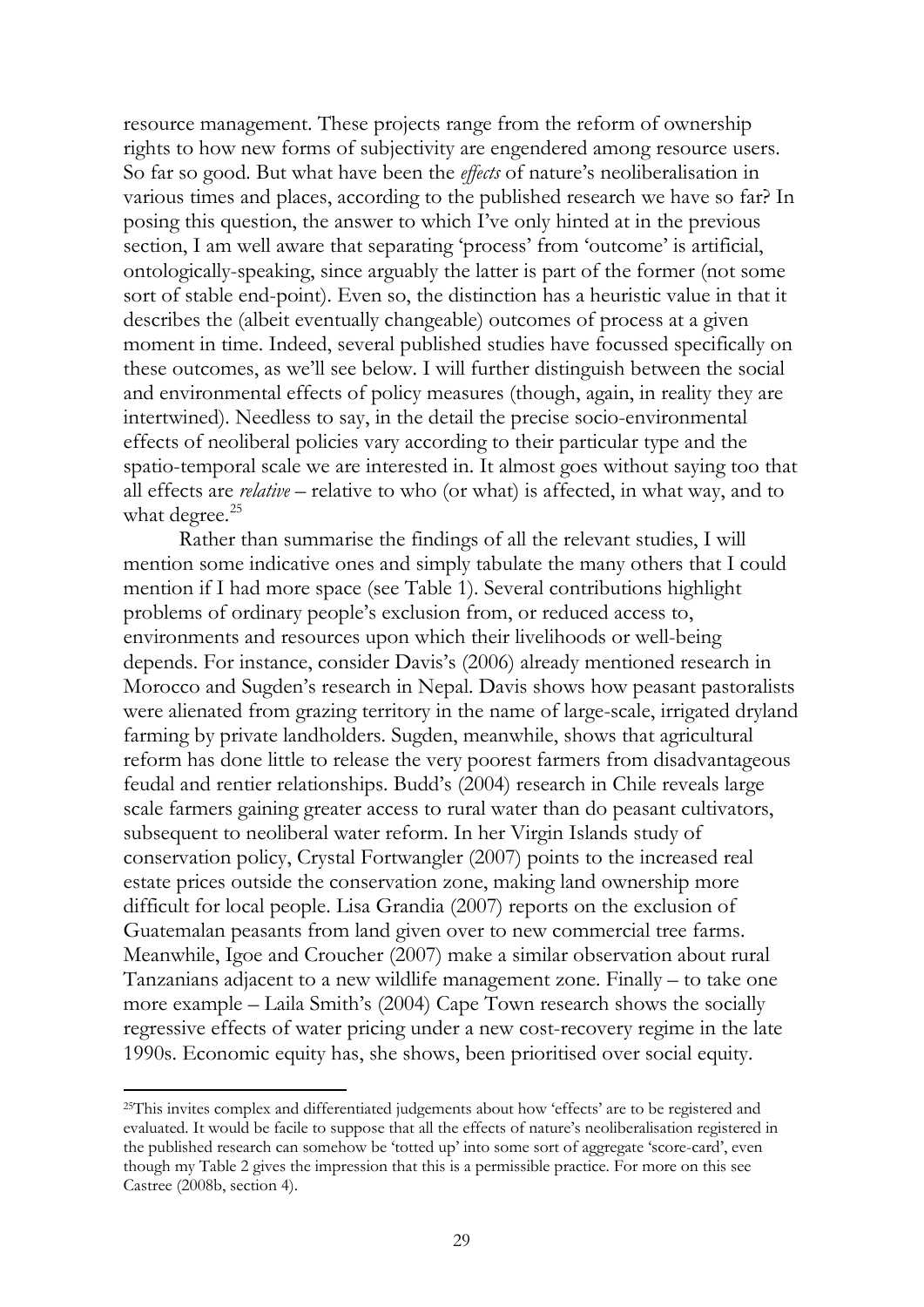By contrast, a minority of other studies are more equivocal than those just mentioned. For instance, there is Jeffrey Bury's (2004, 2005) detailed examination of how several rural households in the Cajamarca region of Peru have been affected by overseas mining investment. He concludes that many families have enjoyed increased access to both 'produced' and 'human capital', while several have suffered a decline in access to both 'natural' and 'social capital'. Somewhat differently, Perkins' (2009) analysis of third sector involvement in the maintenance of Milwaukee's green spaces shows that such involvement has proven personally empowering for many citizens.

Of course, the implementation of neoliberal policy in the environmental domain has resulted in several spectacular, well publicised reactions within civil society. Andrew Nickson and Claudia Vargas (2002) report on the failure of Cochabamaba water concession in Bolivia – the private company Aguas del Tunari has its contract cancelled after just 6 months in 2000. The background to the cancellation was national protests about low rates of economic growth and about persistent poverty and low or stagnant wages among large sections of the population. The sharp increase in water tariffs in 2000 allied to a loss of water use rights by many stakeholders led to serious protest. Such large scale dissent was repeated following the privatisation of gas resources in 2003 (Perreault, 2006). Less dramatically, Jill Harrison (2008) reports that neoliberalised agriculture in California has led to increase pesticide drift, eliciting vocal forms agro-food activism in civil society. Yet in other cases – despite manifest problems – neoliberal environmental policy has persisted. This is (or was) true for water governance in Buenos Aires. Loftus and McDonald (2001) show that even though consumer prices increased, many workers were laid-off in the water sector, and there was slow growth in new sewerage connections and treatment, the citizenry tolerated the policy shift (grudgingly or otherwise).

On the environmental side, neoliberal environmental policy seems to have had mixed effects. There was the shocking water poisoning case in Walkerton, Ontario, related by Prudham (2004). Equally alarming were two American firms' attempts to seek monetary compensation from state bodies for *not* polluting the commons in Mexico and California (see McCarthy, 2004). Less dramatically, Paul Robbins and April Luginbuhl (2005) examine recent attempts to create 'game farms' in California, Colorado, Nevada, New Mexico, Oklahoma, Oregon, Utah and Washington State. These initiatives, they show, not only go against a long history in the US that wildlife is just that – 'wild'; they additionally represent attempts to make wildlife pay for the benefit of a select group of ranchers and hunters. Robbins and Luginbuhl find little evidence that private wildlife managers are delivering effective animal and habitat husbandry as compared to a previous generation of state-officials.

Brad Coombes (2003) study of bush-lot subdivision in New Zealand, as a new way to protect indigenous habitats on private land, suggests that this approach is too ad hoc and proscribes any strategic intervention to ensure proper levels of ecological protection. Heynen and Perkins (2005) show the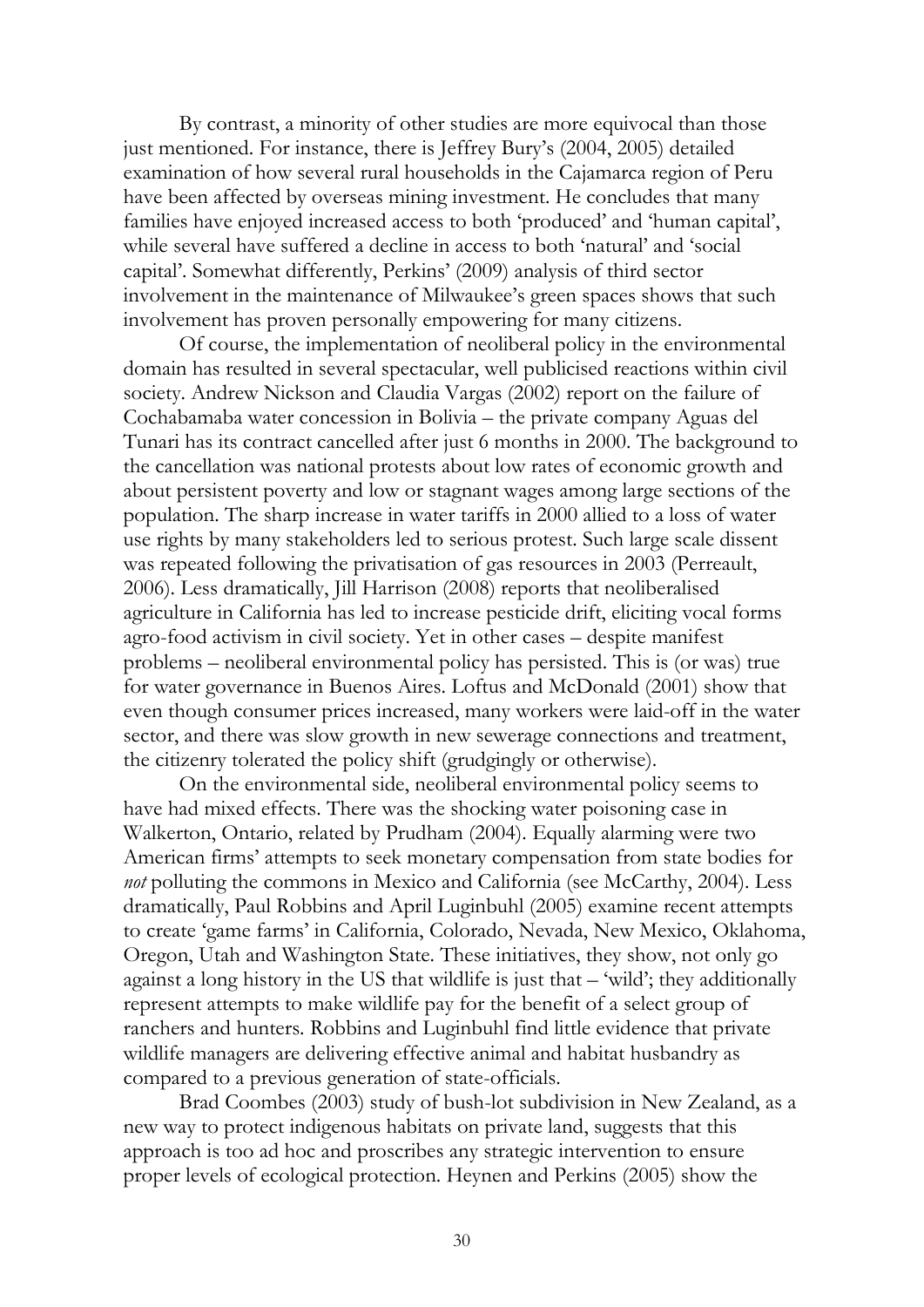local government divestment from the maintenance of urban tree cover has led to a notable loss of ecological services (e.g. provision of shade) and that private landholders cannot, left to their own devices, compensate adequately for the reduction in tree numbers. A more mixed picture is painted by Maria Rodriguez (2003). Recently privatised iron ore and manganese operations in the Brazilian Amazon, she shows, are much more effective at protecting the local environment than their state-run predecessor. But, she argues, they remain ineffective at tracking environmental externalities outside the areas immediately adjacent to the mines. Bakker (2003) is more positive about the environmental effects of neoliberal reform. Her study of water privatisation in England and Wales shows both a reduction in leakage rates (due to huge investment in infrastructural renewal) and a notable increase in the quality of drinking water.

Bakker, like Jeffrey Bury, is among the few analysts who has sought to record both social and environmental effects of neoliberal reform in some detail. Though she acknowledges the environmental benefits of the shift away from direct state management of water resources in England and Wales, she also evidences new social inequities in water service delivery evident in the early 1990s. Specifically, lower income households were subject to water cut-offs on a scale previously unmatched, leading to a response by concerned regulators (Bakker, 2000).

What do these social and environmental effects tell us about nature's neoliberalisation when mapped against the criteria of GEDDS? What is clear, is that certain kinds of 'growth', 'efficiency', 'development', 'democracy' and 'sustainability' *have* been delivered by market-led environmental policies. However, the key – and obvious – point is that each of these terms has a contested meaning. The lack of universal or agreed definitions mean that analysts of nature's neoliberalisation, and the many people directly affected by it on the ground, have good reason to question the 'success' of the project. In various situations economic growth has disproportionately benefited private sector actors; economic efficiency has been achieved at the expense of social equity and justice; a very particular kind of 'development' has been achieved that does not reflect the full range of development thinking; democracy has been neutered; and sustainability achieved, but only to the extent that its consistent with the peculiarities of private property rights and market pricing.

## **VI. Key themes and conclusions**

Important as it is to pay close attention to the insights afforded by each of the empirical studies cited in the last two sections, it would also be easy to get bogged down in the detail. What, then, are the principal 'take home' lessons from the literature reviewed above, quite aside from the suggestion that the realisation of GEDDS is open to question? In my view there are six lessons, and I have identified them on the basis that they are evident in several separately conducted studies (though by no means all). In each case I present an illustrative example or two. As we'll see, many of the lessons apply to neoliberal state-craft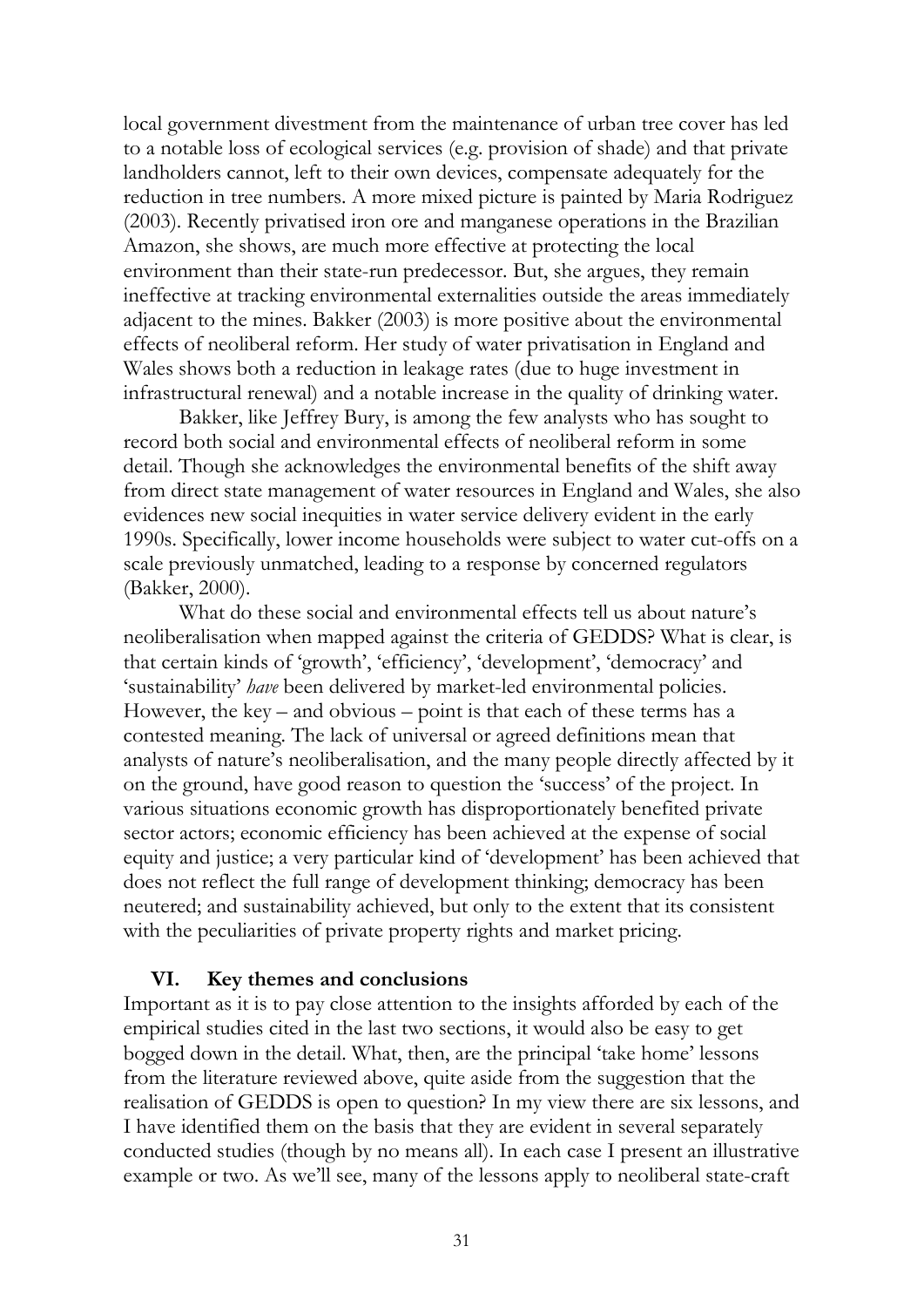more generally, regardless of whether or not we are discussing environmental management, regulation or governance.

## *1. Making markets in environmental goods, services and assets typically requires considerable state intervention*

One of the shibboleths of the neoliberal worldview is that a reduction of state intervention in economy and society is both desirable and possible. Yet, as Karl Polanyi realised over 60 years ago, "*Laissez faire* … [is] planned, planning … [is] not" (1944: 141). In one of her several investigations of open access fisheries privatization, Becky Mansfield (2004a) makes the same point in compelling detail. She examines the implementation of the 1998 American Fisheries Act (AFA) as it affected the Alaska pollock population – the world's largest singlespecies fishery, and of major economic and social importance to Alaskans. The AFA led to sweeping change in the organization of this 'open-access' fishery, introducing a catch-quota system among a restricted group of relevant parties in order to prevent over-harvesting on environmental and economic grounds. Mansfield shows the remarkable degree of state regulation required to make the pollock fishery privatized and marketized. The AFA had to be interpreted and enforced by the North Pacific Fishery Management Council, which involved exceedingly detailed and complex regulations being developed to: (i) negotiate fair relations between inshore fisherman, offshore fisherman, fish processors, commercial fishers, independent fishers, and indigenous (native American) communities; (ii) sort-out the AFA's relations to endangered species legislation (Pollock are eaten by the at-risk Stellar sea lion); and (iii) also sort-out how pollock fishery rules would impact on other Alaskan fisheries, such as crab. In short, Mansfield shows that the neoliberalization of the pollock fishery involved as much (if not *more*) state regulation than previously. The conclusion appears paradoxical – 'the market' is both created *and* regulated by the state. It suggests that, in Mansfield's view, neoliberalisation is not about the state 'stepping-aside' but, rather, the state changing its role to *actively ensure* markets 'work' where they might otherwise founder if left to arise 'spontaneously'. (A similarly convincing case here is provided by Bakker [2003]; see also Bailey [2007a] and Bell & Quiggin [2008]).

## *2. Making markets in environmental goods, services and assets must carefully adapt to, lest it be inhibited by, biophysical obstacles*

Through the 1990s many social scientists were wont to say that 'nature' is a social construction. However, research into nature's neoliberalization show that policy makers must pay very close attention indeed to the biophysical specificities of their intended targets Otherwise, their best-laid plans can come to grief: in short, nature's material properties and affordances matter and they can complicate the form and functioning of neoliberal policies. The title of Bakker's 2003 monograph, *An uncooperative commodity*, indicates as much. Because water is both heavy and bulky, and because the infrastructure needed to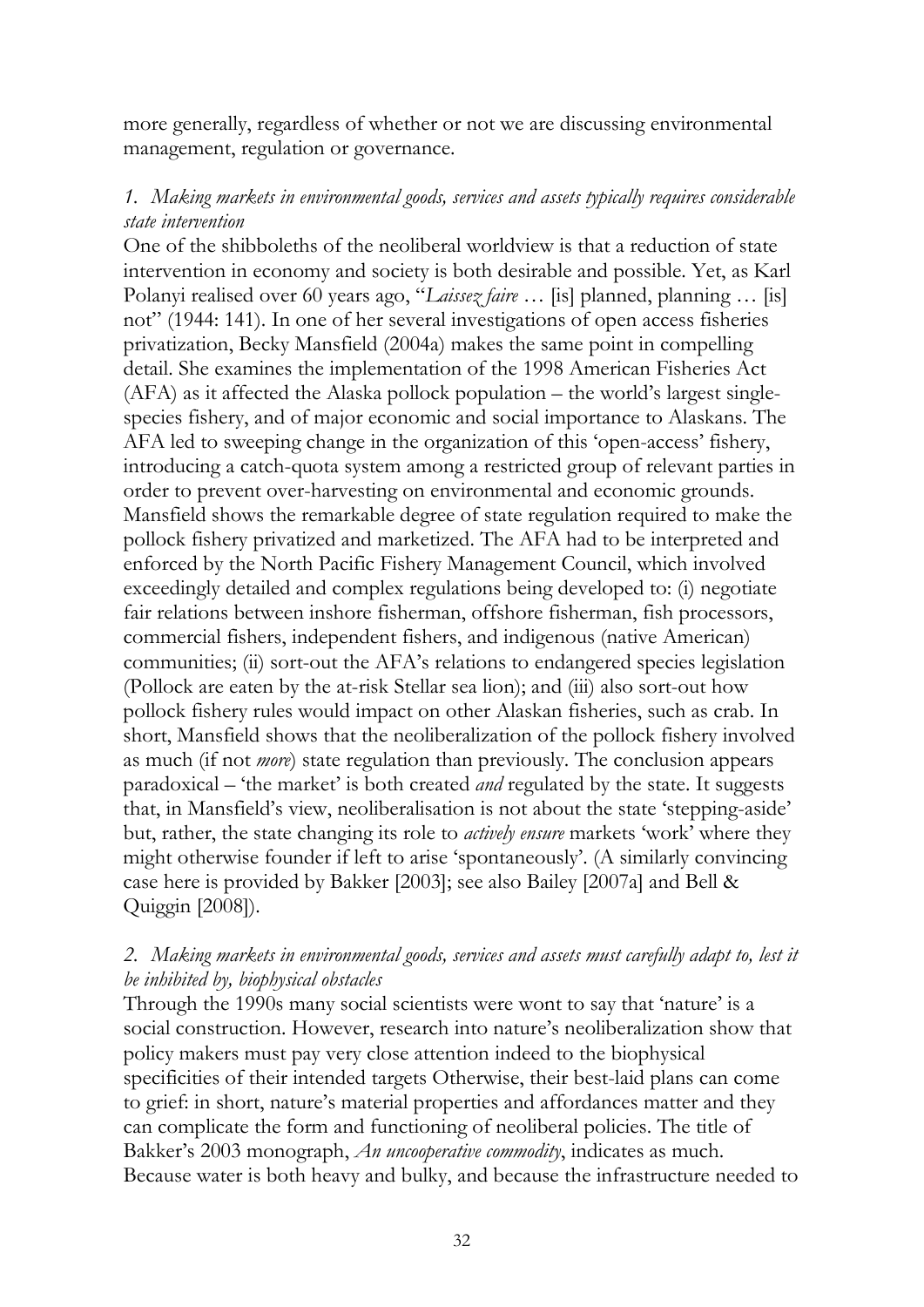both purify and move it is so very expensive, it has proven almost impossible for policy makers to create *direct* competition between regional scale private water companies in England and Wales post-1989. As a result, policy makers and regulators have had to devise 'clever solutions' in order to *simulate* direct competition and prevent water companies abusing what are, *de facto*, the privileges attaching to natural monopolies. The resulting market is, necessarily, a far cry from the textbook model and is highly contrived – an act of political will, if you like. This is why most water privatisation schemes over the last 30 years have been at the level of one or other locality, city or region, rather than genuinely national (see Mansfield [2004a, 2004b] and Robertson [2004] for similar arguments about 'the difference that nature makes').

*3. Making markets in environmental goods, services and assets must carefully adapt to, unless it can reconfigure, the prevailing socio-cultural and political economic context* As I noted earlier, all plans to neoliberalise environmental goods, services or assets necessarily occur against the background of existing policies, established conventions and prevailing economic interests. As I intimated earlier, this context must either be changed or (failing that) be negotiated if neoliberal measures are to realise their self-declared ambitions. In Polanyi's terms, if one wishes to establish a 'market economy' then one needs to alter the moral, cultural and political climate (i.e. make a 'market society' in which neoliberal norms become the prevailing common sense of the day). This is why several analysts of nature's neoliberalisation have seen fit to use Antonio Gramsci's ideas when analysing the way that neoliberal environmental policies have (or have not) 'taken hold'. Consent, after all, must be constructed – it is never sudden or spontaneously achieved.

An example of where neoliberal environmental policies have encountered relatively little communal or public opposition is presented by Wendy Wolford (2005, 2007). She focuses on the national land reform programme in Brazil, led by President Fernando Cardoso in the mid-90s. This programme offered many rural landless workers the possibility of owning and working their own land – this is the context of a long history of large landowners controlling a disproportionate amount of rural space. As Wolford explains, even though members of the Movement for Landless Workers (MLW) had a very different understanding of the role of land and property than did agrarian elites, many supported the Cardoso programme because it seemed to promise a degree of justice (via the language of 'rights') and the prospect of improved livelihoods. In other words, the language of reform could be made consistent with the moral economy of many MLW participants.

 By contrast, Tom Perreault's (2006, 2008) research examines why neoliberal environmental policy failed the test of popular legitimacy in Bolivia. As indicated earlier, he focuses on the now famous 'water' and 'gas'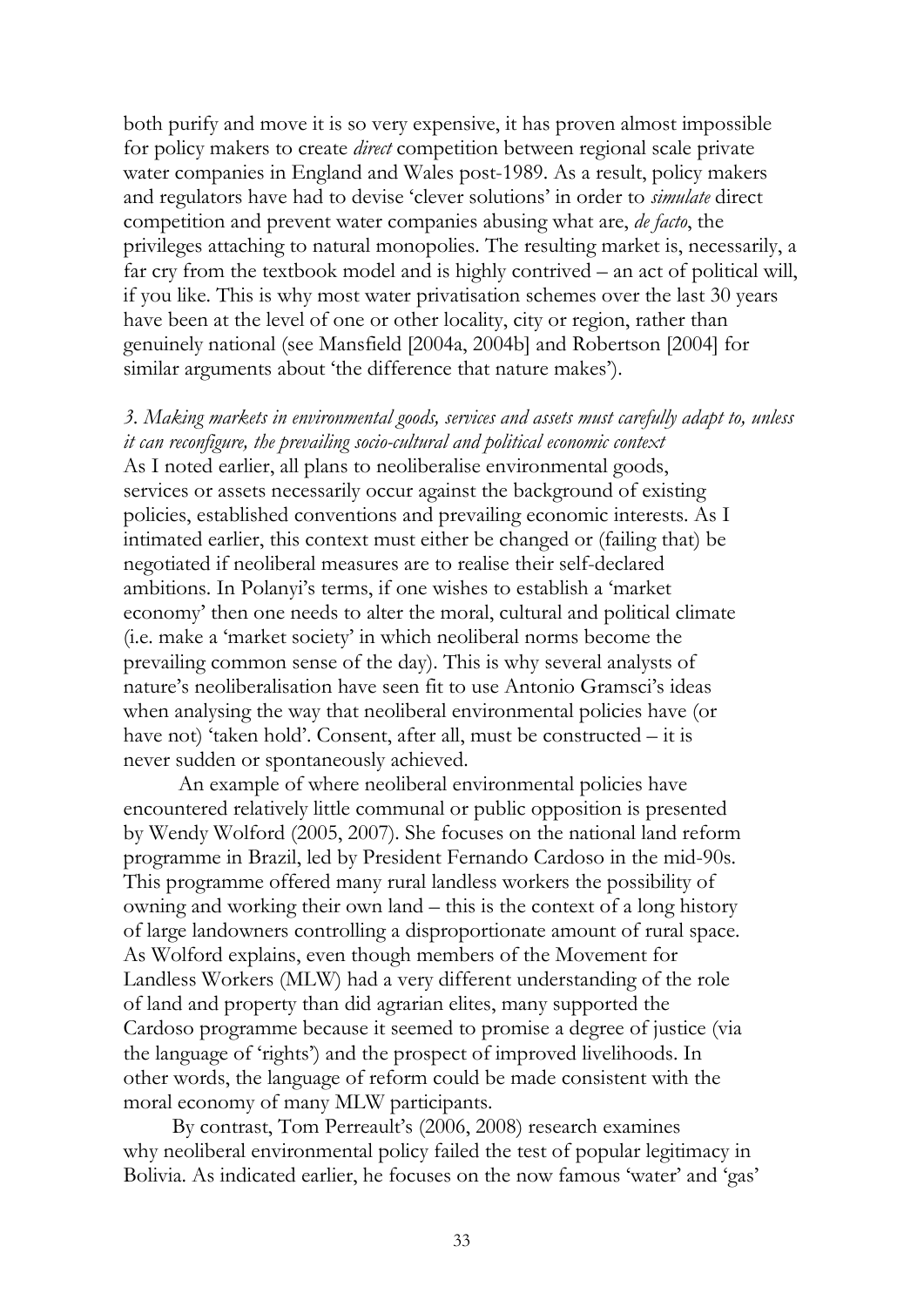wars of 2000 and 2003 respectively. In the former case especially, neoliberal reform triggered widespread protest (especially among peasant farmers) in which historic norms and cultural values were crystallised into a powerful antineoliberal discourse. Quite aside from the fact that the water reforms were antithetical to these established norms and values, both water and gas were *basic resources* (thus critical to many people's well-being) and seen in Bolivia as very much *national resources* that ought to be shared fairly not appropriated privately.

 Clearly, in any given case the precise mix of factors determining the relative degree of traction and longevity of neoliberal environmental policies will vary. In cases where a fair bit of policy adaptation has occurred – in metaphorical terms, rebuilding some rooms in order to spare the foundations – the gap between the ideals of the neoliberal worldview and the messy specifics of practice become manifest (see also Bakker, 2005).

## *4. Neoliberal environmental policy is, often and in large measure, constitutively 'impure'*

In the first part of this essay, repeated Peck and Tickell's argument that what we call 'neoliberalism' is a spatio-temporally differentiated process not a globally homogenous thing: a set of connected *neoliberalizations*, in the plural. Building on the previous point above, some have suggested that this insight applies as much to environmental management, regulation and governance as to anything else. Both Mansfield (e.g. 2007b, 2007c) and James McCarthy (2006) have been especially vocal in this regard. As part of her extensive researches into the enclosure of north Pacific fisheries, Mansfield has looked closely at how catch quotas are allocated in practice. As marketable right to fish, the quotas have commanded considerable economic value since their creation in the late 1990s. They have included a so-called 'community development quota' (CDQ) for the poor, mostly indigenous communities of Western Alaska. Within the neoliberal logic of privatisation and marketization, the CDQ addresses issues of both social justice (as an anti-poverty measure) and cultural justice (as a recognition of, and partial redress for, indigenous people's historic exclusion from land and water courtesy of European occupancy of North America). As Mansfield (*ibid*. 495) concludes, "What is interesting about the CDQ … is not that it is incoherent or inconsistent, but that … privatization [here] manages to bridge seemingly contradictory goals", namely enhancing personal (in this case communal) freedom while redistributing wealth to favour the needy.

 The wider point, when points two and three above are connected to four, is that "neoliberalism … is something created in *practice*, and that through practice it becomes varied, fractured and even contradictory. In this sense, 'neoliberalism' is inherently geographical …" (Mansfield, 2004a: 580, emphasis added). In his analysis of community forestry projects, McCarthy concurs. "Processes of neoliberalization", he observes, "never occur on blank slates, but rather hybridize with existing institutions, regionally and nationally specific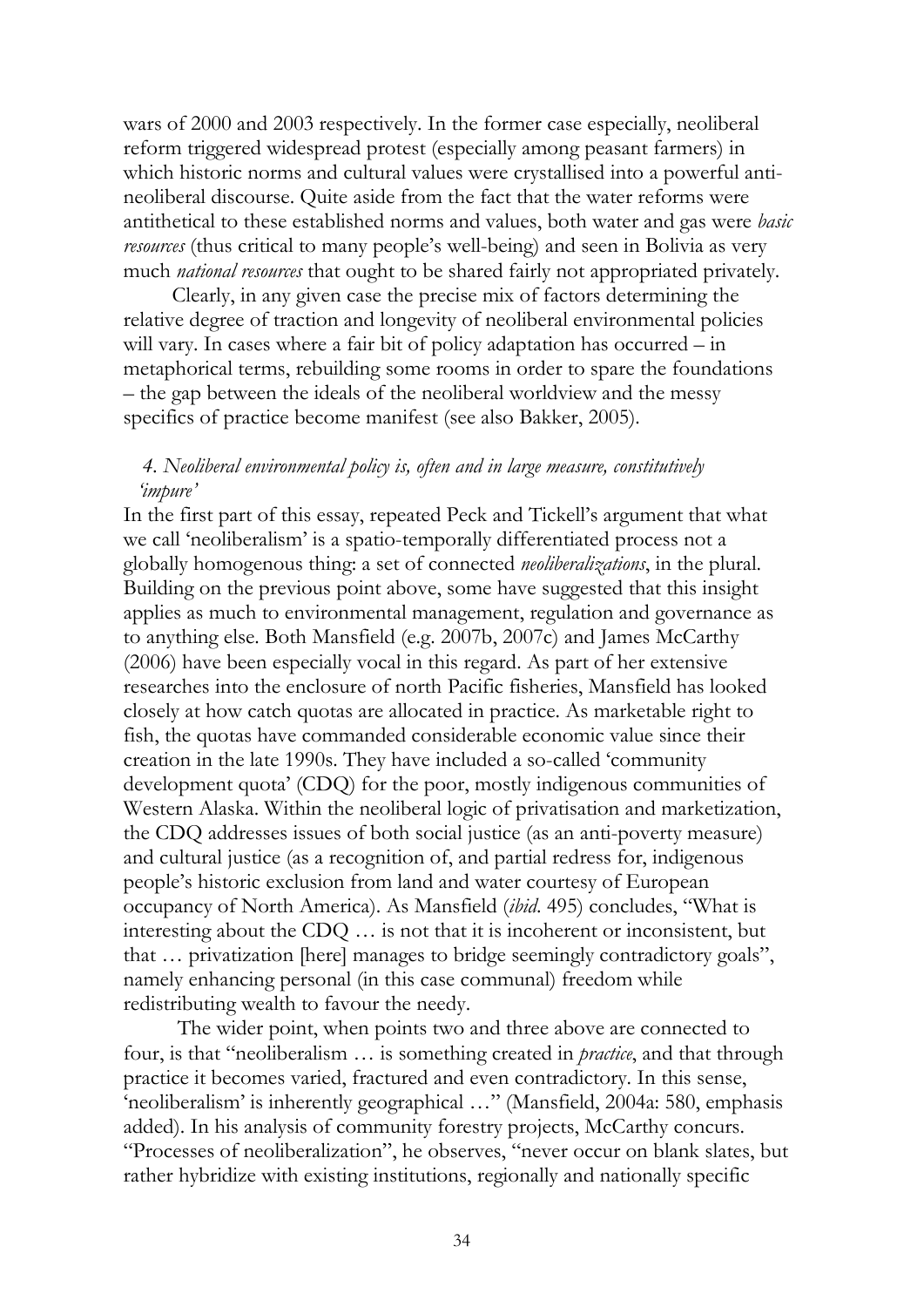policy ensembles, and so on in ways that always and inevitably produce unique, contingent variants" (*op. cit*. 87). This is why empirical research is so important, and why blanket descriptions, explanations or evaluations are likely to founder on the shoals of spatio-temporal difference.

## *5. Neoliberal environmental policy frequently tends to disadvantage the poor and the powerless*

As detailed in the previous section, this fifth insight is evident in Bakker's (2003) work, Budd's (2007) study of Chilean peasant irrigators, Prudham's (2004) Walkerton study, McCarthy's (2004) analysis of regulatory takings, Smith's (2004) Cape Town water resource study, and several others besides – including Tad Mutersbaugh's (2005, 2003) investigations of small Mexican farmers. Buscher's (2010a, 2010b) research on trans-frontier conservation likewise suggests that local communities tend to lose-out. And, where neoliberal policies appear to offer openings for the socially disadvantaged (as described in Wolford's [2005] Brazil research), there is evidence that these openings are more apparent than real. However, as noted earlier, there are exceptions to this very rough rule – depending on how analysts chose to define and measure 'disadvantage'.

## *6. Neoliberal environmental policy produces environmental improvements as much as problems, and problems as much as improvements*

Again, this point was detailed in the previous sections. It challenges the argument that applying neoliberal principles to natural resource management and environmental problems is usually an effective way to 'green' capitalism. Quite how fundamental that challenge is remains a subject for discussion. For critics, the question is whether the improvements in environmental quality or protection delivered by certain neoliberal policy measures could have been – or be – delivered by alternative, non-neoliberal policy devices. The question is also how consistent such measures are with the achievement of social justice. Regardless, it is clear that neoliberal environmental policies can deliver certain benefits for nature, depending on the circumstances. Bakker's research on water quality shows this, so too Duffy and Moore's research into elephant tourism.

What light do these six summary observations shed on the questions I posed in section III? There, you will recall, I contrasted the political economic approach to nature's neoliberalisation favoured by many of the authors whose work I've reviewed here to a more Foucauldian approach. The former approach focuses our attention on whether the 'neoliberalization of nature' constitutes (i) a widening or deepening of class-based social power, (ii) a perpetuation, mitigation or even overcoming of the 'ecological contradictions' characteristic of capitalism to-date, and (iii) a 'winning over' of the various constituencies with a stake in the reform of resource and environmental regulation and use. These are grand questions. There is no satisfactory way to 'sum' the findings of the studies reviewed in this essay in order to provide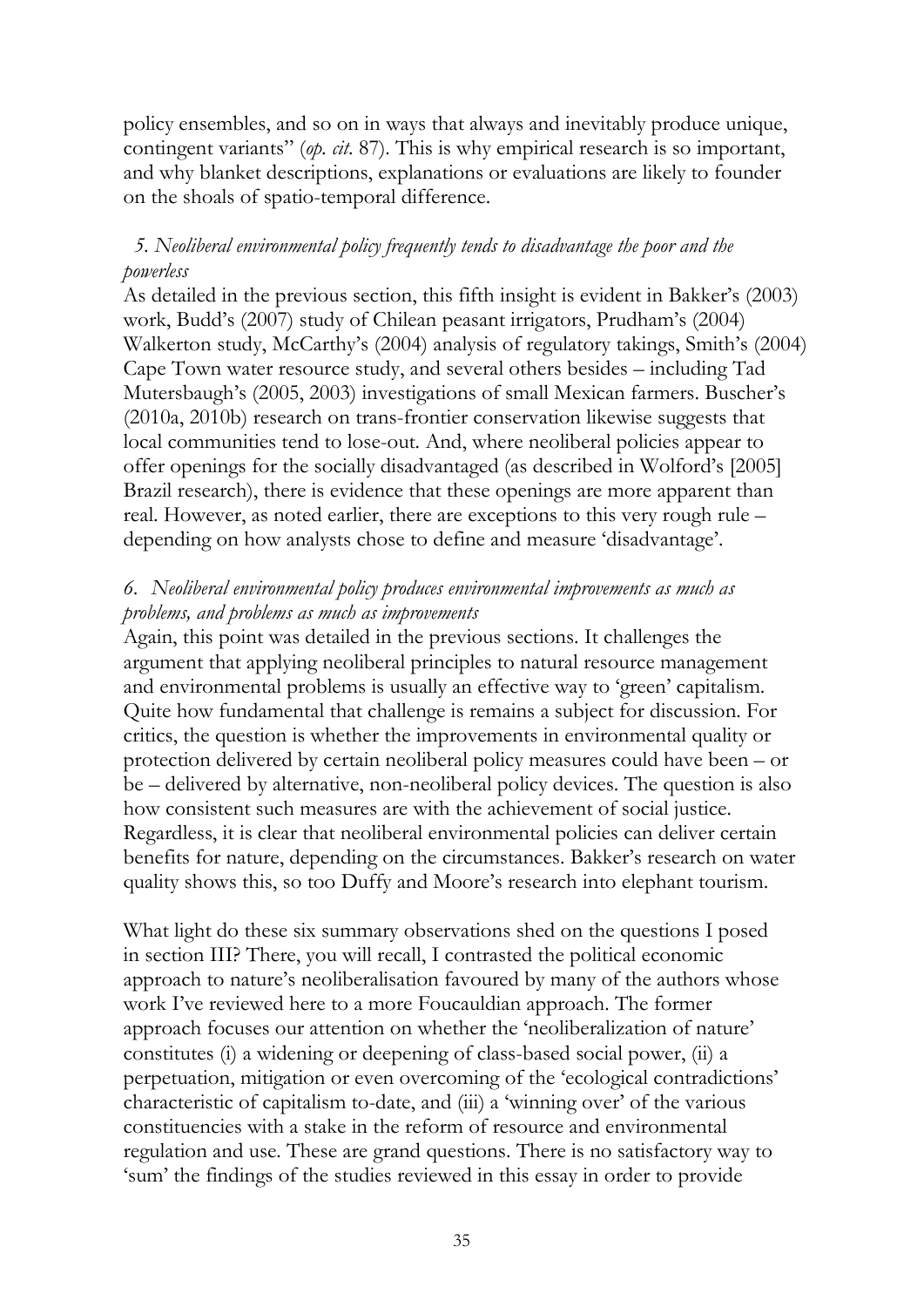robust answers to any of them. What we can say is that there is *plenty* of evidence now to suggest that (i) neoliberal environmental policy respects the rights of owner-operators above those of other stakeholders, (ii) does something, but not nearly enough, to address the ecologically destructive and wasteful patterns of capital accumulation, and (iii) frequently coopts people into its rationalities, but not always – and often unwillingly. The neoliberalisation of nature is a far from complete and, perhaps, precarious project.

## **VII. Researching nature's neoliberalization: problems of conceptualisation, theory, method and evaluation**

Are any of the six lessons identified above very definite or interesting? One would like to think so. However, as the previous paragraph intimated, there may be reasons why a critical examination of the research literature is warranted. There are, it seems to me, two forms such an examination could take. The first would focus on some rather obvious, but nonetheless important, limitations of the studies conducted so far. For instance, one might ask for a more balance in the number studies focussed on the three fields where neoliberal ideas and practices have environmental and resource content and implications. Alternatively, one might ask for a greater number of studies in a wider range of places, with a better sectoral balance so that (say) water resource issues are not favoured over investigations of (say) mining. Despite the large number of published studies into nature's neoliberalization, there are arguably not nearly enough when compared to the sheer number and variety of policy experiments one could investigate. A second form of critique would, less superficially, focus on some fundamental cognitive and normative questions that speak to the way researchers are conceiving and executing their research projects. It is this second tack I want to take because I believe there are several key issues to consider that warrant serious attention. These issues speak to the (perhaps unconscious) analytical habits of the loose, multi-disciplinary 'epistemic community' whose research I have been reviewing.

The first relates to how 'neoliberalism' is defined and conceptualised in any given empirical case. In section II, I noted – but then bracketed – the lack of conceptual consensus among analysts about the meaning of the term neoliberalism. Opening the brackets, it is clear that different investigators have employed the word in a range of ways when examining environmental and resource issues. Some authors use very generic or highly implicit definitions (e.g. Kay [2002] and Murray [2002]) that are fairly devoid of conceptual substance. Others (e.g. McCarthy, 2006) are conceptually precise, yet define the term in a way that does not quite correspond with the equally precise definitions employed by others (e.g. Robertson, 2004). Throughout, there is no real agreement about which (or how many) of the seven things listed in section II as the neoliberal policy programme need to be evident or implemented in any given case for us to reasonably describe the case as 'neoliberal' in degree or kind.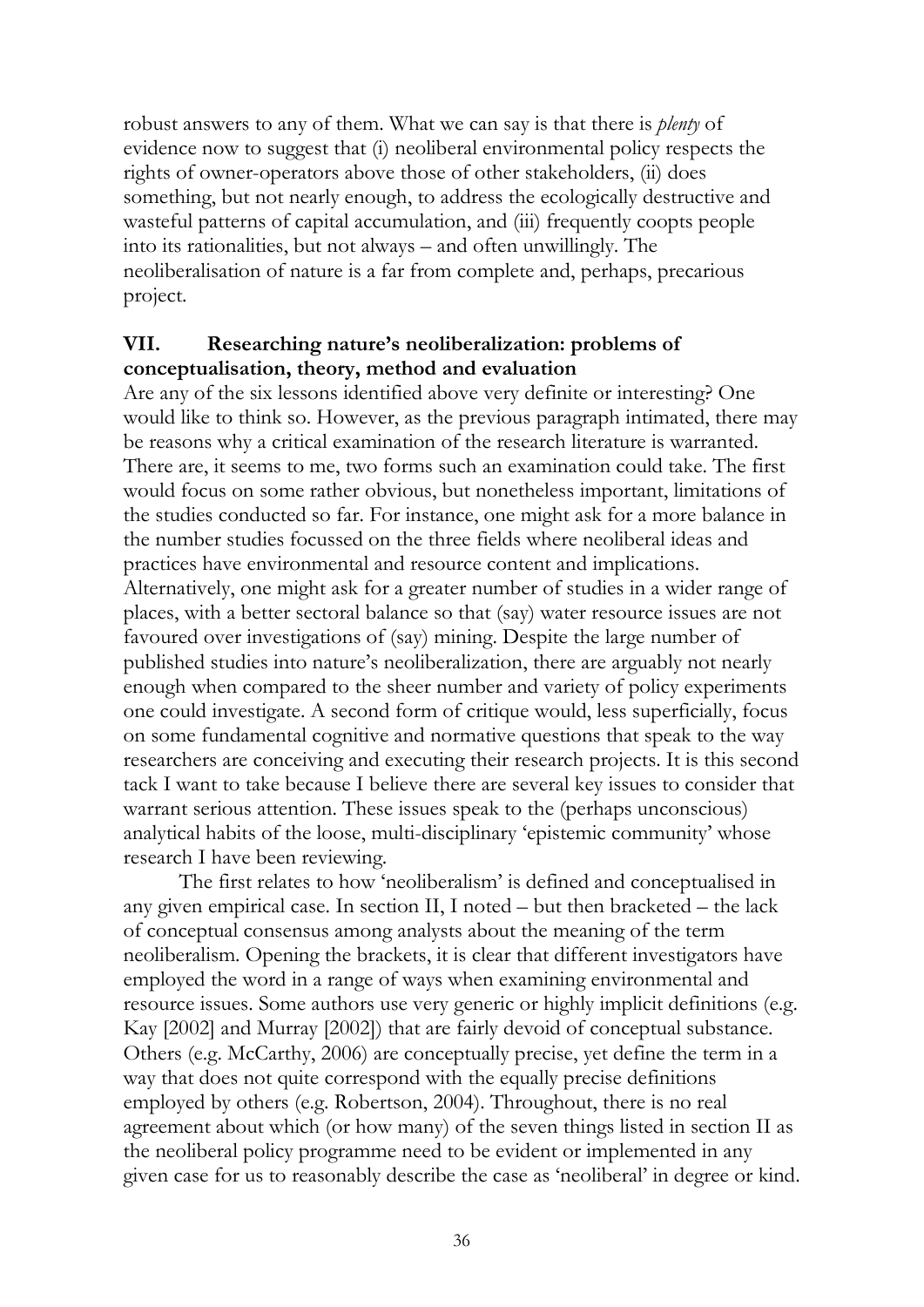This is unfortunate.<sup>[26](#page-30-0)</sup> For instance, should moves towards privatization alone be deemed instances of neoliberalism in action? And is what we call 'privatization' in one place really the same as that in another? Surely the meaning and significance of any one of the seven things listed earlier depends entirely on the context in which they are embedded and operate. In this sense, conceptual abstraction is a fraught process.

This last observation directs our attention to what 'context' means in any given case, and the related question of how we recognise different modalities or variants of 'neoliberalism' – that is to say, related but different neoliberalizations. As I have intimated, the sheer presence of one of more of the seven policy elements itemised in section II does not necessarily mean that it/they is or are a *definitive* element(s) of the situation in which it/they is/are enacted. Becky Mansfield (2007b&c) rightly points to the constitutive 'impurity' of all neoliberal environmental measures (see also Sugden, 2009). But the researchers whose work I've surveyed have yet to separate *conceptual* from *empirical* impurity. It is little surprise that there are detailed variations in the way neoliberal environmental policies have been implemented in different times and places. The more exacting task is to identify conceptually varieties of neoliberalism by abstracting from some of the concrete empirical details. Otherwise, we are left with empirical variation alone, meaning that each and every situation in which neoliberal policy measures are implemented is considered a specific and unique 'neoliberalization'. This then greatly limits the potential for cross-case comparison and the identification of commonalities between different sets of cases. Indeed, it risks falling into the trap of 'idiography' – that is, the study of spatio-temporal difference for its own sake, at the expense of identifying common processes and outcomes across space and over time (see Castree, 2005). I recommend Karen Bakker's (2010a) most recent paper here, because she makes a serious attempt to provide a vocabulary for undertaking single-site and comparative studies.

If there is currently no agreed definition of 'neoliberalism' among analysts, those researchers whose work I have reviewed here also utilise a range of theoretical lenses when examining environmental and resource policy. Though all are critical political economists, in the general sense of that term, attempts to achieve greater theoretical consistency have been rather limited thus far. I use the term 'theory' in a conventional sense to denote a descriptive and explanatory framework that focuses the researcher on what they presume to be the most salient processes, relationships or issues in any given case. For instance, Mansfield has made ample use of Polanyi's concept of a 'fictitious commodity' in her fisheries research, while McCarthy (2004) deploys James O'Connor's Marxist notion of the 'underproduction of the conditions of production'. My colleague Erik Swyngedouw (2005), to take one more case, uses

<span id="page-38-0"></span><sup>26</sup>According to Clive Barnett (2009) it is symptomatic of 'neoliberalism's' role as a shibboleth for the Left, its value being more symbolic than analytical.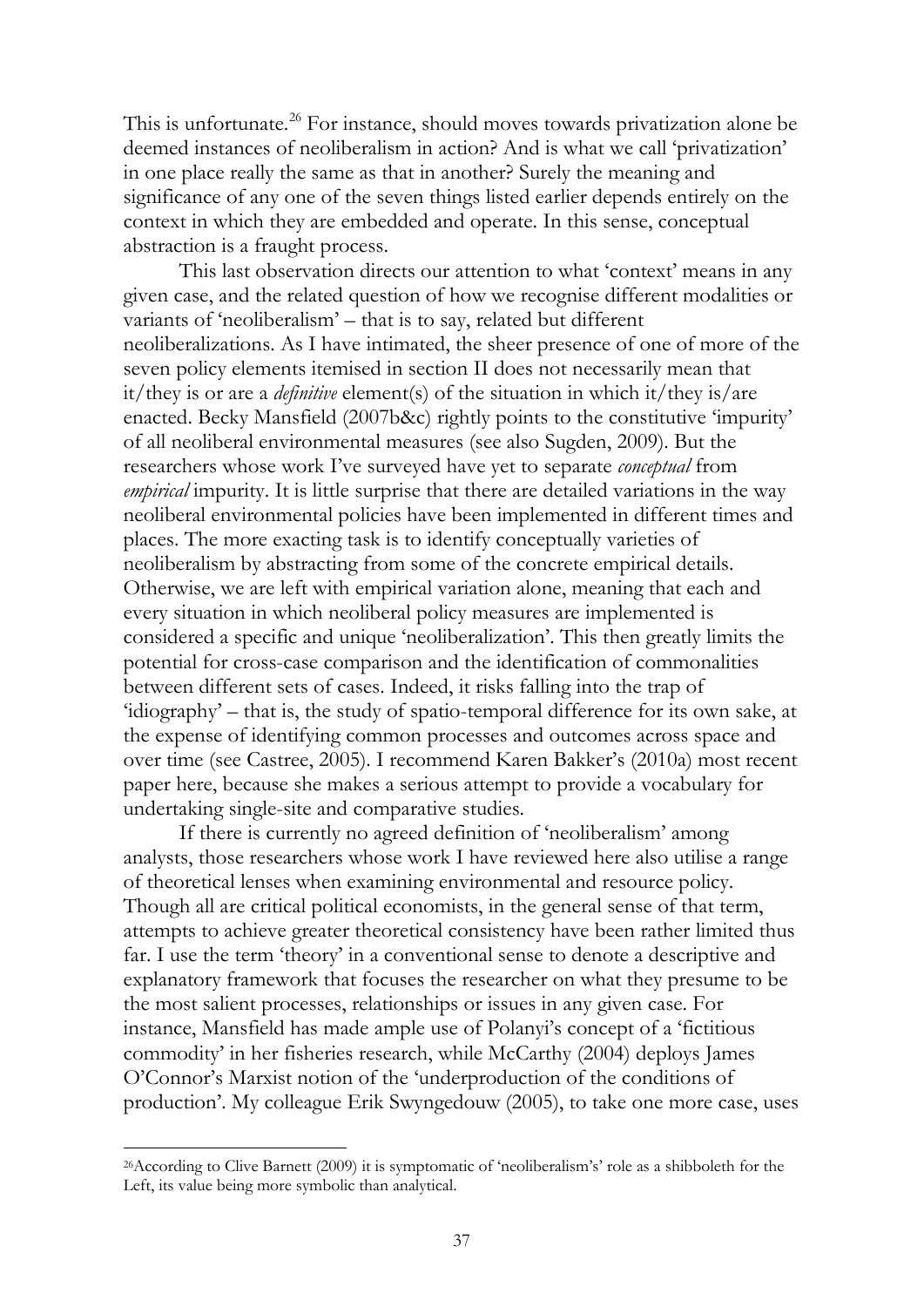David Harvey's concept of 'accumulation by dispossession' to discuss water resource privatisation. There are several other examples I could cite. The challenge, it seems to me, is to weave some of this otherwise disparate use of political economic theory together into a more coherent framework, one that can sensitize us to the complex, contradictory and dialectical dynamics of neoliberal environmental and resource governance in practice. Currently, what seems to happen is that any given researcher utilises a theoretical insight or idea draw from one or other of their favoured thinkers. Thus, one rarely finds a research project that integrates critically the ideas of (say) Gramsci *and* Polanyi, or (say) O'Connor *and* Gramsci. [27](#page-38-0)

A third key issue I wish to highlight is methodological. When I say issue, I really mean a family of issues in the plural. Social scientists, whether they focus on human-environment relations or anything else, must typically deal with 'open systems' in which it is virtually impossible to exert 'experimental control'. Given this, they are faced with a large number of methodological choices and options. These choices and options relate to the quality and quantity of evidence, the methods of data acquisition and analysis, and the scale of methodological resolution (micro-, meso- or macro-scale?). They also involve decisions about what evidence or data to include and exclude, how it is coded and categorized, and which questions will (and will not) be asked. Inevitably, all research projects are tailored to the specific opportunities and constraints operative in any given case, even as analysts aim for rigour and systematicity. In respect of the literature reviewed in this essay, what is striking is the sheer multiplicity of ways in which the neoliberalization of nature has been investigated. In many cases, it is not even clear how – methodologically speaking – the research was conducted or quite why it was done in the way it was. The question arises: does this reflect the specifics of the situations being investigated (i.e. necessary compromises and adjustments), or is it a contingent reflection of investigators' varied expertise, time availability, level of experience, energy, commitment etc.? Regardless, the upshot is that it is very difficult indeed for readers of the research to identify methodological consistency between disparate studies. I am not so naïve as to expect, or wish for, more researchers to use the same, fairly detailed 'methodological template'. However, it is difficult to combine the insights offered by diverse studies when those studies have been conducted so very differently. It is not simply an issue of having to somehow commensurate very different kinds of evidence; there is also the issue of how robust and comprehensive the evidence from different research projects really is.

One specific methodological concern worth highlighting relates to comparative research. Thus far, there has been virtually no attempt made to investigate two or more cases of nature's neoliberalization simultaneously. This is a pity because, in theory at least, it could help us to determine with some

<span id="page-39-0"></span><sup>27</sup>For a rather abstract attempt to synthesise some of the different theoretical ideas that have been used in the literature see Castree (2008a). See Bakker (2009) for a constructive critique of this essay.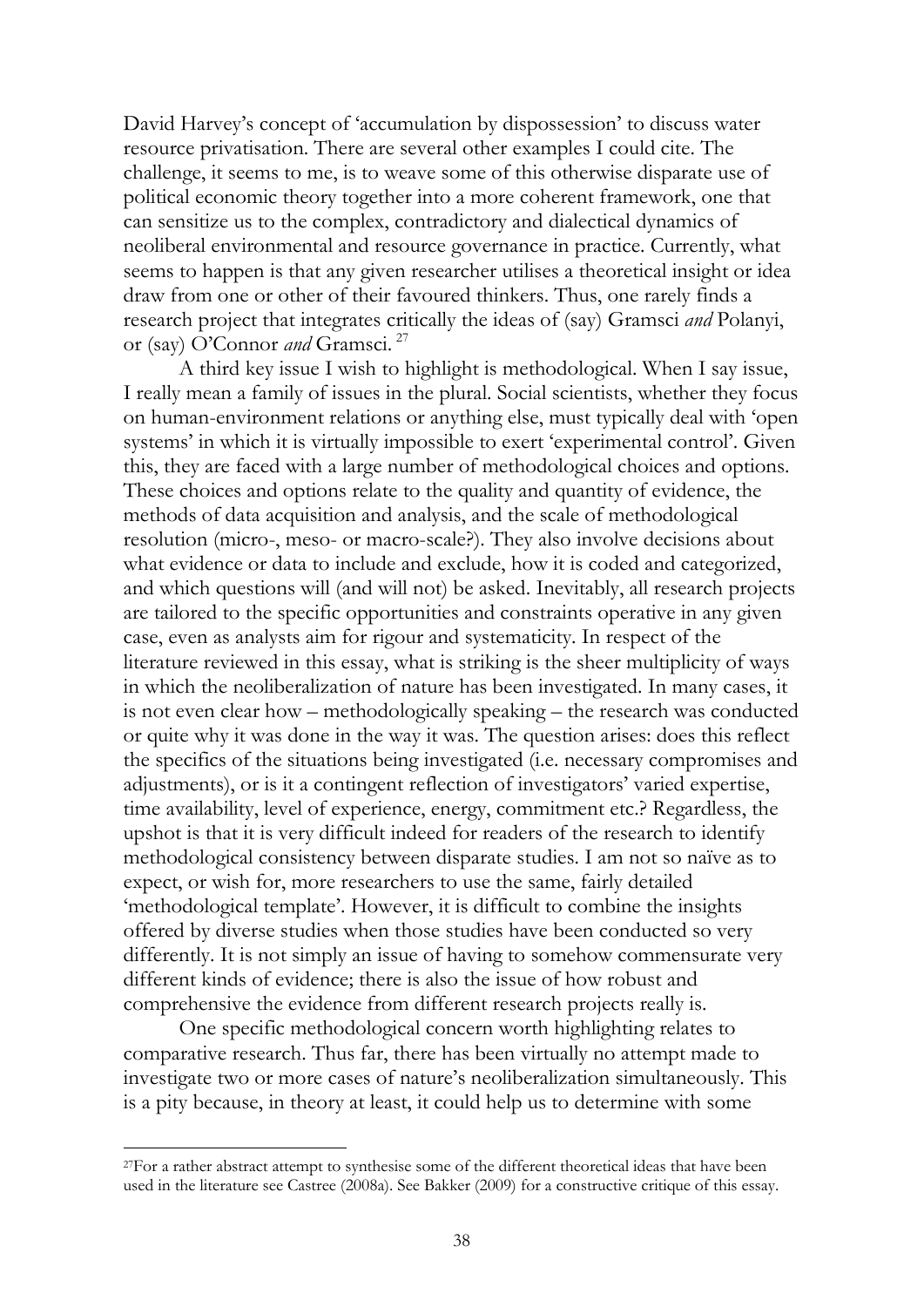precision what a 'variety' or 'modality' of 'actually existing neoliberalism' looks like (linking back to my point above about how analysts have defined neoliberalism). One could look at two or more situations where the same translocal (or transnational) policy measures have been implemented; or one could look at two or more cases of *sui generis* environmental policy that appear to be ostensibly similar (or very different) cases of neoliberal reform. James McCarthy (2006) is almost alone in having tried to conduct a cross-case study and in my view has set a precedent that ought to inspire others (see also Bailey, 2007b, and Duffy & Moore, 2010). One methodological virtue of comparative research is that it is incumbent upon the investigator to ensure a certain consistency in the questions posed, the methods used and the evidence garnered.

Finally, let me voice some normative concerns about the way that research into nature's neoliberalization has thus far been conducted. To be a 'critic' of anything presumes that one not only has clear criteria against which that criticised is being measured, but that one can flesh-out and justify those criteria in a moral-ethical sense. As I have said, 'neoliberalism' is very much a term of the academic and activist arms of the political Left. Those who have researched nature's neoliberalization are thus in some sense sceptical about, or even opposed to, their objects of analysis. But on what grounds and in what ways? The answer to that question is surprisingly difficult to decipher because, for the most part, the act of evaluation is left *implicit* by those whose work I've reviewed in the preceding pages.<sup>[28](#page-39-0)</sup> In my view, they need to be made far more explicit. What is more, the grounds on which any evaluation is undertaken need to be fleshed-out in reasonable detail and, additionally, justified – no simple matter. As Andrew Sayer (1995) noted many years ago, social scientists typically devote far more of their energy to issues of theory and method than they do to issues of normative reasoning. That is certainly true of those whose work I have examined here.

The exceptions prove the proverbial rule. Mansfield's (2006) highly normative essay on the success/failure of north Pacific fisheries policy is a form of internal (or immanent) critique. In other words, she holds marked-based fisheries policy to its own evaluative criteria to provide a systematic assessment of how its performance to-date should be judged. This is one example of what could (and arguably *should*) be a wider effort to evaluate neoliberal environment policy by focussing on whether GEDDS (see p. 16 above) is a myth or reality. But there is another form of evaluation that has not yet been employed in a formal and explicit way in research on nature's neoliberalisation, namely 'external critique'. Here the critic evaluates the world using criteria and related moral-ethical arguments that are intentionally *different* from those contained within the object of analysis (*contra* immanent critique). Bakker's (2010b) new

<span id="page-40-0"></span><sup>28</sup>For instance, Jessica Budd's (2004) paper on Chilean water reform makes use of the concept of 'social equity' but nowhere details or defends this normative idea.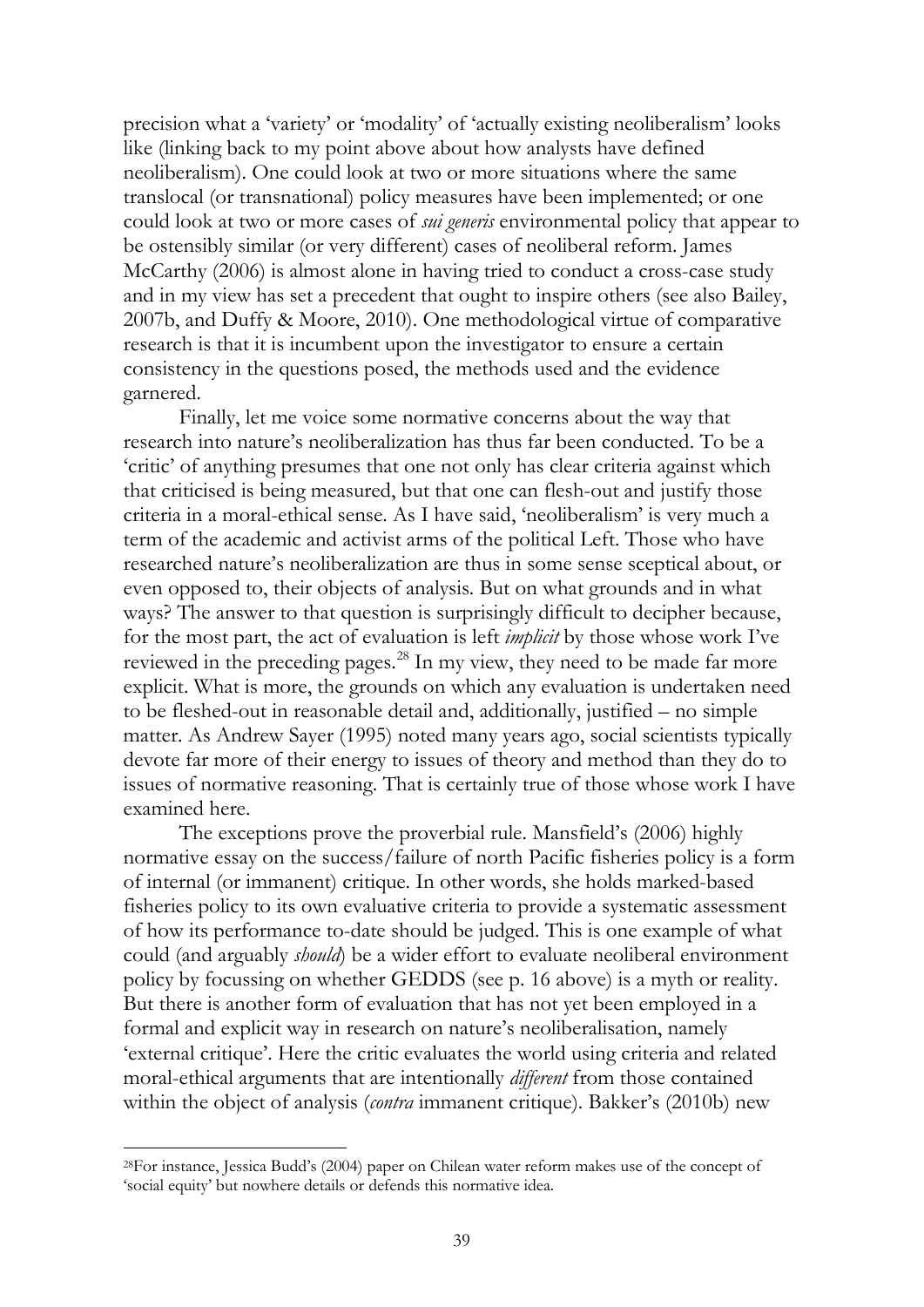book *Privatizing Water* hints at this alternative form of assessment. Her assessment of water resource markets rests, not uncritically, on the idea of water as a human right. Though the concept of a 'right' is central to the neoliberal worldview, Bakker reminds us that it as a far more expansive and complex idea than liberals would have us believe. It can speak to issues of social justice and resource redistribution to the needy and vulnerable, as much as to issues of individual sovereignty.

The utility of explicit and robust forms of normative assessment is clear. They are a potentially powerful weapon to use against the authors and advocates of neoliberal forms of environment management, regulation and governance. But they also keep critics honest, obliging them to acknowledge those situations where the ostensible object of their animus can be credited with certain successes.

#### **VIII. Conclusions**

 $\overline{a}$ 

This essay has comprised multi-disciplinary review of social scientific research into the 'neoliberalisation of nature', possibly the most inclusive to date.<sup>[29](#page-40-0)</sup> Reviews like this one organise and codify research that is developing organically over time, in this case in more than one academic field. The published research is the raw material out of which the survey is actively fashioned. But the cognitive mapping exercise is by no means easy. In the present case, it is not possible to begin with an agreed understanding of 'neoliberalism' evident within the literature (let alone a coherent theoretical approach to it), and then straightforwardly track neoliberalism's operation and effects in the fields of environmental management and natural resource governance. Instead, the published literature has examined different aspects of nature's neoliberalization in different times and places, and at different scales of analytical resolution. As Liverman and Vilas note in a previous attempt to review work on nature's neoliberalization systematically, "Most studies tend to be case specific and difficult to generalize" and there has been a lack of "comparative research … set within a rigorous *apriori* framework" (2006: 358). I have therefore tried to throw a rope around the disparate studies, in the hope of making them make some overall sense. In so doing, I have made an admittedly contrived distinction between the process and outcomes of neoliberal policy reform in the environmental domain. Inevitably, I have also organised the insights of the studies into other analytical boxes that may, in the end, be too neat and tidy to be either useful or plausible.

Let me close with what might seem to be a very self-serving observation – though it is meant sincerely, and relates to Liverman and Vilas's candid reflection on their own attempt to author a robust review. In my experience, surveys of established or new fields of research are sometimes regarded as

<sup>29</sup>Leila Harris (2009) has recently published a useful review, focussing specifically on the gender dimensions of neoliberal environmental policy.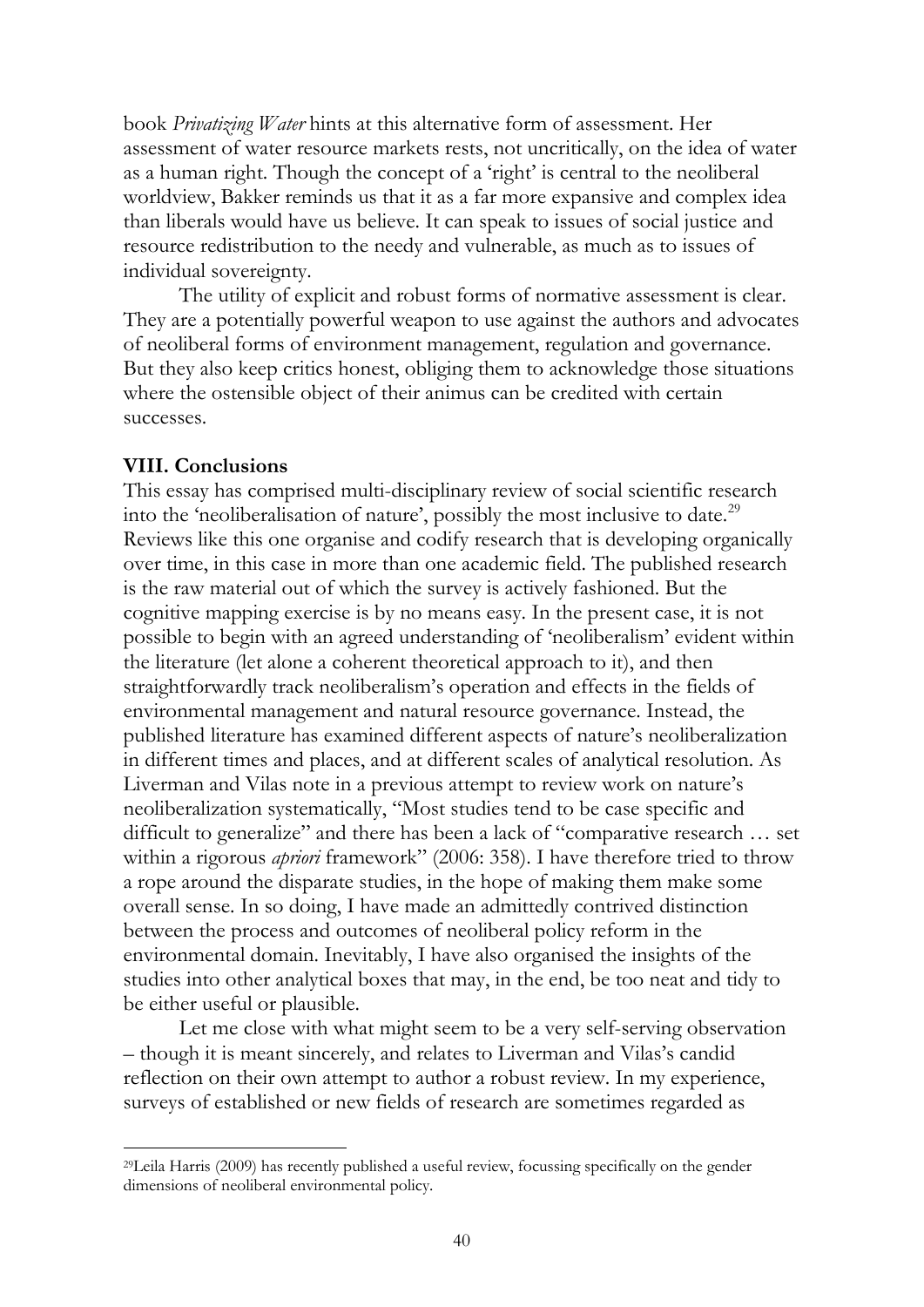'lesser outputs' , academically speaking, compared to works of original empirical research or fundamental contributions to philosophy, theory or method. This is unfortunate. As I tried to show in the previous section, surveying a research field is not about piecing together a jigsaw whose parts happen to be scattered hither and thither, so that the bigger picture eventually becomes clear – even though it's often assumed to be the case. Just because a plethora of researchers use the same keywords and core concepts, it does not mean that they are – upon close inspection – actually analysing or evaluating the same thing, let alone in a theoretically or methodologically consistent or commensurable way. In the present case, one can suggest that the nominal commonality of the work I've surveyed belies a set of serious substantive differences that are variously conceptual, theoretical, methodological and normative in kind. Some might say these differences are productive, though surely not if the differences are so significant that they threaten to prevent meaningful advances in research.

What is to be done? Many decades ago, the historian of science Thomas Kuhn popularised the term 'paradigm' to characterise the working habits and outputs of a set of like-minded researchers. Perhaps those investigating nature's neoliberalisation have not been paradigmatic *enough,* and need to be much more so in the future. Indeed, this suggestion might apply to a great deal of contemporary social science, which is resolutely 'post-paradigmatic' for the most part (economics being a notable exception). Topics like 'neoliberalism' bring disparate researchers from various disciplines together to interrogate what is ostensibly the same thing. However, they also make plain the quantitative and qualitative variations in the way social scientific research gets conducted. Perhaps there is no way to change this state of affairs. But, looking ahead, it would surely pay dividends to aim for greater analytical consistency between otherwise different researchers operating in different academic disciplines. There is hard mental labour to be performed, but it has very practical – not purely cerebral – implications. The sorts of policy measures that analysts of nature's neoliberalization have been concerned with are rarely trivial in their effects, for good or ill. A more joined-up and less piece-meal effort by social scientists to examine these and future policy measures could have a positive and very material bearing on the well-being of people and the non-human world. Ideally, their research should actively shape the thinking of the politicians and policy makers whose decisions affect so many of our lives in so many different registers.

#### **Acknowledgements**

I am extremely grateful to Dan Brockington and Paige West for permitting me to write at such length on nature's neoliberalisation. I also wish to thank the four reviewers of this paper who took considerable time and trouble to offer me superb evaluations of the first draft. One of the two anonymous reviewers posed some especially sharp and challenging questions which I dearly wanted to respond to when revising the essay. However, for reasons beyond my control, I had very little time indeed to alter the paper and so the published version is – for better or worse – similar to the original version. This said, I hope I have now knitted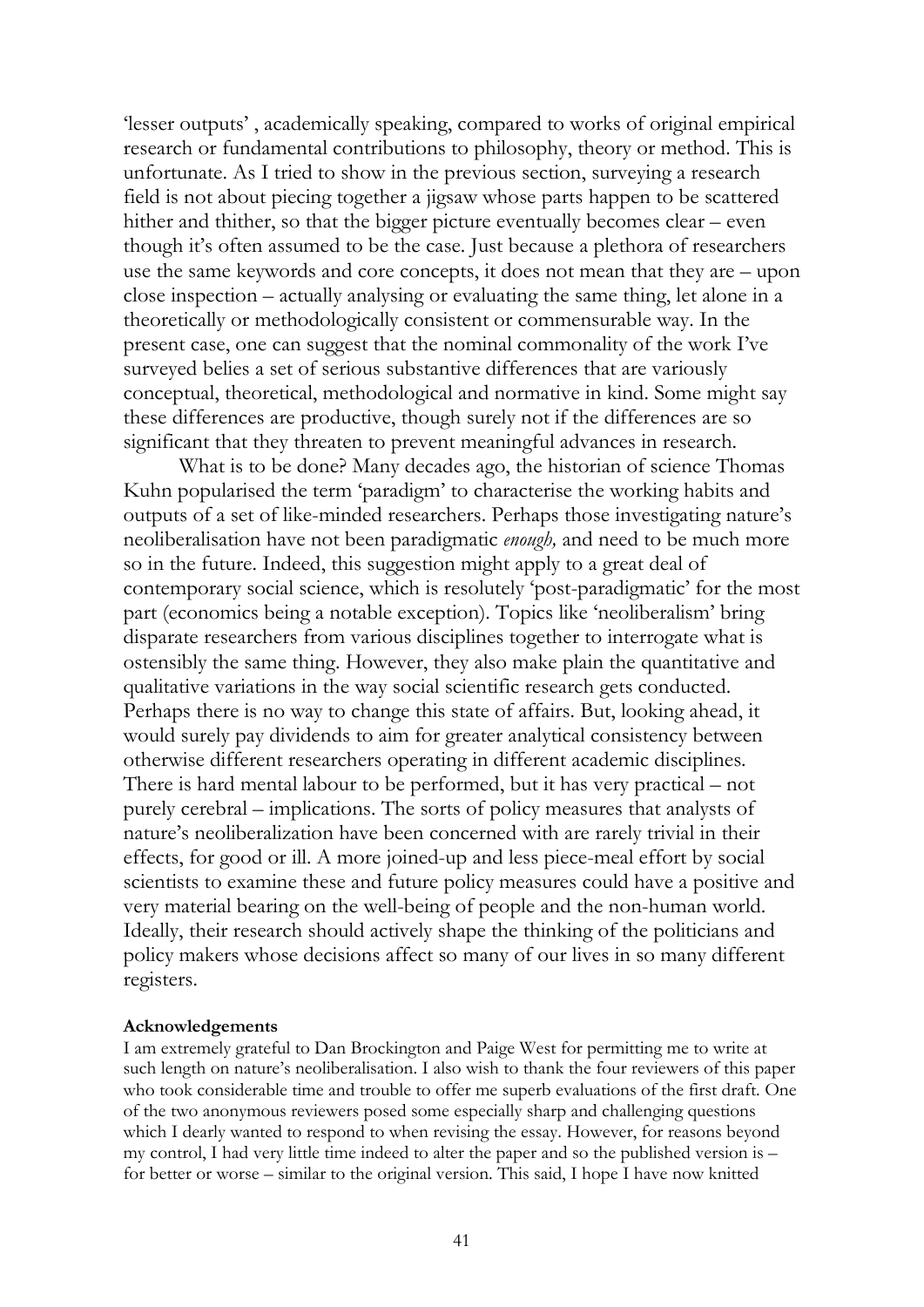together the essay's various parts so as to address at least one concern expressed by the most critical of the four reviewers. As ever, I take full credit for the essay's various flaws.

## **Bibliography**

Anderson, P. (2000) 'Renewals', *New Left Review* 1, January-February: *Antipode* (2010) Special issue on 'Capitalism and conservation', 42, 3: 469-799. Bakker, K. (2001) 'Paying for water', *Transactions of the Institute of British Geographers* 26, 2: 143-64.

Bakker, K. (2003) *An uncooperative commodity: Privatizing water in England and Wales.* Oxford: Oxford University Press.

Bakker, K. (2005) 'Neoliberalizing nature? Market environmentalism in water supply in England and Wales', *Annals of the Association of American Geographers* 95, 3: 542-65.

Bakker, K. (2009) 'Neoliberal nature, ecological fixes and the pitfalls of comparative research', *Environment and Planning A* 41, 9: 1481-87.

Bakker, K. (2010a) The limits of "neoliberal nature": debating green

neoliberalism', *Progress in Human Geography*, forthcoming.

Bakker, K. (2010b) *Privatizing water*. Ithaca: Cornell University Press. Bailey, I. (2007a) 'Neoliberalism, climate governance and the scalar politics of

EU emissions trading', *Area* 39, 4: 431-42.

Bailey, I. (2007b) 'Market environmentalism, new environmental policy instruments, and climate policy in the UK and Germany', *Annals of the Association of American Geographers* 97, 3: 530-50.

Barnett, C. (2005) 'The consolations of neoliberalism', *Geoforum* 36, 1: 7-12. Barnett, C. (2009) 'Publics and markets: what's wrong with neoliberalism?', in S. Smith *et al*. (eds) *Handbook of Social Geographies* (London: Sage) pp. ??.

Barry, Osborne, P. and Rose, N. (1996) *Foucault and political reason liberalism, neo-liberalism, and rationalities of government* (Chicago: University of Chicago Press).

Bell, S. and Quiggin, J. (2008) 'The limits of markets: the politics of water management in rural Australia', *Environmental Politics* 17, 5: 712-29.

Bernstein, S. (2002) 'Liberal environmentalism and global environmental governance', *Global Environmental Politics* 2, 3: 1-16.

Boas, T. and Gans-Morse, J. (2009) 'Neoliberalism: from new liberal philosophy to anti-liberal slogan', *Studies in Comparative International Development* 44, 2: 137-61. Brand, U. and Sekler, (2009) Special issue on 'Postneoliberalism?', *Development Dialogue* 51, January.

Brenner, N. and Theodore, N. (2002) 'Cities and the geographies of 'actually existing neoliberalism'', *Antipode* 34, 3: 349-79.

Brenner, N., Peck, J. and Theodore, N. (2010) 'After neoliberalization?', *Globalizations* 7, 3: 327-45.

Bridge, G. (2002) 'Grounding globalization', *Economic Geography* 78, 3: 361-86. Brown, S. and Getz, C. (2008) 'Privatizing farm worker justice: regulating labor through voluntary certification and labeling', *Geoforum* 39, 3: 1184-96.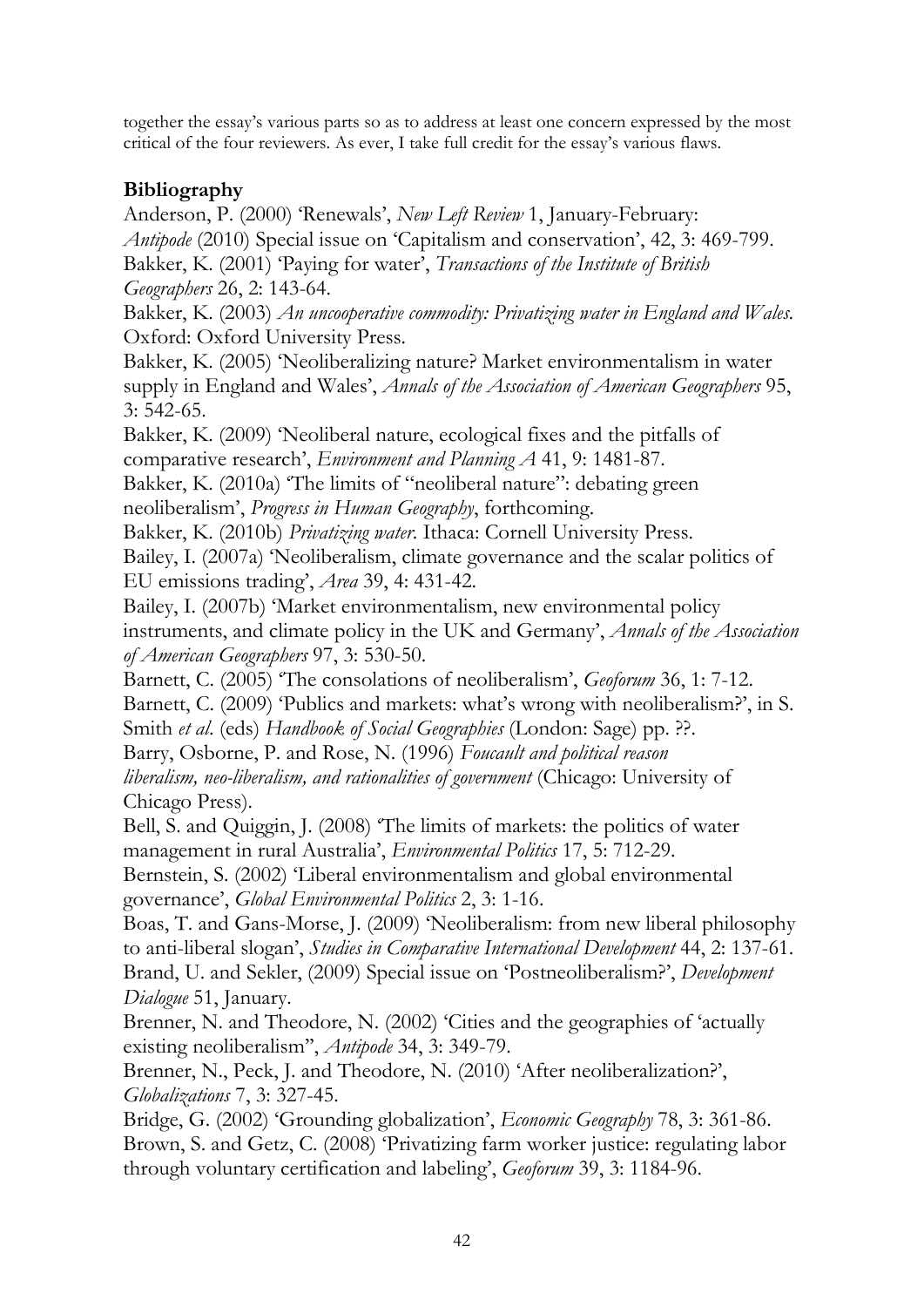Budds, J. (2004) 'Power, nature and neoliberalism: the political ecology of water in Chile', *Singapore Journal of Tropical Geography* 25, 3: 322-42.

Bury, J. (2004) 'Livelihoods in transition: transnational gold mining operations and local change in Cajamarca, Peru', *The Geographical Journal* 170, 1: 78-91.

Bury, J. (2005) 'Mining mountains: neoliberalism, land tenure, livelihoods, and the new Peruvian mining industry in Cajamarca', *Environment and Planning A* 37, 2: 221-40.

Buscher, B. (2010a) 'Seeking 'telos' in the transfroniter?' *Environment and Planning A* 42, 3: 644-60.

Buscher, B. (2010b) 'Anti-politics as political strategy: neoliberalism and transfrontier conservation in southern Africa', *Development & Change* 41, 1: 29-51. Buscher *et al.* (2011) 'towards a consolidated critique of neoliberal biodiversity conservation', *Capitalism, Nature, Socialism* 22, 4.

Buscher, B. and Dressler, W. (2007) 'Linking neoprotectionism and environmental governance: on the rapidly increasing tensions between actors in the environment-development nexus', *Conservation & Society* 5, 4: 586-602.

*Capitalism, Nature, Socialism* (2005) Special issue on 'The commodification of nature' 16, 1.

Castree, N. (2005) 'The epistemology of particulars', *Geoforum* 36, 4: 541-44. Castree, N. (2008a) 'Neoliberalising nature: the logics of deregulation and reregulation', *Environment and Planning A* 40, 1: 131-52.

Castree, N. (2008b) 'Neoliberalising nature: processes, outcomes and effects', *Environment and Planning A* 40, 1: 153-73.

Castree, N. (2010a) 'Neoliberalism and the biophysical environment 1: what 'neoliberalism' is, and what differen nature makes to it', *Geography Compass* 4/12 (2010): 1725–1733.

Castree, N. (2010b) 'Neoliberalism and the biophysical environment 2: theorising the neoliberalisation of nature', *Geography Compass* 4/12: 1734-46. Castree, N. (2010c) 'Neoliberalism and the biophysical environment 3: putting theory into practice', *Geography Compass* 4/12: 1747-66.

Clarke, J. (2004) 'Dissolving the public realm?', *Journal of Social Policy* 33, 1: 27-48. Clarke, J. (2010) 'After neoliberalism?', *Cultural Studies* 24, 3: 375-94.

Cocklin, C., Dibden, J. and Mautner, N (2006) 'From market to

multifunctionality?', *Geographical Journal* 172, 3: 197-205.

Coombes, B. (2003) 'Ecospatial outcomes of neoliberal planning', *Environment and Planning B* 30, 2: 201-18.

Craig, D. and Cotterell, G. (2007) 'Periodising neoliberalism?', *Policy & Politics* 35, 3: 497-514.

Crouch, C. (2004) 'Markets and states', in K. Nash and A. Scott (eds) *The Blackwell Companion to Political Sociology* (Oxford: Blackwell) pp. 240-50.

Davis, D. (2006) 'Neoliberalism, environmentalism, and agricultural

restructuring in Morocco', *Geographical Journal* 172, 2: 88-105.

Dibden, J., Potter, C. and Cocklin, C. (2009) 'Contesting the neoliberal project for agriculture', *Journal of Rural Studies* 25, 3: 299-308.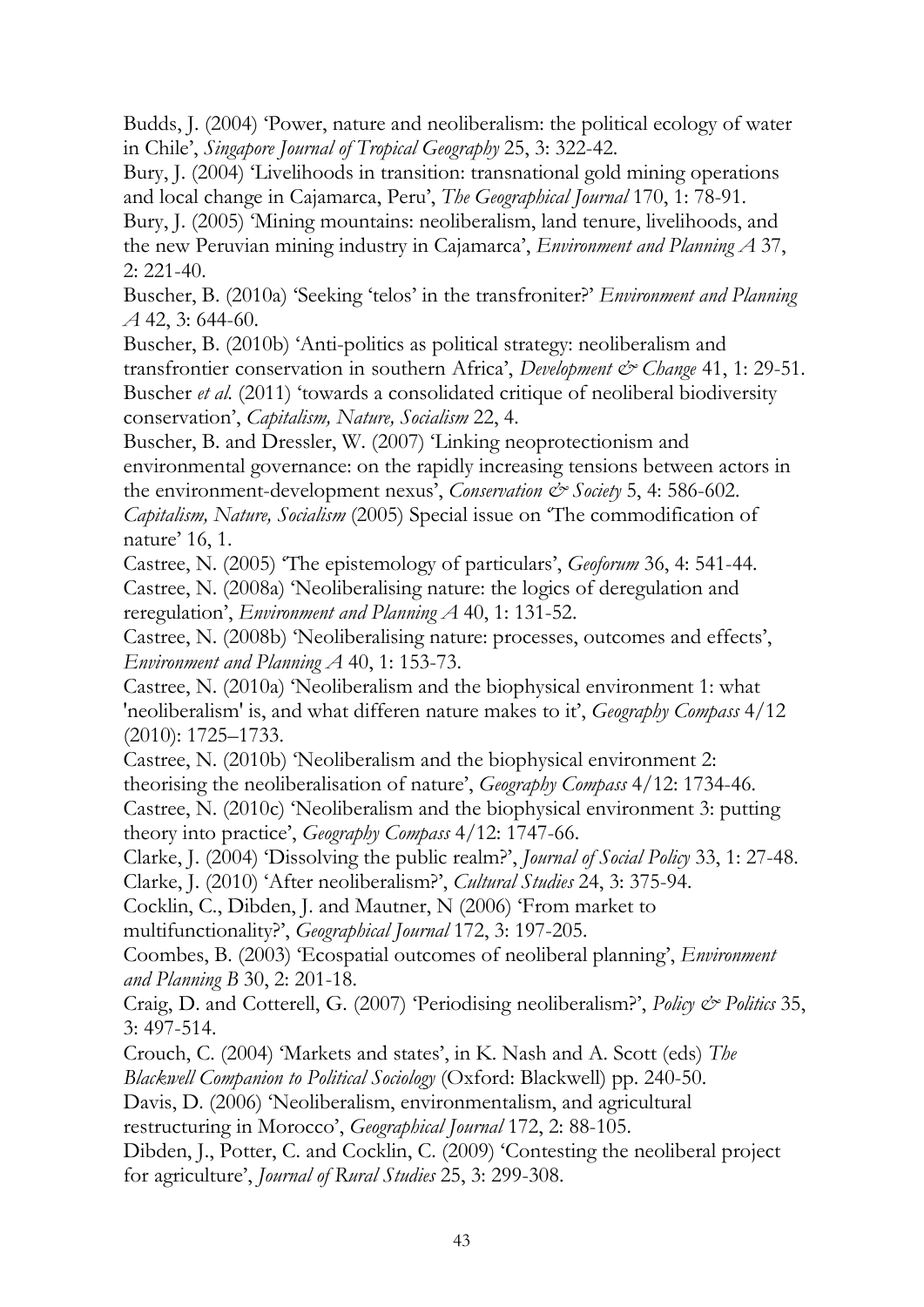Driesen, D. (2008) 'Sustainable development and market liberalism's shotgun wedding', *Indiana Law Journal* 83, 21: 21-69.

Duffy, R. (2008) 'Neoliberalising nature: global networks and ecotourist development in Madagascar', *Journal of Sustainable Tourism* [16,](http://www.informaworld.com/smpp/title~db=all~content=t794297833~tab=issueslist~branches=16#v16) [3:](http://www.informaworld.com/smpp/title~db=all~content=g907050314) 327–344.

Duffy, R. and Moore, L. (2010) 'Neoliberalising nature? Elephant-back tourism in Thailand and Botswana', *Antipode* 42, 3: 742-66.

Eckersley, R. (1993) 'Free market environmentalism: friend or foe?', *Environmental Politics* 2, 1: 1-19.

England, K. and Ward, K. (eds) (2007) *Neoliberalization* (Oxford: Wiley-Blackwell).

Ferguson, J. (2010) 'The uses of neoliberalism', *Antipode* 42, S1: 166-84.

Fletcher, R. (2011) 'Neoliberal governmentality: towards a poststructural

political ecology of the conservation debate, *Conservation and Society* 9, 1:

Fortwangler, L. (2007) 'Friends with money: private support for a national park in the US Virgin Islands', *Conservation*  $\mathcal{Q}^*$  Society 5, 4: 504-33.

Fraser, N. (1993) 'Clintonism, welfare and the anti-social wage: the emergence of a neoliberal political imaginary', *Rethinking Marxism* 6, 1: 9-23.

Friedman, M. (1962) *Capitalism and freedom*

*Geoforum* (2004) Special issue on 'Neoliberal nature and the nature of neoliberalism', 35, 3.

Goldman, M. (2005) *Imperial nature* (New Haven: Yale University Press).

Gordon, H. S. (1954) 'The economic theory of a common property resource: the fishery', *Journal of Political Economy* 62: 124-42.

Gowan, P. (1995) 'Neoliberal theory and practice for eastern Europe', *New Left Review* 123:

Grandia, L. (2007) 'Between Bolivar and bureaucracy: the Mesoamerican Biological Corridor', *Conservation & Society* 5, 4: 478-503

Guthman, J. (2007) 'The Polanyian way? Voluntary food labels as neoliberal governance', *Antipode*, 39, 3: 456-79.

Guthman, J. (ed.) (2008a) 'Agro-food activism in California and the politics of the possible', special section of *Geoforum* 39, 3: 1171-1260.

Guthman, J. (2008b) 'Neoliberalism and the making of food politics in California', *Geoforum* 39, 3: 1171-83.

Guthman, J. (2008c) 'Thinking inside the neoliberal box: the micro-politics of agro-food philanthropy', *Geoforum* 39, 3: 1241-53.

Haggerty, J., Campbell, H. & Morris, C. (2009) 'Keeping the stress off the sheep? Agricultural intensification, neoliberalism and "good" framing', *Geoforum* 40, 4: 767-77.

Hardin, G. (1968) ['The tragedy of the commons'](http://en.wikipedia.org/wiki/Tragedy_of_the_Commons), *Science* 162, 1243-1248.

Hardin, G. (1974) 'Living on a lifeboat', *Bioscience* 24, 561-568.

Harrison, J. (2008) 'Pesticide drift activism and the contestation of neoliberal environmental politics in California', *Geoforum* 39, 3: 1197-1214.

Harris, L. (2009) 'Gender and emergent water governance', *Gender, Place & Culture* 16, 4: 387-408.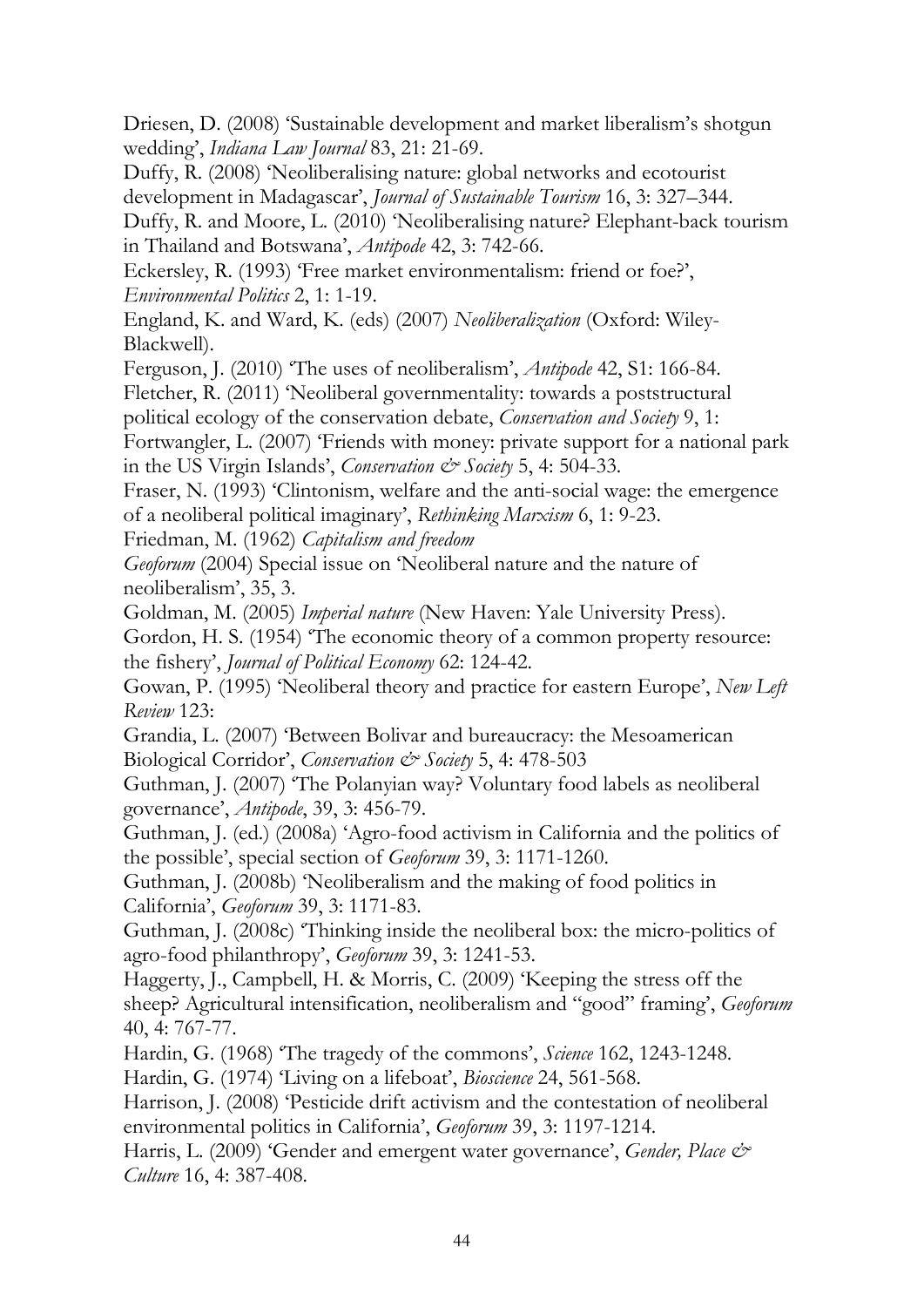Hartwick, E. and Peet, R. (2003) 'Neoliberalism and nature: the case of the WTO', *The Annals of the American Academy of Political & Social Science* 590, November: 188-211.

Harvey, D. (2005) *A brief history of neoliberalism* (Oxford: Oxford University Press).

Harvey, D. (2007) 'Neoliberalism as creative destruction', *Annals of the American Academy of Political and Social Science* 610, March: 22-44.

Heynen, N. & Perkins, H. (2005) 'Scalar dialectics in green: urban private property and the contradictions of the neoliberalization of nature', *Capitalism, Nature, Socialism* 16, 1: 5- 18.

Heynen, N., McCarthy, J., Prudham, S. and Robbins, P. (eds) (2007) *Neoliberal environments* (London: Routledge).

Higgins, V. and Lockie, S. (2002) 'Rediscovering the social: neoliberalism and hybrid practices of governing in rural natural resource management', *Journal of Rural Studies* 18, 3: 419-28.

Himley, M. (2008) 'Geographies of environmental governance: the nexus of nature and neoliberalism', *Geography Compass* 2: 433-51.

Ibarra, A., Reid, C. and Thorpe, A. (2000) 'Neoliberalism and its impact on overfishing and overcapitalisation in the marine fisheries of Chile, Mexico and Peru', *Food Policy* 25, 4: 599-622.

Igoe, J. and Brockington, D. (2007) 'Neoliberal conservation: a brief overview', *Conservation and Society* 5, 4: 432-49.

Igoe, J. and Croucher, B. (2007) 'Conservation, commerce, and communities: the story of community-based wildlife management areas in Tanzania's northern tourist circuit', *Conservation & Society* 5, 4: 534-61.

Holified, R. (2004) 'Neoliberalism and environmental justice in the US Environmental Protection Agency', *Geoforum* 35, 3: 285-98.

Kay, C. (2002) 'Chile's neoliberal agrarian transformation and the peasantry', *Journal of Agrarian Change* 2, 4: 464-501.

Kingfisher, C. and Maskovsky, J. (2008) 'The limits of neoliberalism', *Critique of Anthropology* 28, 2: 115-26.

Larner, W. (2003) 'Neoliberalism?', *Society and Space* 21, 4: 509-12.

Larner, W. (2000) 'Neoliberalism: policy, ideology, governmentality', *Studies in Political Economy* 63, Autumn: 2-25.

Leitner, H., Peck, J. and Sheppard, E. (eds) (2007) *Contesting neoliberalism* (New York: Guilford).

Levine. A. (2007) 'Staying afloat: state agencies, local communities, and international involvement in marine protected area management in Zanzibar, Tanzania', *Conservation & Society* 5, 4: 562-85.

Lockwood, M. and Davidson, J. (2009) 'Environmental governance and the hybrid regime of Australian natural resource management', *Geoforum* 41, 3: 388- 98.

Loftus, A. and Macdonald, D. (2001) 'Of liquid dreams: a political ecology of water privatization in Buenos Aires', *Environment & Urbanization* 13, 2: 179-99.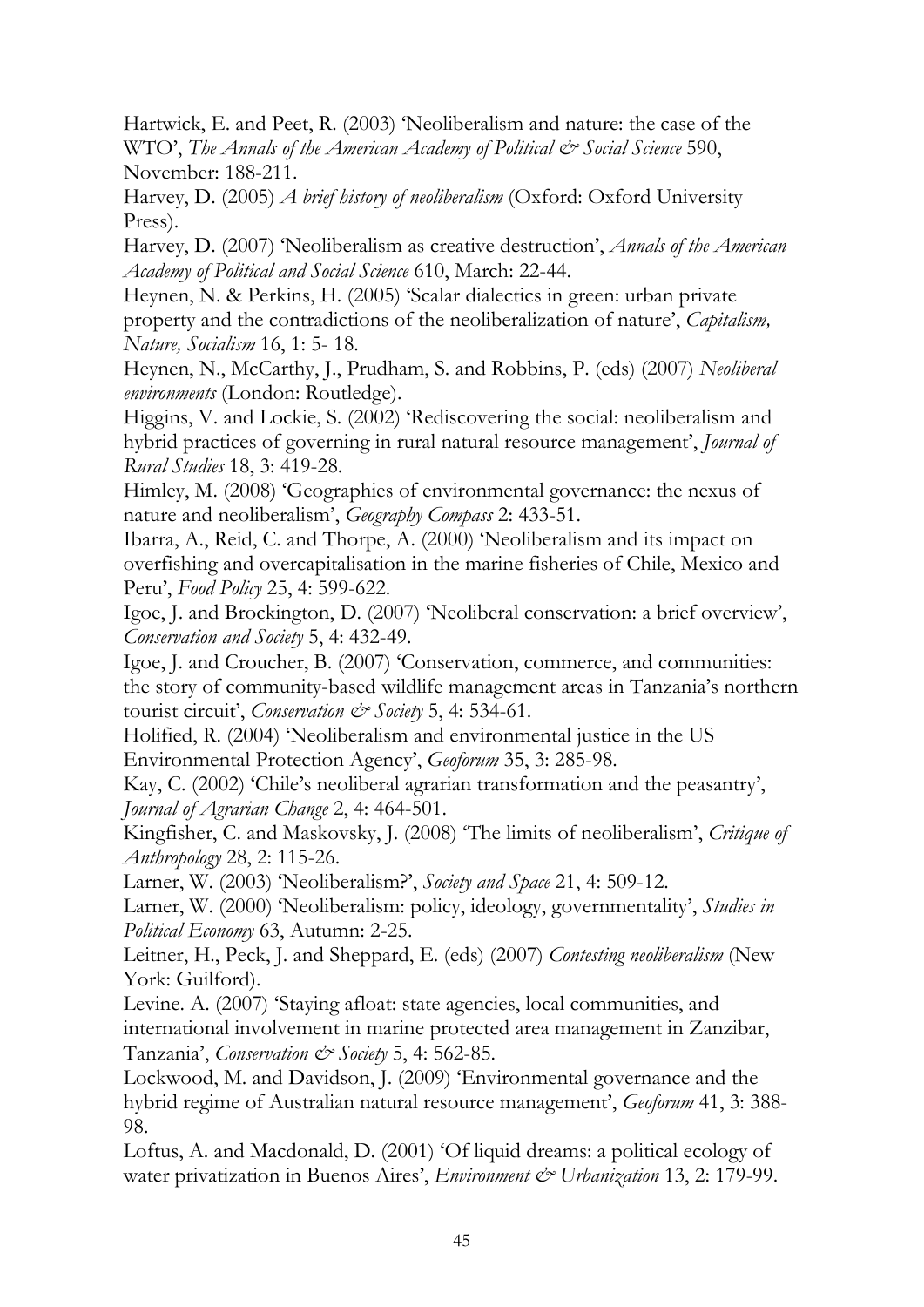Liverman, D.M. and Vilas, S. (2006) 'Neoliberalism and the environment in Latin America', *Annual Review of Environment and Resources* 31, 1: 327-363.

Lovell, H. *et al.* (2009) 'Carbon offsetting: sustaining consumption?', *Environment & Planning A* 41, 10: 2357-79.

Mansfield, B. (2004a) 'Rules of privatization: contradictions of neoliberal regulation of North Pacific fisheries', *Annals of the Association of American Geographers* 94, 3: 565-84.

Mansfield, B. (2004b) 'Neoliberalism in the oceans: "rationalization", property rights and the commons question', *Geoforum* 35, 3: 313-26.

Mansfield, B. (2006) 'Assessing market-based environmental policy using a case study of north Pacific fisheries', *Global Environmental Change* 16, 1: 29-39.

Mansfield, B. (ed.) (2007a) *Privatization: property and the remaking of society-nature relations* (Oxford: Wiley-Blackwell).

Mansfield, B. (2007b) 'Property, markets and dispossession: the Western Alaska community development quota as neoliberalism, social justice, both or neither', *Antipode* 39, 3: 479-99.

Mansfield, B. (2007c) ['Articulation between neoliberal and state-oriented](http://envplan.com/abstract.cgi?id=a38176)  [environmental regulation: fisheries privatization and endangered species](http://envplan.com/abstract.cgi?id=a38176)  [protection'](http://envplan.com/abstract.cgi?id=a38176), *Environment and Planning A* 39, 12: 1926–1942.

McCarthy, J. and Prudham, S. (2004) 'Neoliberal nature and the nature of neoliberalism', *Geoforum* 35, 3: 275-283.

McCarthy, J. (2004) 'Privatizing the conditions of production', *Geoforum* 35, 3: 327-41.

McCarthy, J. (2006) 'Neoliberalism and the politics of alternatives', *Annals of the Association of American Geographers* 96, 1: 84-104.

Mirowski, P. and Plehwe, D. (eds) (2008) *The making of the neoliberal thought collective* (Cambridge, Mass: Harvard University Press).

Morris. A. (2008) 'Easing conservation? Conservation easements, public accountability and neoliberalism', *Geoforum* 39, 3: 1215-27.

Mudge, S. (2008) 'What is neoliberalism?', *Socio-Economic Review* 6, 4: 703-31.

Murray, W. (2002) 'The neoliberal inheritance: agrarian policy and rural differentiation in Democratic Chile', *Bulletin of Latin American Research* 21, 3: 425- 41.

Mutersbaugh T, (2003) 'Ethical trade and certified organic coffee: the implications of agricultural product certification for Mexican producer households and villages', *Transnational Law and Contemporary Problems* 12, 1: 89- 107.

Mutersbaugh T. (2005) 'Fighting standards with standards: harmonization, rents, and social accountability in certified agrofood networks', *Environment and Planning A* 37, 11: 2033-2051

Nickson, A. and Vargas, C. (2002) 'The limitations of water regulation', *Bulletin of Latin American Research* 21, 1: 128-49.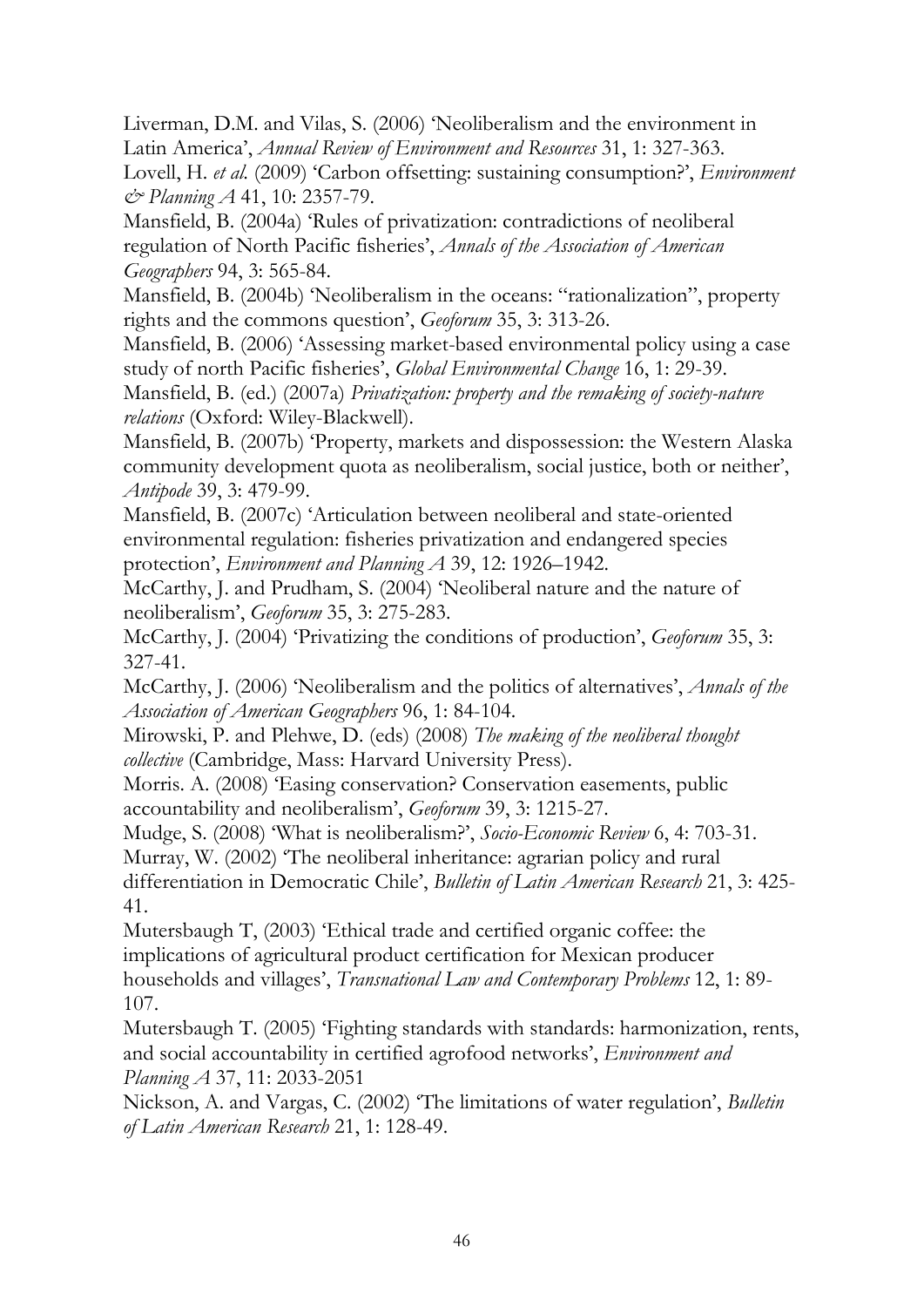Pearson, T. (2009) 'On the trail of living modified organisms: environmentalism within and against the neoliberal order', *Cultural Anthropology* 24, 4: 712-45.

Peck, J. (2006) 'Countering neoliberalism', *Urban Geography* 27, 8: 729-33.

Peck, J. (2008) 'Remaking laissez faire', *Progress in Human Geography* 32, 1: 3-43. Peck, J. and Tickell, A. (2002) 'Neoliberalizing space', *Antipode* 34, 3: 380-404. Perkins, H. (2009) 'Out of the (green) shadow? Neoliberal hegemony through the market logic of shared urban governance', *Geoforum* 28, 3: 395-405. Perreault, T. (2005) 'State restructuring and the scale politics of rural water

governance in Bolivia', *Environment and Planning A* 37, 2: 263-84.

Perreault, T. (2006) 'From the *guerra del agua* to the *guerra del gas*', *Antipode* 38, 1: 150-72.

Perreault, T. (2008) 'Custom and contradiction: rural water governance and the politics of *usos y costrumbres* in Bolivia's irrigators' movement', *Annals of the Association of American Geographers* 98, 4: 834-54.

Polanyi, K. (1944) *The great transformation* (Boston: Basic Books).

Potter, C. (2006) 'Competing narratives for the future of EU agriculture', *The Geographical Journal* 172, 3: 190-96.

Pritchard, B. (2005a) 'Implementing and maintaining neoliberal agriculture in Australia part I', *Journal of the Sociology of Agriculture* 13, 1: 1-12.

Pritchard, B. (2005b) 'Implementing and maintaining neoliberal agriculture in Australia part II', *Journal of the Sociology of Agriculture* 13, 2: 1-14.

Prudham, S. (2004) 'Poisoning the well: neoliberalism and the contamination of municipal water in Walkerton, Ontario', *Geoforum* 35, 3: 343-60.

Prudham, S. (2007) 'The fictions of autonomous invention: accumulation by dispossession, commodification and life patents in Canada', *Antipode* 39, 3: 406- 29.

Prudham, S. and Morris, A. (2006) 'Making the market "safe" for GM foods', *Studies in Political Economy* 78, Autumn: 145-75.

*Review of Radical Political Economics* (2010) Special issue on the political economy of water privatization, 42, 2.

Robbins, P. and Luginbuhl, A. (2005) 'The last enclosure', *Capitalism, Nature, Socialism* 16, 1: 45-61.

Roberts, A. (2008) 'Privatising social reproduction: the primitive accumulation of water in an age of neoliberalism', *Antipode* 40, 4: 535-60.

Robertson, M. (2004) 'The neoliberalization of ecosystem services', *Geoforum* 35, 3: 361-74.

Robertson, M. (2006) 'The nature that capital can see: science, state and market in the commodification of ecosystem services' *Environment and Planning D: Society and Space* 24, 3: 367-387.

Robertson, M. (2007) 'Discovering price in all the wrong places: the work of commodity definition and price under neoliberal environmental policy', *Antipode* 39, 3: 500-26.